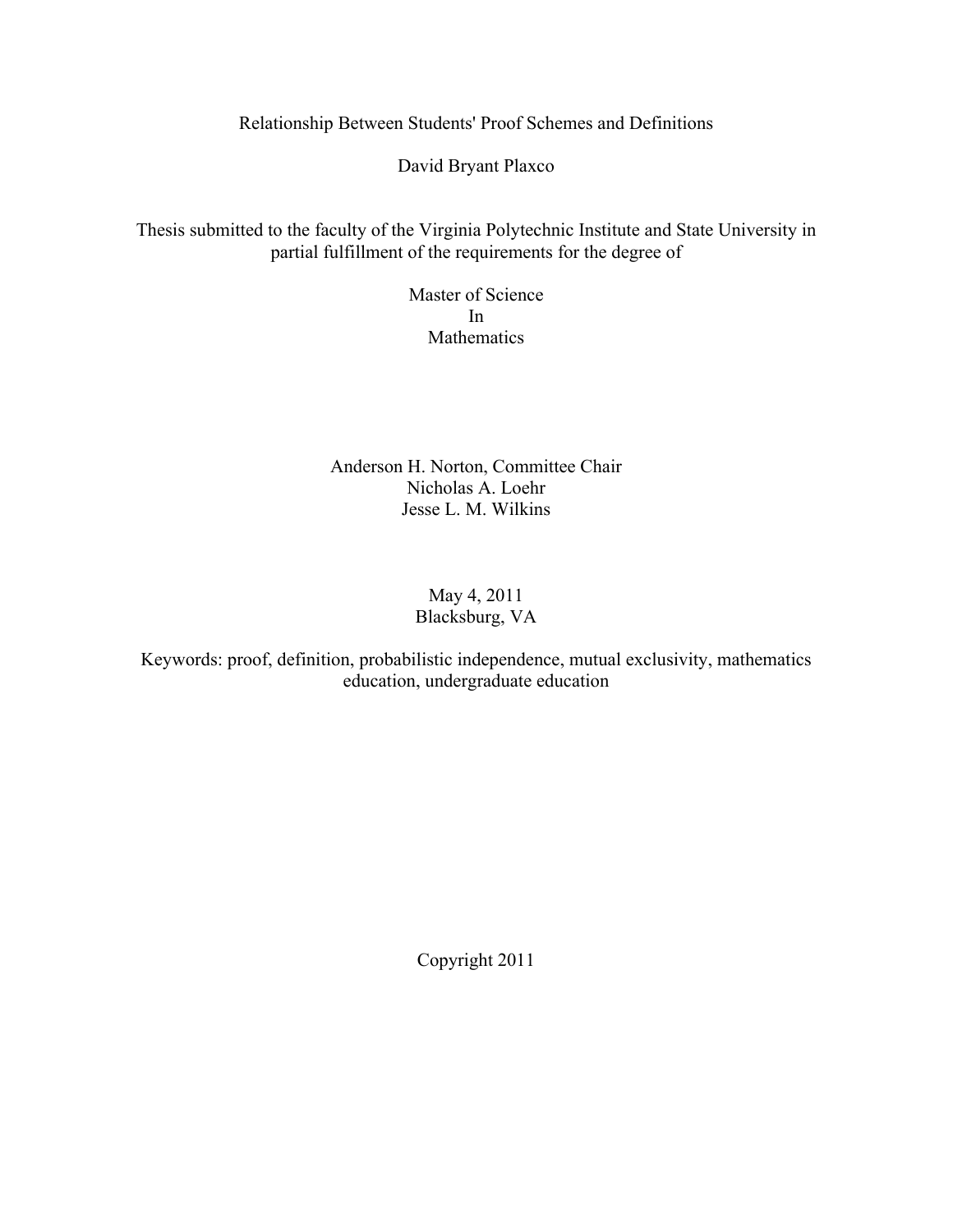Relationship Between Students' Proof Schemes and Definitions

# David Bryant Plaxco

# **ABSTRACT**

This research investigates relationships between undergraduate students' understanding of proof and how this understanding relates to their conceptions of mathematical definitions. Three students in an introductory proofs course were each interviewed three times in order to assess their proof schemes, understand how they think of specific mathematical concepts, and investigate how the students prove relationships between these concepts. This research used theoretical frameworks from both proof and definition literature. Findings show that students' ability or inability to adapt their concept images of the mathematical concepts enhanced and impeded their proof schemes, respectively.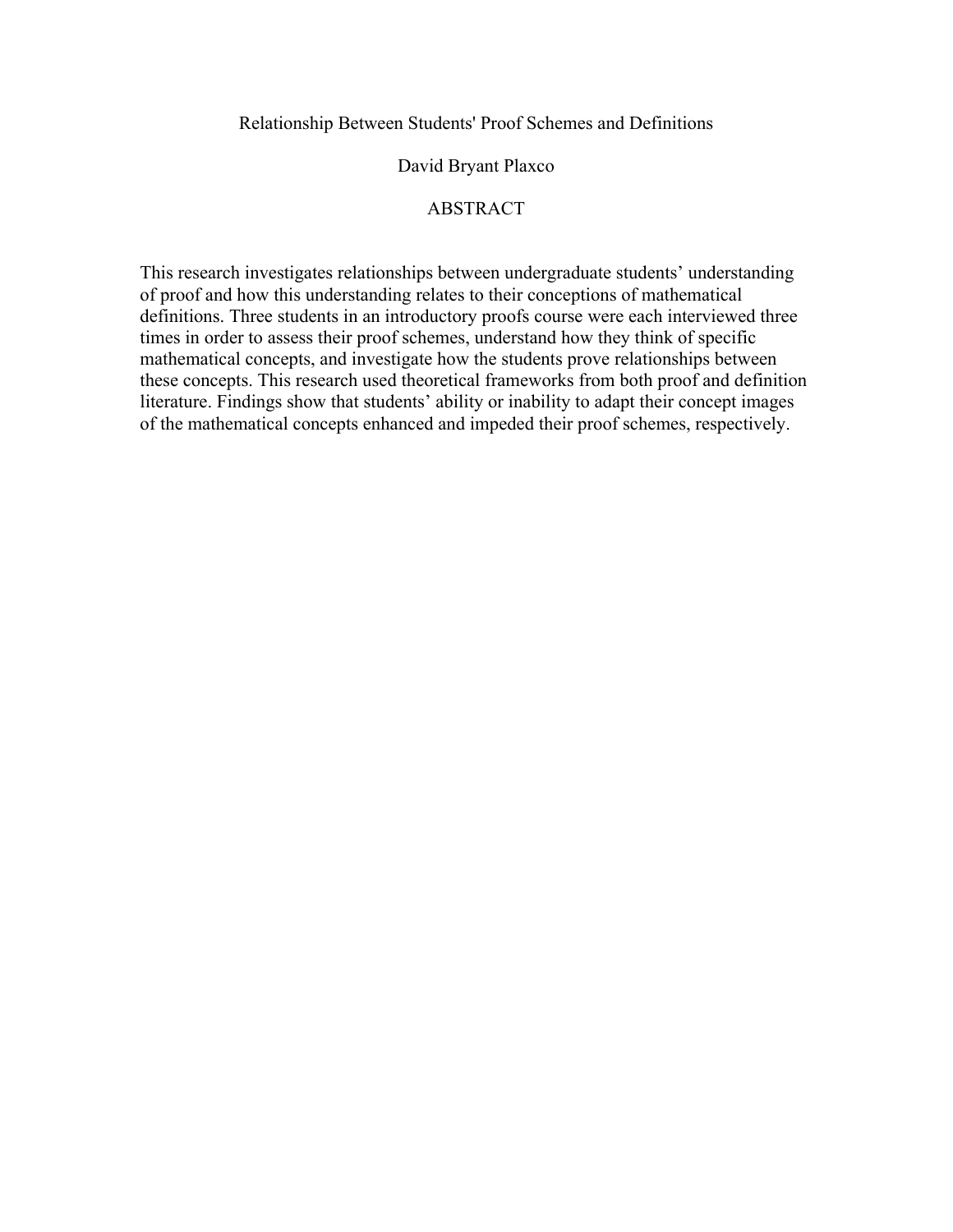# **Acknowledgements**

I would like to thank my committee — Doctors Norton, Loehr, and Wilkins — for their invaluable support and scrutiny of this research.

I would like to thank my family and friends who supported and encouraged my efforts: Mom, Dad, Jeri Sue, Michael, Anna, Mitchell, Jessica, Johnnie, Nabil, Adyan, Emily, and Tyler.

I would also like to thank my many friends and classmates in both the Mathematics Department and School of Education: Andy, Matt, Steven, Angie, Mike, Alexis, Jean, Beth, Joyce, and any other unlucky person who would listen to my rants about probability.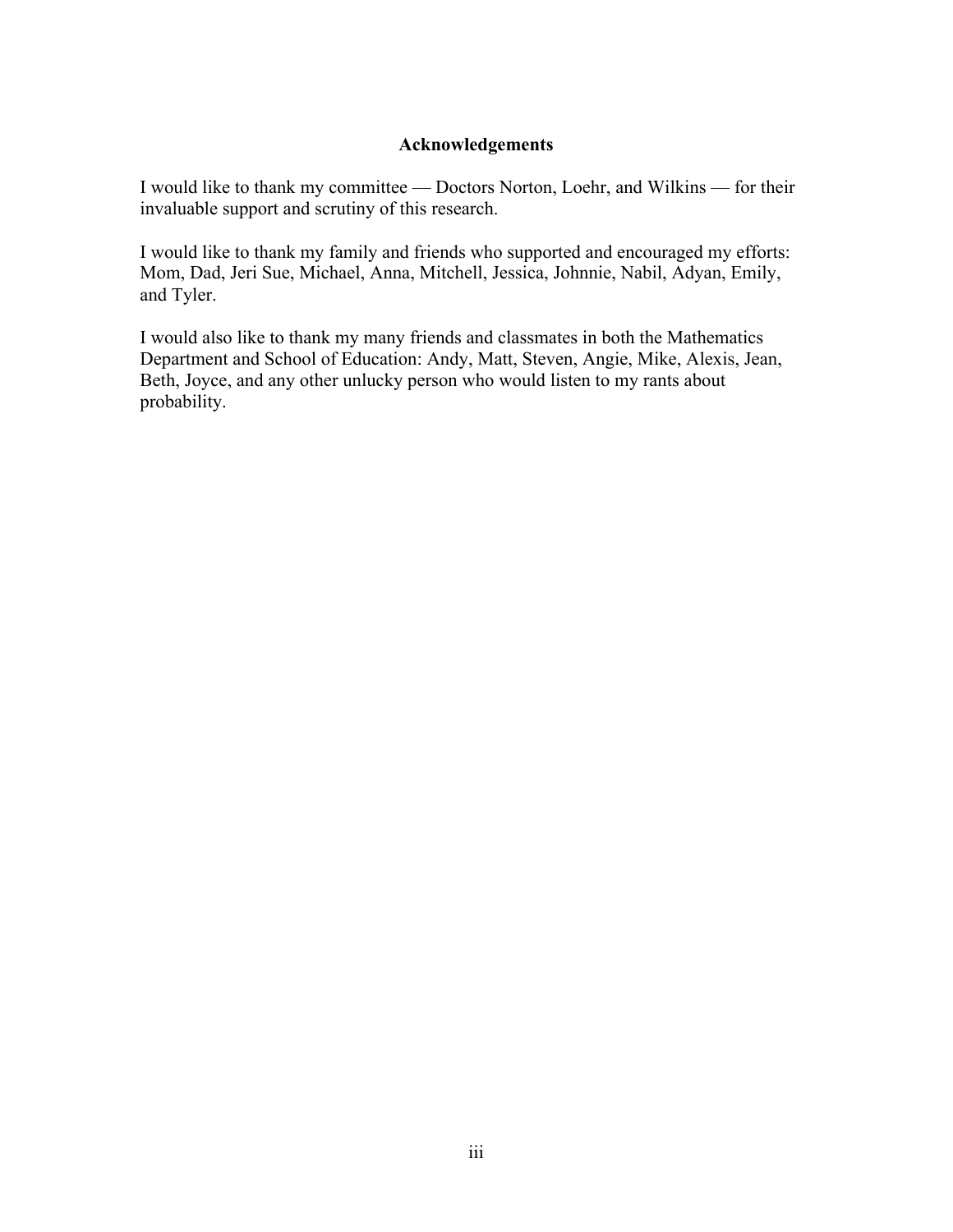# **Table of Contents**

| 1 | $\mathbf{1}$   |                                                         |                |
|---|----------------|---------------------------------------------------------|----------------|
|   | a.             |                                                         | 1              |
|   | $\mathbf{b}$ . |                                                         | 3              |
|   | $\mathbf{c}$ . |                                                         | $\overline{4}$ |
|   | d.             |                                                         | 6              |
| 2 |                |                                                         | 7              |
|   | a.             |                                                         | 7              |
|   | $b_{\cdot}$    |                                                         | 9              |
|   | $\mathbf{c}$ . |                                                         | 11             |
| 3 |                |                                                         | 16             |
|   | a.             |                                                         | 16             |
|   | b.             |                                                         | 17             |
|   | $\mathbf{c}$ . | Investigating Participants' Understandings of           |                |
|   |                |                                                         | 20             |
|   | d.             | Proving a Relationship Between Mutual                   |                |
|   |                |                                                         | 23             |
|   | e.             |                                                         | 24             |
| 4 |                |                                                         | 26             |
|   |                |                                                         | 26             |
|   |                | $\mathbf{1}$                                            | 26             |
|   |                | 11.                                                     | 29             |
|   |                | 111.                                                    | 32             |
|   |                | Comparing Alex's Responses Across Interviews<br>1V.     | 34             |
|   |                |                                                         | 34             |
|   |                | $\mathbf{1}$                                            | 35             |
|   |                | 11.                                                     | 37             |
|   |                | 111.                                                    | 40             |
|   |                | Comparing Betty's Responses Across Interviews<br>1V.    | 41             |
|   | $c_{-}$        |                                                         | 42             |
|   |                | i.                                                      | 43             |
|   |                | 11.                                                     | 46             |
|   |                | 111.                                                    | 47             |
|   |                | Comparing Caroline's Responses Across Interviews<br>1V. | 48             |
|   | d.             |                                                         | 48             |
| 5 |                |                                                         | 50             |
|   | a.             |                                                         | 50             |
|   | $\mathbf{b}$ . |                                                         | 53             |
|   | $\mathbf{c}$ . |                                                         | 56             |
|   | d.             |                                                         | 56             |
| 6 |                |                                                         | 59             |
| 7 |                |                                                         | 63             |
|   | a.             |                                                         | 63             |
|   | b.             |                                                         | 64             |
|   | $\mathbf{c}$ . |                                                         | 65             |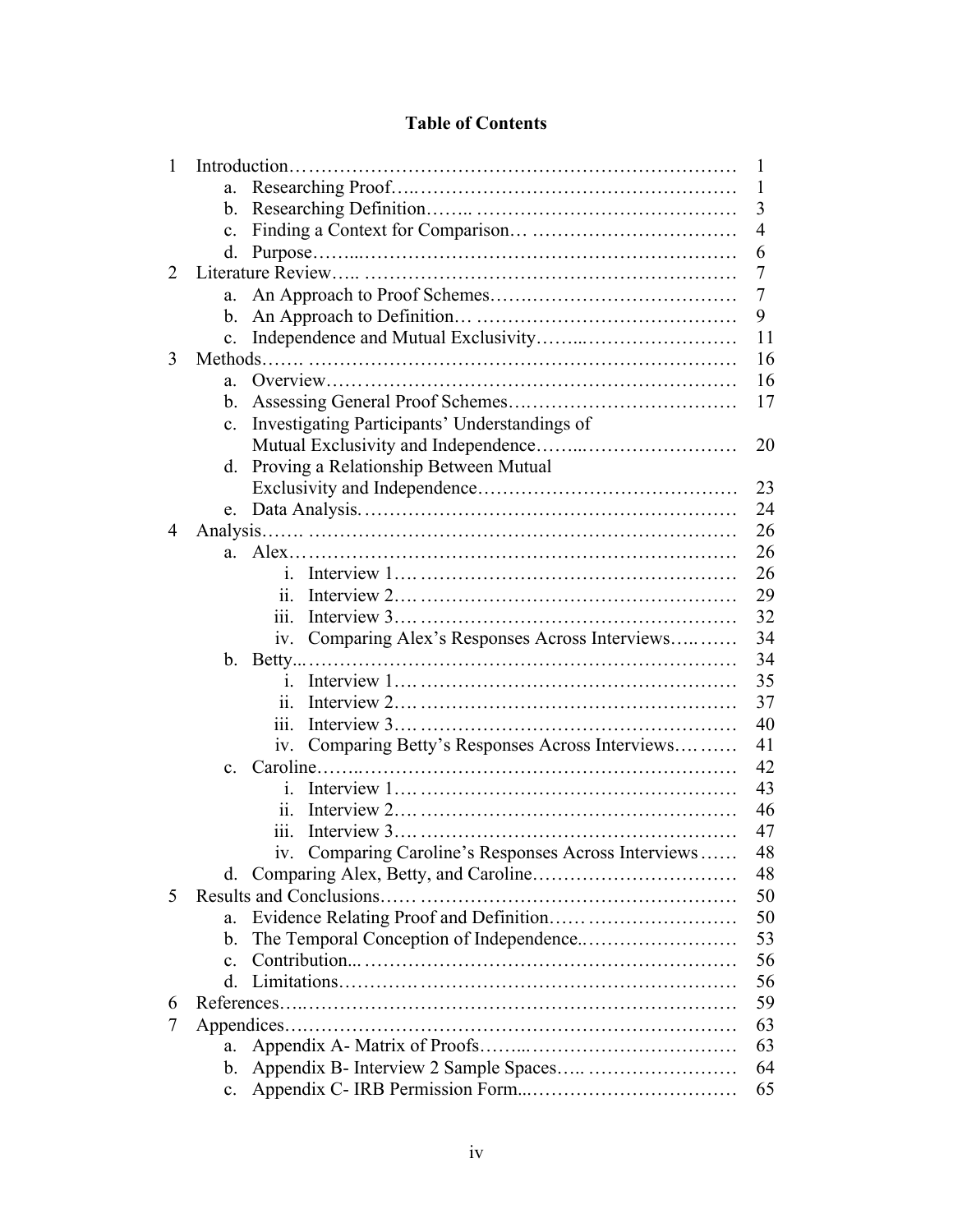### **Introduction**

## **Researching Proof**

In recent years, undergraduate mathematics proofs courses have gained increased attention for curriculum improvement (Alcock & Simpson, 2002; Harel & Sowder, 2007; Ko, 2010). This emphasis on the undergraduate courses is partially an effect of the emphasis on proof over the entire American K-12 mathematics curriculum (National Council of Teachers of Mathematics [NCTM], 2000; Ko, 2010) and, in turn, the need to educate teachers and preservice teachers about the importance of proof in learning any and all mathematics (Martin & Harel, 1989; Knuth, 2002).

Proofs courses mark a vital transition in the undergraduate curriculum. The knowledge and skills acquired in a proofs course can empower students to more capably verify or refute new mathematical ideas that they encounter. Before taking such courses, students are typically expected to apply known theorems to specific situations without general proofs of the theorems themselves. Higher-level undergraduate and graduate courses in mathematics generally have high expectations of students' abilities to prove conjectures and theorems (Alcock & Simpson, 2002). Current research, however, finds many undergraduate students' proving skills to be lacking even after a proofs course (Martin & Harel, 1989). In order to improve students' ability to prove mathematical statements, we must better understand how students approach mathematical proof.

Under the prevailing undergraduate curriculum, we can think of a proofs course as the point in a mathematics student's undergraduate experience where they transition from "mathematics student" to "mathematician" (Alcock & Simpson, 2002; Alibert & Thomas, 2002). One must acknowledge that distinguishing between these two terms has serious pedagogical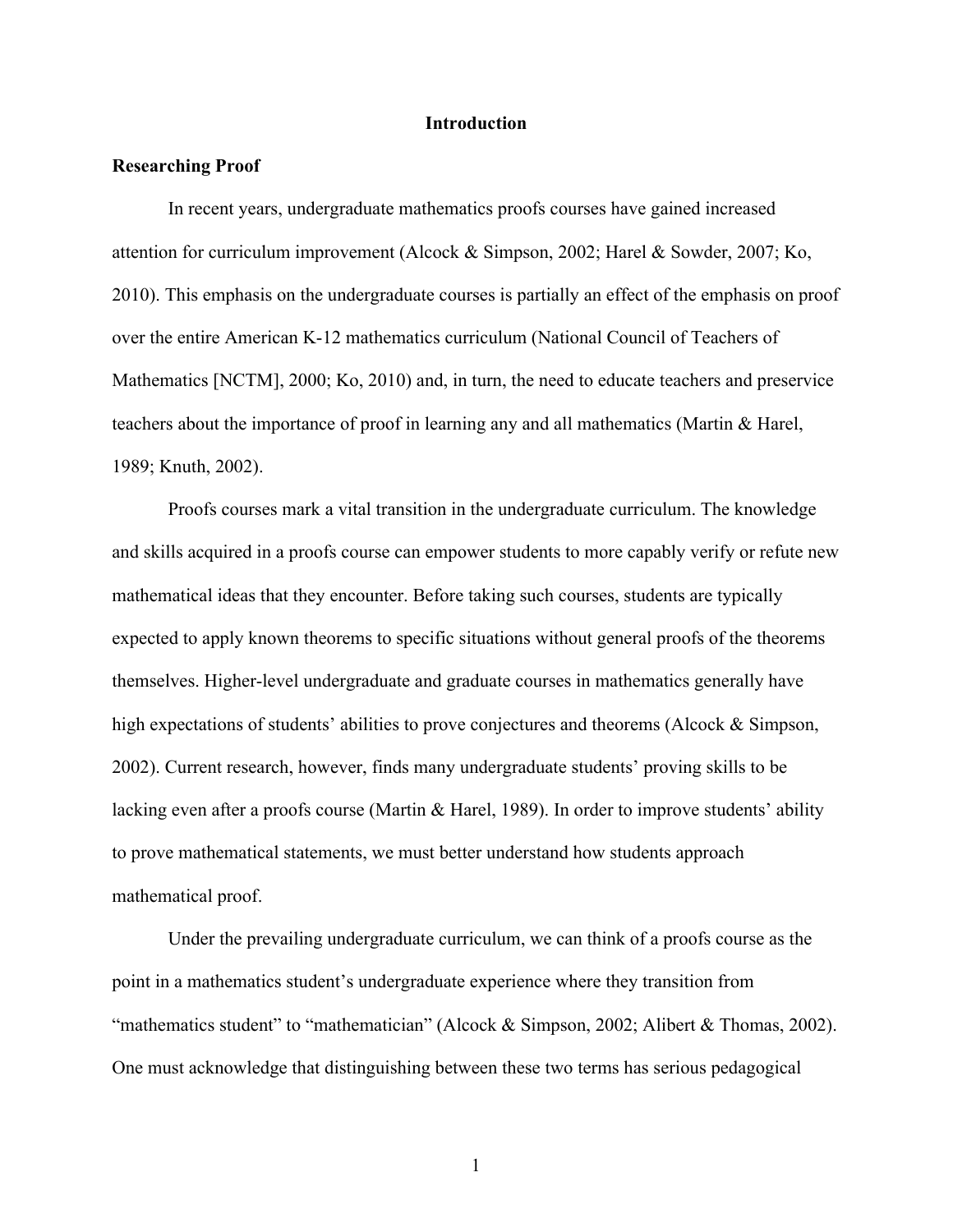implications (Harel & Sowder, 2007; NCTM, 2000; Nickerson & Rasmussen, 2009), which is why this is discussed in the context of the *prevailing* undergraduate curriculum. Highlighting this transition points to the need for improvement in how we teach proofs courses. Even when a student's curriculum has provided rich experiences that have allowed the student to develop more sophisticated logico-mathematical skills, this student may still lack some of the "tools" acquired in a proofs course (e.g. the Principle of Mathematical Induction, higher-level mathematical notation).

A more basic argument toward the importance of a proofs course (and not only for mathematics majors) considers the basic act of knowing and learning. We can think of knowledge with a constructivist approach to learning, typical of Piaget (1970) or von Glasersfeld (1995). In this mindset, knowledge is our general ability to predict the effects of operations in a given system. When one observes actions and results in a system, one must: 1) somehow convince oneself that the results are a logical conclusion of how one understands the system, 2) modify one's understanding to include a new operation or scheme so that this new information complies with previous understanding, or 3) reject the new information as invalid, allowing one's old operations to continue unscathed. This progression describes the fundamental process of building knowledge. Proofs courses should provide undergraduates with a rich opportunity to practice the first outcome of this process in a mathematical and logical way. Since a large part of mathematical proof is convincing oneself of the truth of an argument or relationship, this first outcome is all too critical (Harel & Sowder, 1998).

The heightened emphasis throughout the literature on how the concept of mathematical proof is addressed throughout the entire United States mathematics curriculum supports the need for this research (Ko, 2010; NCTM, 2000). The general purpose of this investigation is toward a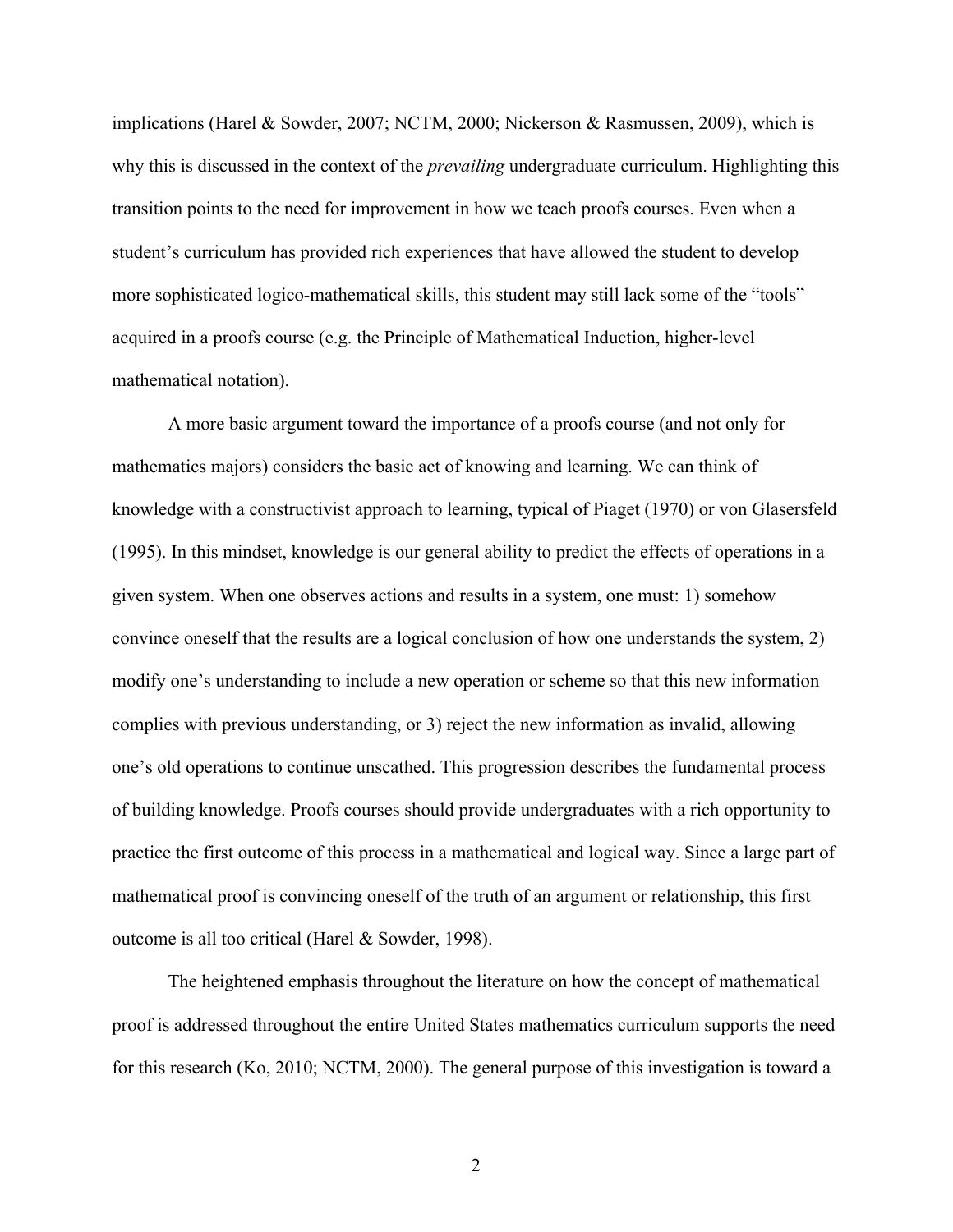better understanding of "what are students' current conceptions of proof," "what are students' difficulties with proof," and "what accounts for these difficulties" (Harel & Sowder, 2007, p. 3). This research will attempt to address these questions, thus informing the undergraduate curriculum. From this, college instructors can improve undergraduate proofs courses and influence preservice teachers' disposition of the role of reasoning proof in the elementary and secondary classroom.

Several researchers have noted the seeming inseparability between mathematics and proof (Harel & Sowder, 1998; Jaffe & Quinn, 1993; Schoenfield, 1994; Wu 1996). The three main areas in need of further research toward the understanding of students' proof schemes and how to teach proof are as follows: 1) epistemological analysis, 2) empirical research, and 3) design research (Ball, Hoyles, Jhanke, & Movshovitz-Hadar, 2002). Respectively, these three areas address the following domains of knowledge:

1. Increasing teachers' understanding of current, higher-level mathematical proofs and how mathematicians approach them,

2. Understanding the process through which students learn proof,

3. Making our curricula better suited for teaching proof.

This study will fall under the second motivation, empirical research, with the purpose of investigating students' use of definitions in proofs and how the mathematical definitions are used to attain understanding of relationships in mathematics.

## **Researching Definition**

Definition and proof are virtually inseparable. Mathematical definitions reflect the rigor and precision on which mathematics is founded. They must be clear, concise, and minimal (Vinner, 1991). It should be noted also that these adjectives are equally applicable to traditional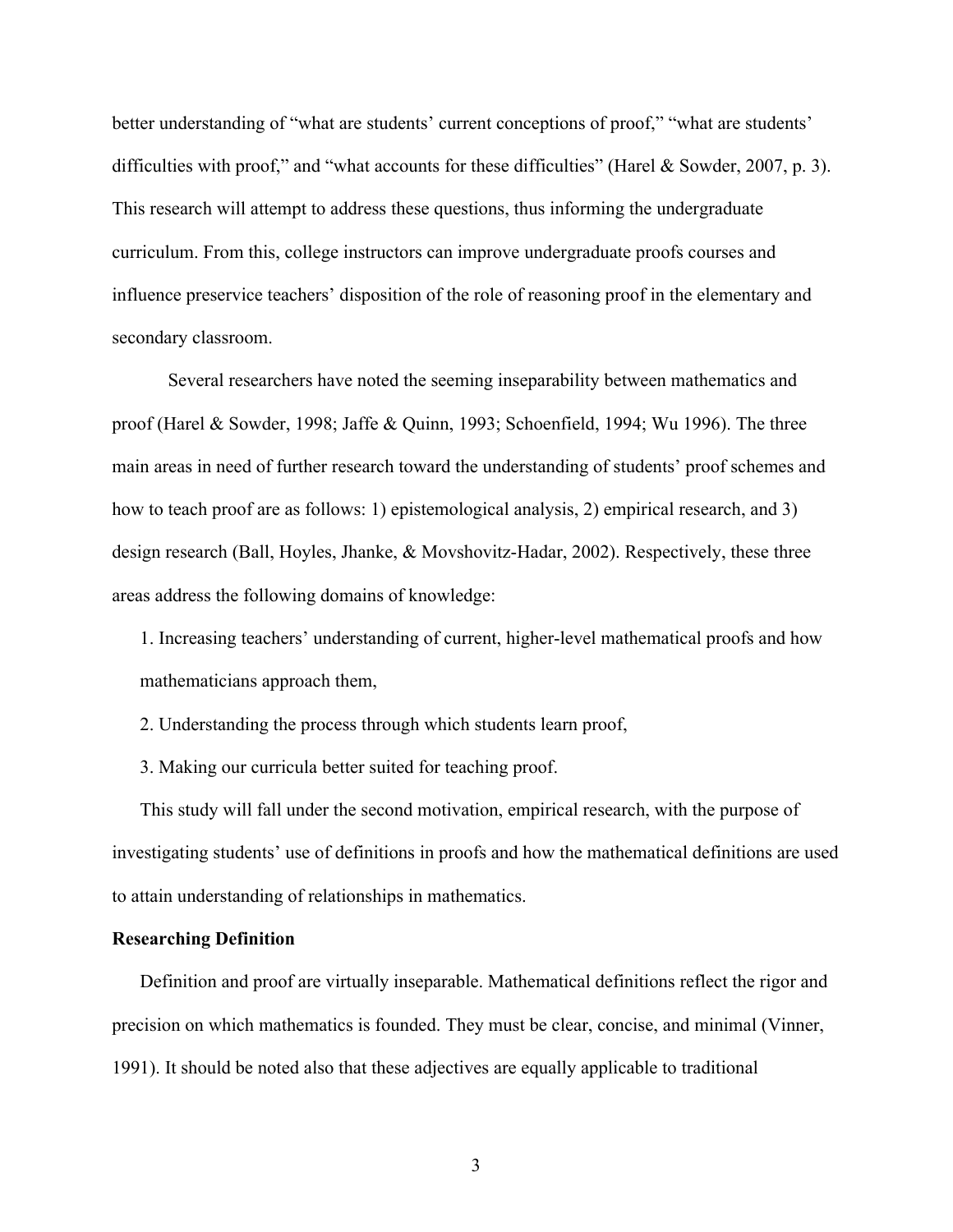mathematical notions of proof (Harel  $&$  Sowder, 2007). Even within the same system, if two people have differing definitions of a single concept, basic axioms can fail. For example, consider proving the limit as  $x \to \infty$  of the function of real numbers  $f(x) = x$ . One person may think the real numbers are the set  $(-\infty, \infty)$ , whereas another person could include  $\pm \infty$  in the real numbers. To one person the limit diverges, while to the other person it converges to ∞. While the distinction in this case may be quick to resolve, there are many more cases where a common ground would not be as easy to find. This is evident in the more infamous mathematical debates throughout history (e.g., existence of infinitesimals or "fluxions").

We can think generally about how definitions relate to proof. It seems that, given that one has a fairly complete understanding of a concept's formal definition, one may or may not be able to prove various relationships involving said definition. It seems less likely that a person could have an incomplete or incorrect understanding of the definition of a mathematical idea and formally prove a relationship involving that concept. But what is the exact nature of the relationship between these two aspects of mathematics? Surely it is possible that a student can understand advanced mathematical techniques for proving, understand all of the concepts being investigated independent of each other, and still fail to prove a relationship between them. Could a student logically convince himself and others of a relationship using an incorrect definition? Furthermore, could a student convince himself and others of a relationship using incorrect techniques and an incorrect definition?

# **Finding a Context for Comparison**

During a graduate course that explored students' understanding of probability and statistics, I came across research that investigated undergraduates' understanding of the relationships between independent and mutually exclusive events. Manage and Scariano (2010) found that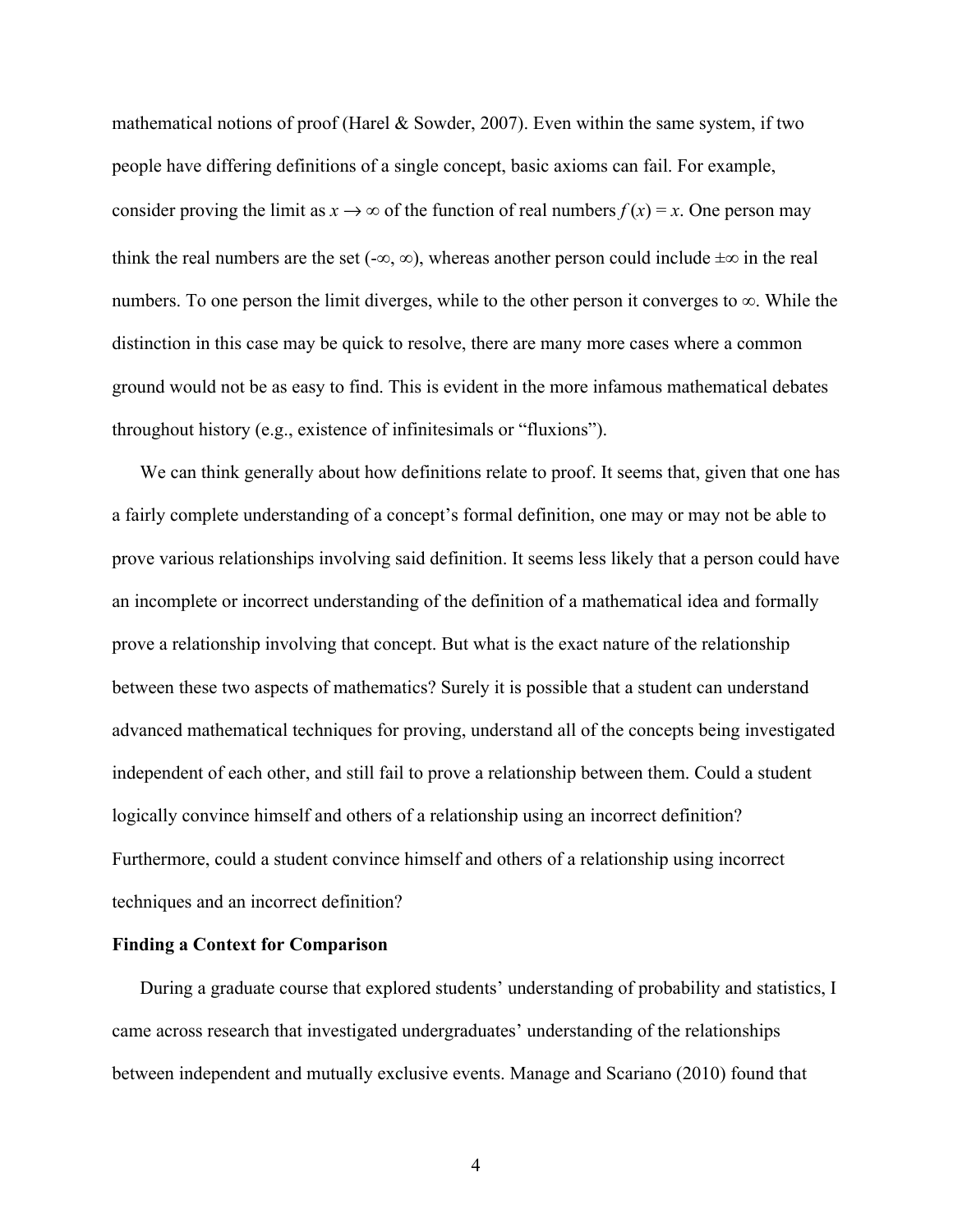most of the students in their study thought that two events being independent implied that they were mutually exclusive and vice versa. One's initial reaction may be to conclude this exact relationship. It is only after careful consideration of the two concepts' meanings that one realizes the two terms have almost exactly opposite meanings. We see that this could provide an ideal context for exploring the use of definition in proof.

One aspect of this context that is so appealing is that typically, after learning the concepts of independence and mutual exclusivity in middle or high school, students seldom encounter formal situations in which they must describe events as either mutually exclusive or independent. Because of this, we often neglect the formal definitions of what it means to be mutually exclusive or independent. People tend, however, to take for granted that some relationships are independent. This phenomenon is common, for instance, when someone is asked to calculate the probability of a compound event. Most people believe that multiplying two probabilities yields a correct calculation of the intersection's theoretical probability, but one could argue that these people seldom think about why they multiplied the two probabilities.

It can be argued that in order for the high number of students in Manage and Scariano's study to assert an incorrect relationship between mutually exclusive and independent events, they must have convinced themselves of this misguided relationship. This process can be thought of as their own *internal conviction* that the concepts of mutual exclusivity and independence are almost synonymous (Harel & Sowder, 1998). Since this conception was so prevalent among students in a probability and statistics course (where the formal mathematical definition of each was most likely presented), it seems to follow that it could be at least as prevalent among mathematics majors who have not had an undergraduate probability and statistics course. It follows, then, that students in a proofs course should have varying proof schemes and degrees of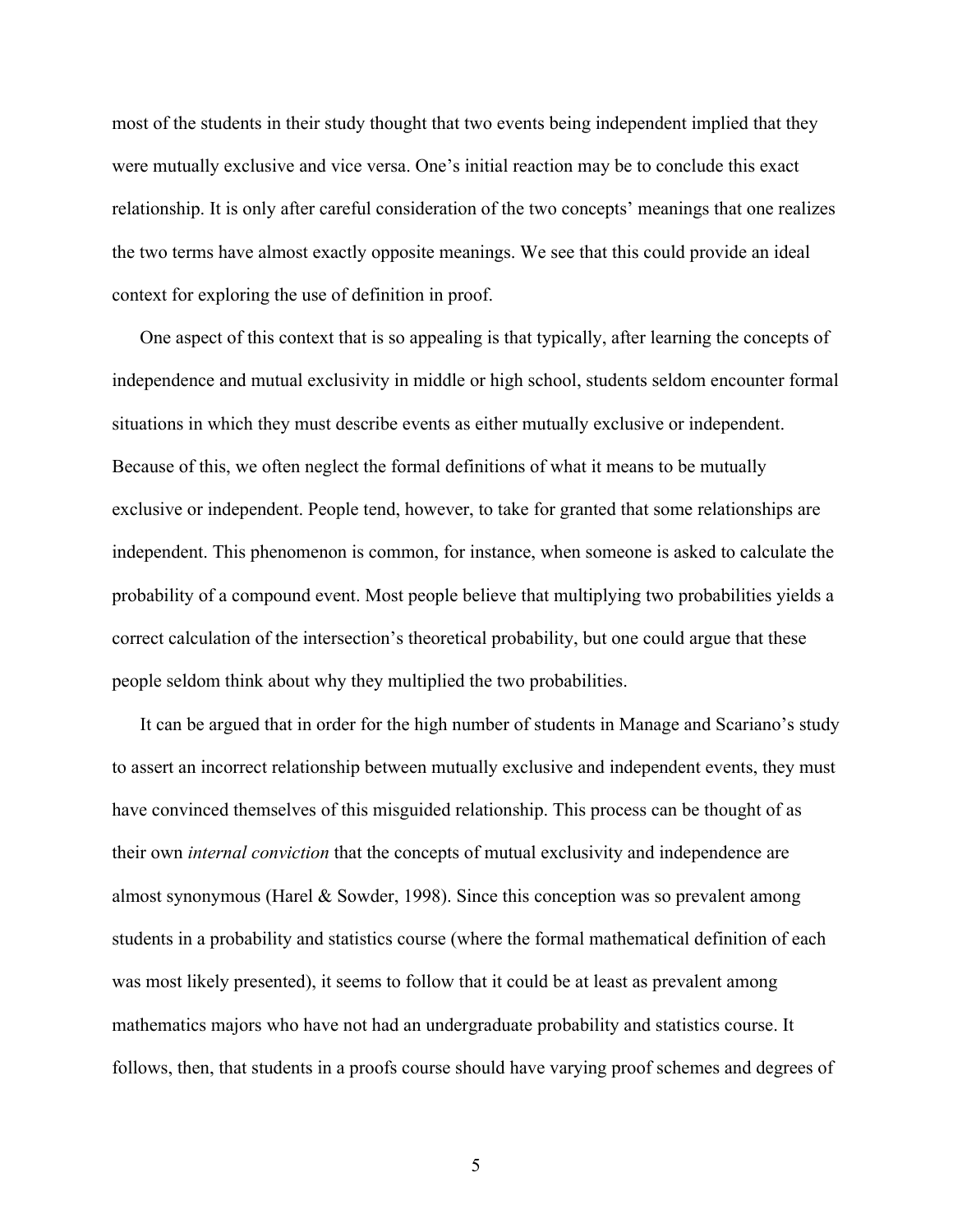understanding of the formal definitions of mutual exclusivity and independence. We can then observe how these students might convince themselves of such a relationship.

#### **Purpose**

**The purpose of this research is to investigate students' conceptions of mathematical definitions and how these relate to their general proof schemes.** This research intends to do this through a three-step process with the following objectives:

- 1) to assess and categorize undergraduate students' general proof schemes,
- 2) to observe undergraduate students' use and understanding of the mathematical definitions of mutually exclusive and independent events,
- 3) to observe and better understand the process of a student attaining proof of a mathematical concept by
	- asserting their perceived relationship of mutually exclusive and independent events
	- attempting to convince someone of their claim.

These objectives will be accomplished through an examination of specific examples of how students' proof schemes relate to their understanding of the mathematical definitions of the concepts involved. I will conduct a series of three interviews with undergraduate students so that each interview is directed toward the three purposes listed above. After assessing students' proof schemes and observing their conceptions of independence, I will relate and reconcile these two aspects of the students' mathematical understanding by observing their proof of an asserted relationship.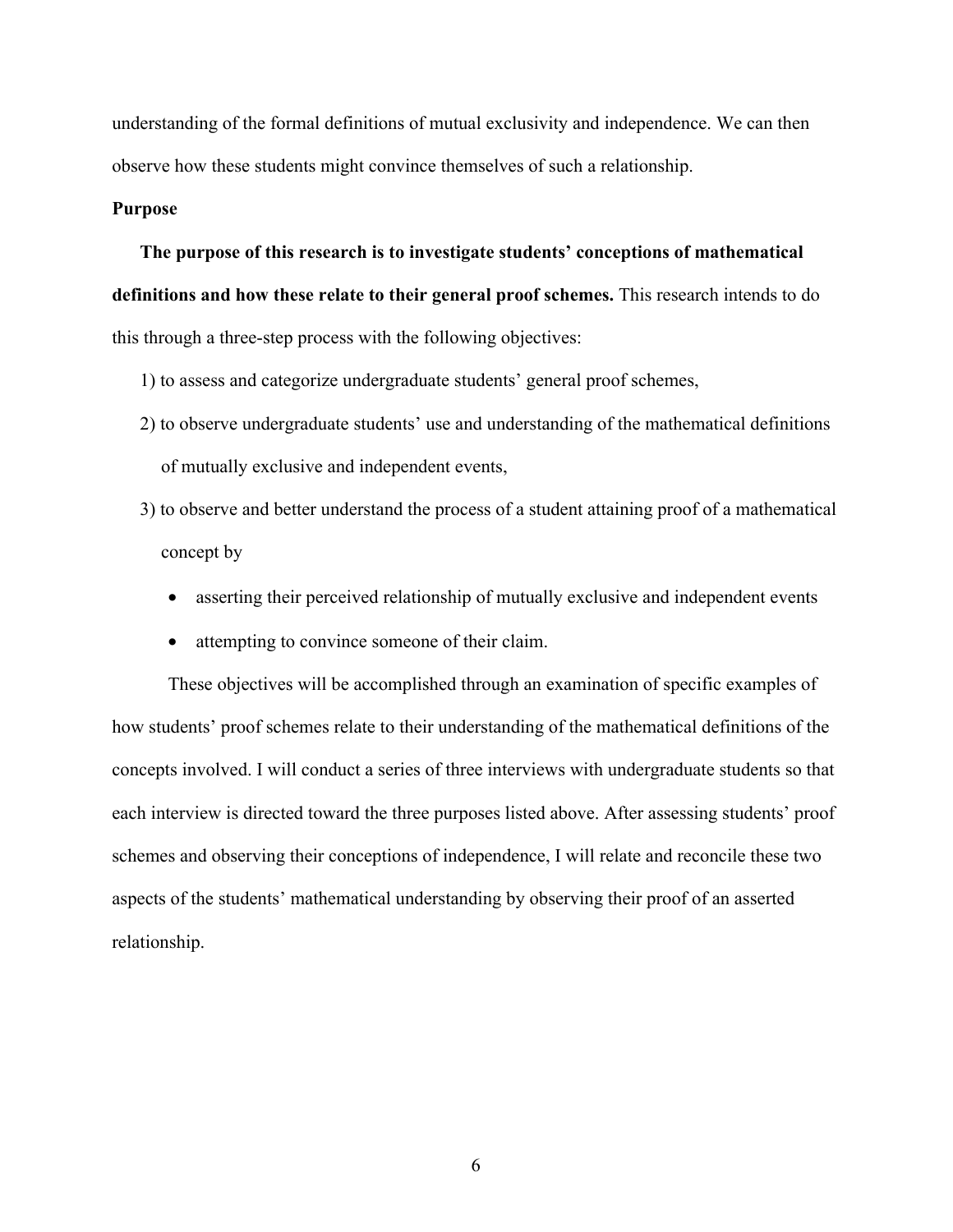#### **Literature Review**

#### **An Approach to Proof Schemes**

Harel and Sowder (1998, 2007) have provided a fundamental framework for research in students' conceptions of proof. This framework begins by defining proof as a two-part process: ascertaining and persuading. Ascertaining occurs when a student convinces him or herself that a concept is true. Attainment of truth for oneself does not necessarily mean that this selfconvincing process is logical, deductive, or even mathematical. It merely means that that individual believes the relationships under discussion to be true. Persuading is a more complicated process in that the student must then communicate his or her conception of the relationship to another person in a compelling way. The argument used to convince the other person may not necessarily be the same argument that convinced the first person.

A person's notion "of what constitutes ascertaining and persuading" is called that person's proof scheme (Harel & Sowder, 1998, p. 244). There are varying levels of proof schemes described in the literature. Broadly, these proof schemes are External, Empirical, and Analytical — an External proof scheme includes validations by authority, ritual, or symbolism; an Empirical proof scheme is inductive or perceptual; and an Analytical proof scheme is more rigorous and logical (Harel & Sowder, 1998). It is important to note that, at a given time, a person may not completely display evidence of exactly one proof scheme. Because of this, students' proof schemes are generalizations of the types of proof schemes evident through their work. For example, a student could exhibit both Empirical and Analytical proof schemes within a short period of time or even within a single proof; such a student could be said to have an "emerging Analytical" or "Empirical/Analytical" proof scheme.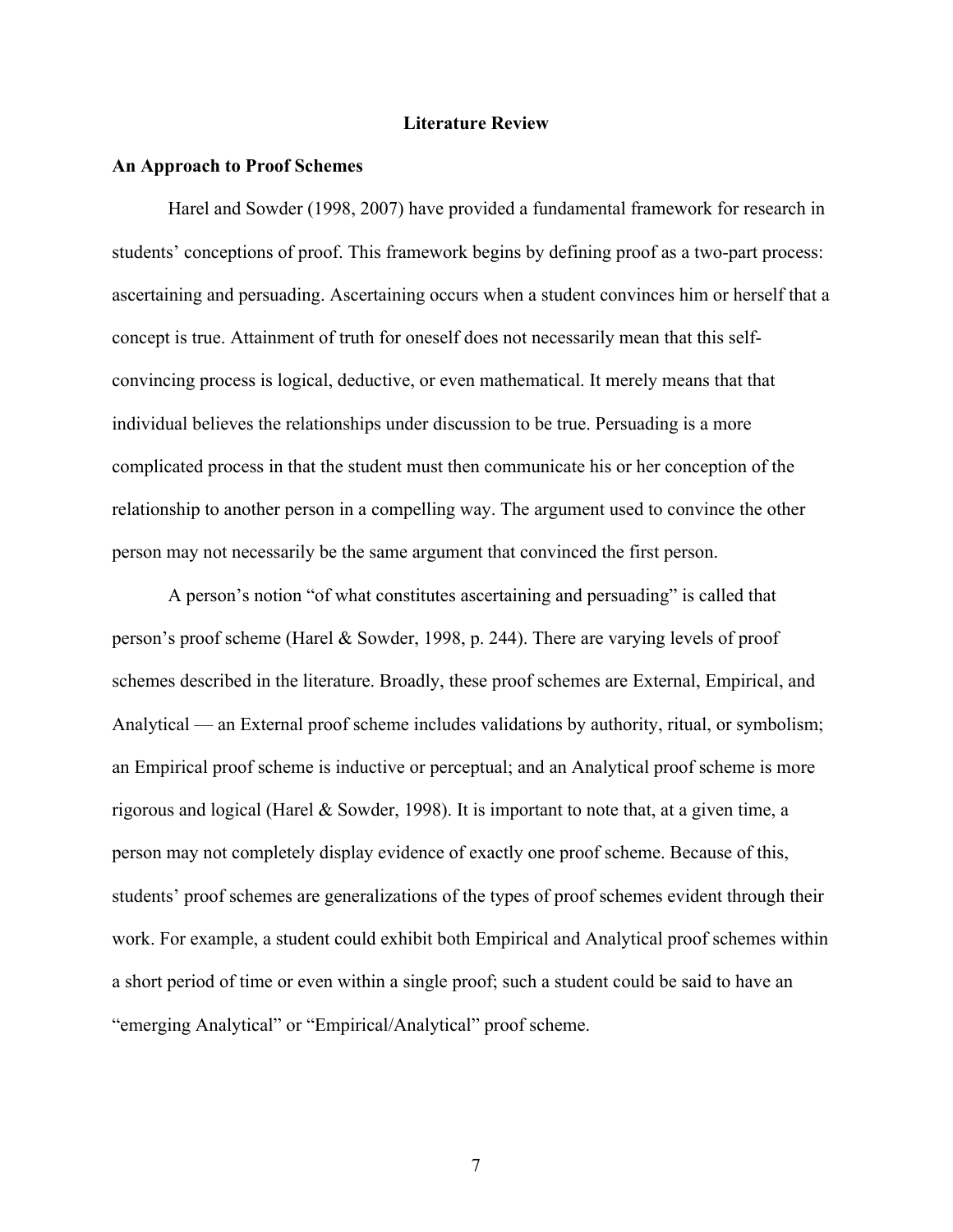Many researchers have built upon Harel and Sowder's framework. For example, Housman & Porter (2003) investigated the proof schemes of "above average" students. Their results confirm that some students can exhibit all three major types of proof scheme over a short amount of time. One interesting result from their work is that none of their research participants exhibited both analytical and external conviction proof schemes without exhibiting empirical proof schemes.

Other important additions to Harel and Sowder's framework come from Knuth (2002) and Weber (2001, 2009) among others (Selden & Selden, 2003; etc.). While Knuth focuses mainly on teachers' beliefs about proof, Weber is more concerned with undergraduates' understanding as future mathematicians. Weber (2009) investigated how students read proofs and the types of proofs students find convincing. Interestingly, Weber (2009) found that none of the students he interviewed (who had recently completed an introduction to proofs course) displayed an empirical proof scheme. He supports this research by outlining in his earlier research the typical classroom expectations of mathematics professors, which tend to rely on students copying and studying proofs presented to them in class (Weber, 2004). Thurston (1994) also addresses this Definition-Theorem-Proof (DTP) approach to teaching graduate- and undergraduate-level mathematics courses. Thurston is quick to note the deficient nature of DTP arguing that, "A clear difficulty with the DTP model is that it doesn't explain the source of the questions" (1994, p. 39).

Alcock and Weber (2005) differentiated between students' writing and reading proofs in a study that investigated students' line-by-line analyses of a proof that was invalid because of an unsupported inference. The researchers analyzed thirteen students' discussion of the proof. Only two of these students legitimately explained how the presented proof was flawed according to the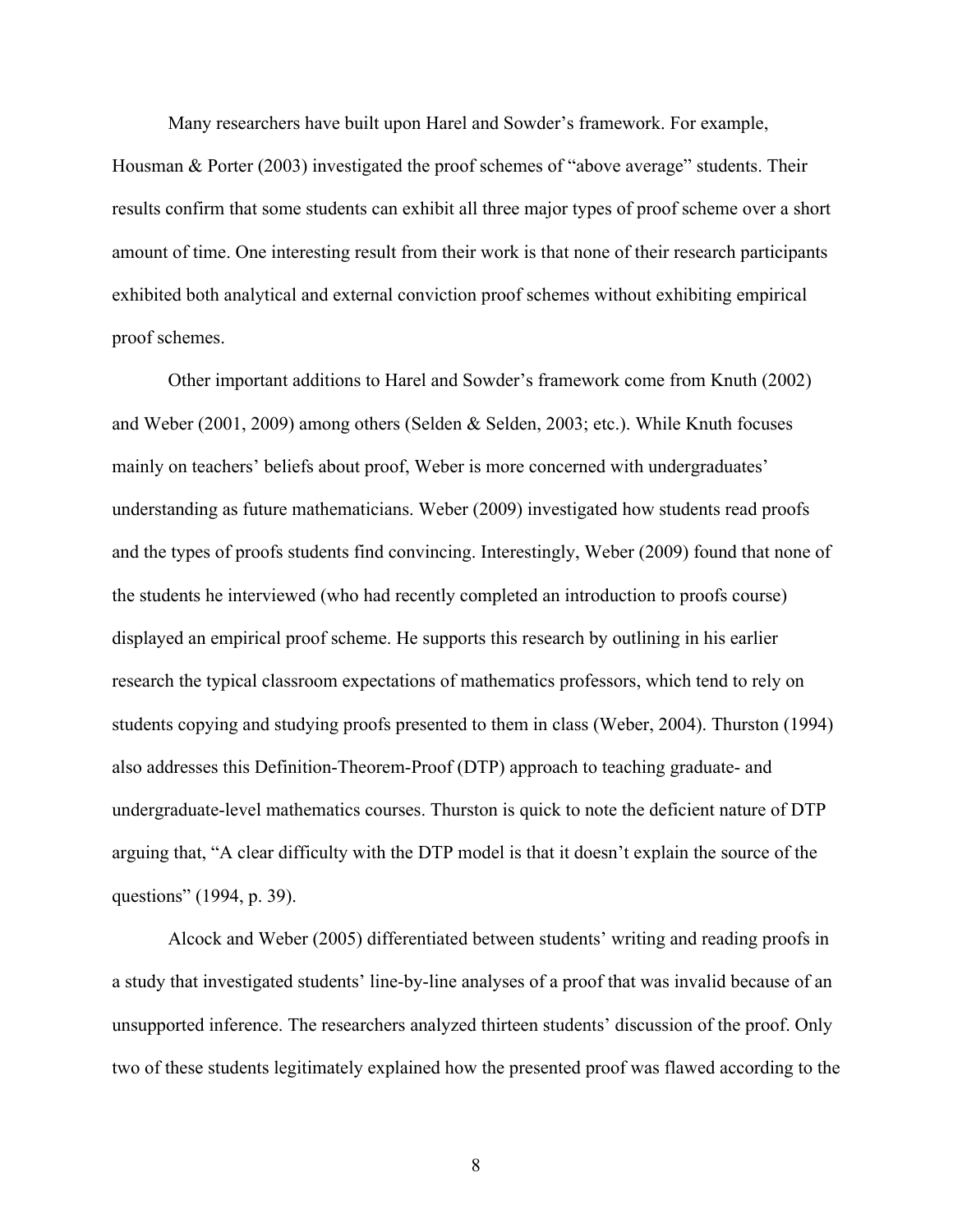authors. Five students accepted the proof. The other six students, three of whom arguing that the formal definition was not presented, found flaws in the proof other than the proof's incorrect inference (Alcock & Weber 2005).

Weber and Alcock (2004) also contribute a framework for discussing students' semantic and syntactic proof productions, which can be described by the students' use of diagrams and instantiations versus strict manipulation of symbols, respectively. While this framework is constructed outside of Harel and Sowder's (1998) proof schemes, the two classification systems for students' mathematical tendencies seem as though they could work successfully together as neither excludes the other.

# **An Approach to Definition**

Vinner (1991) distinguishes between the ideas of concept image and concept definition. He defines the *concept image* as a non-verbal entity such as a "visual representation of the concept… [or] a collection of impressions or experiences" (p. 68) which our mind associates with the concept. In contrast, the *concept definition* is the formal mathematical definition of a concept. These two ideas are not necessarily the same thing. Vinner uses the sentence, "my nice green car is parked in front of my house," as an example of concept image (p. 67). He argues that the reader or listener does not necessarily consider the definition of each word in the sentence, but that each word invokes a generic image in their mind, the collection of which allows the sentence to take form as a whole impression.

Relating this to mathematics, we understand that mathematical concepts can take any number of images in a person's mind and seldom the same image among many people (Vinner, 1991). Thurston (1994) provides an excellent example of various conceptions of the derivative:

"The derivative function can be thought of as: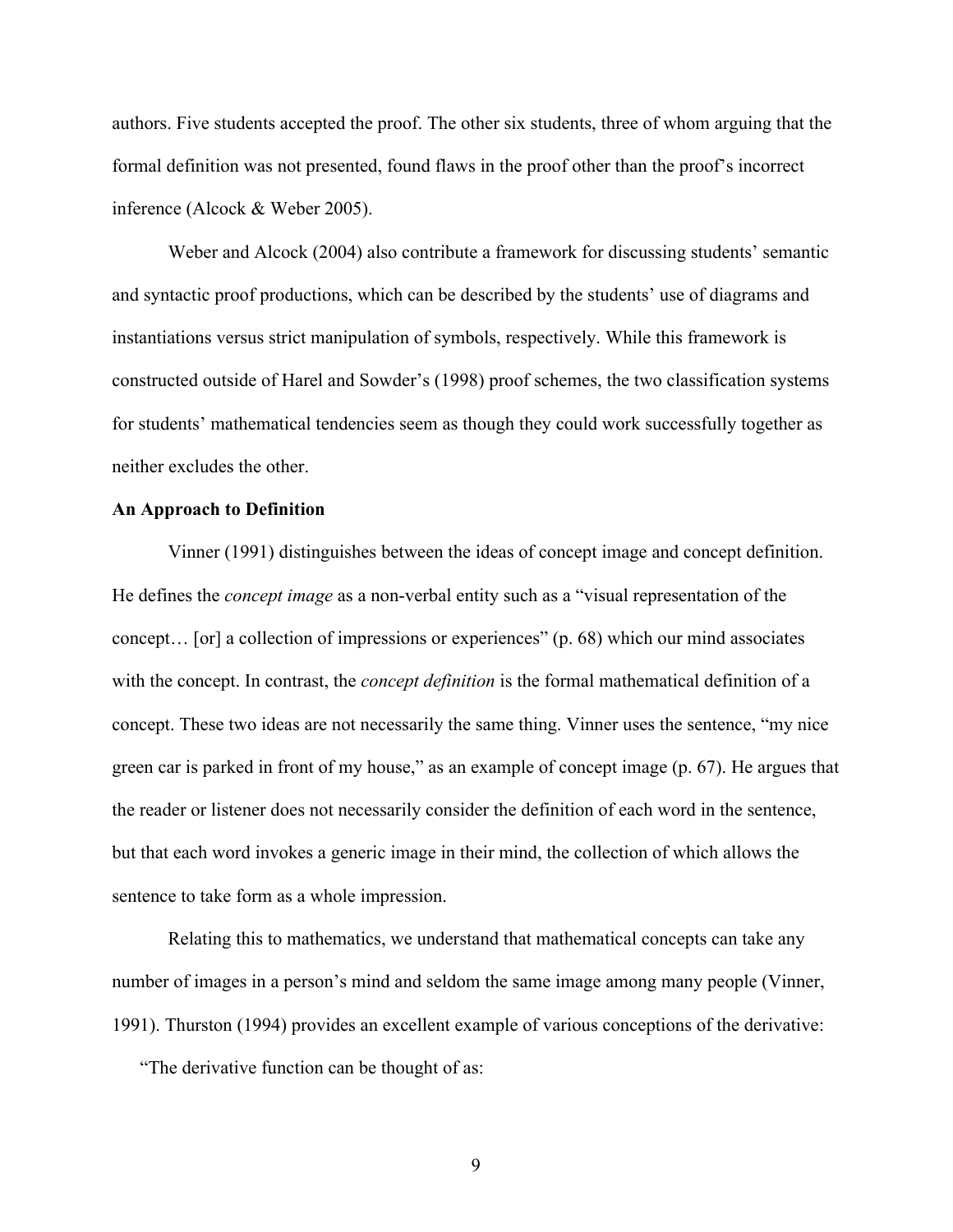- (1) Infinitesimal: the ratio of the infinitesimal change in the value of a function to the infinitesimal change in a function.
- (2) Symbolic: the derivative of  $x^n$  is  $nx^{n-1}$ , the derivative of  $sin(x)$  is  $cos(x)$ , the derivative of  $f \circ g$  is  $f' \circ g * g'$ , etc.
- (3) Logical: f' (x) = d if and only if for every  $\varepsilon$  there is a  $\delta$  such that when  $0 < |\Delta x| < \varepsilon^{\star},$   $|f(x + \Delta x) - f(x)|$

$$
\left| \frac{f(x + \Delta x) - f(x)}{\Delta x} - d \right| < \delta
$$

- (4) Geometric: the derivative is the slope of a line tangent to the graph of the function, if the graph has a tangent.
- (5) Rate: the instantaneous speed of f(t), when t is time.
- (6) Approximation: The derivative of a function is the best linear approximation to the function near a point.
- (7) Microscopic: The derivative of a function is the limit of what you get by looking at it under a microscope of higher and higher power." (p. 39-40)

While some of these  $\{2, 3, 5\}$  are symbolic and not graphic (hence they do not strictly follow the idea of a concept image) others {4, 6, 7} are readily accessible images that we can relate to the term "derivative." It can be argued that the first representation of the derivative is both a concept image and a concept definition according to some.

Edwards and Ward (2004) provide insight into students' use and misuse of mathematical definitions in proofs. They base much of their framework on Landau's (2001) distinction between *extracted* and *stipulated* definitions as well as Vinner's (1991) framework. The phrases "extracted" and "stipulated" coincide closely with concept image and concept definition, respectively. Edwards and Ward conclude that, "the special nature of mathematical definitions should be addressed more directly in mathematics courses at all levels, but especially in the first proof-intensive course" (2004, p. 422). This highlights the need for research into the relationship between proof and definition.

We see a striking similarity between the proof literature and definition literature that one could argue is more than merely coincidental. Let us consider semantic and syntactic proof

 $\overline{a}$ 

Author wrote "δ" instead of "ε".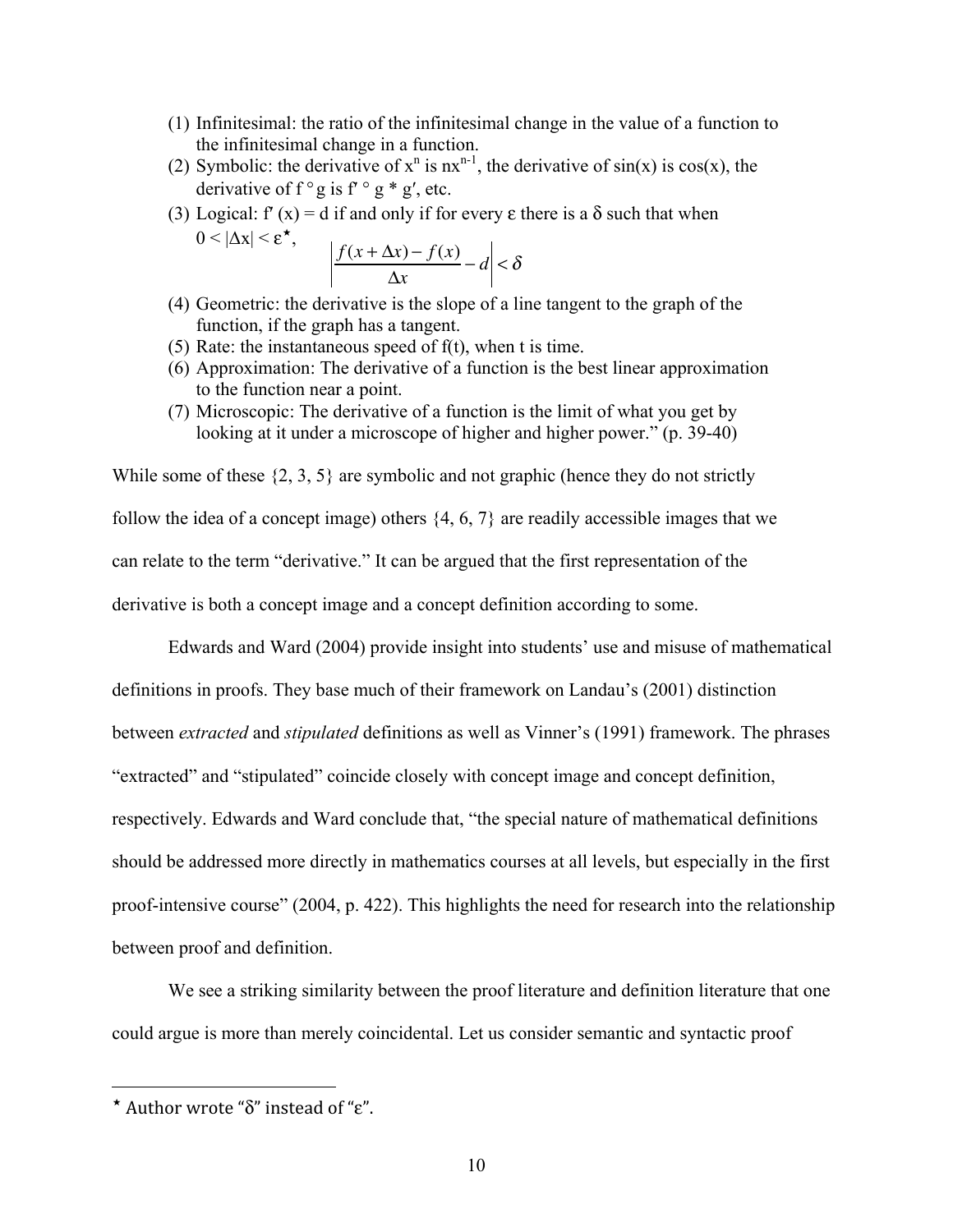production in the context of concept image and concept definition. Weber and Alcock (2004) found that a student syntactically proving a relationship "would need to be able to recite the definition of a mathematical concept as well as recall important facts and theorems concerning that concept. The prover would also need to be able to derive valid inferences from the concept's definition and associated facts" (p. 229). This description of syntactic proof production seems especially related to Vinner's concept definition. Similarly, Weber and Alcock argue that a student producing a semantic proof would necessarily need to instantiate relevant mathematical objects. Such instantiations would require at least some form of concept image.

## **Independence and Mutual Exclusivity**

Probability and statistics have been increasingly emphasized in elementary and high school education over the past two decades (NCTM, 1989; NCTM, 2000). This emphasis has also extended into post-secondary education. Mutual exclusivity and independence have gained such emphasis, making it important to accurately gauge students' conceptualizations of these two ideas (Manage & Scariano, 2010; D'Amelio, 2009). Manage and Scariano (2010) found that an alarmingly high percentage of undergraduate students who were enrolled in a course in probability and statistics had fundamental misunderstandings about the relationship between the ideas of independent events and mutually exclusive events. They found this by directly assessing students' understanding of this relationship through a non-scientific, multiple-choice survey of 217 students.

Manage and Scariano (2010) explored student responses to two questions. In each question, two events, A and B, are assumed to have nonzero probabilities in the same sample space. The first question presented a Venn diagram of the sample space with non-intersecting areas, labeled "*A*" and "*B*," within a rectangular sample space. The question stated that *A* and *B*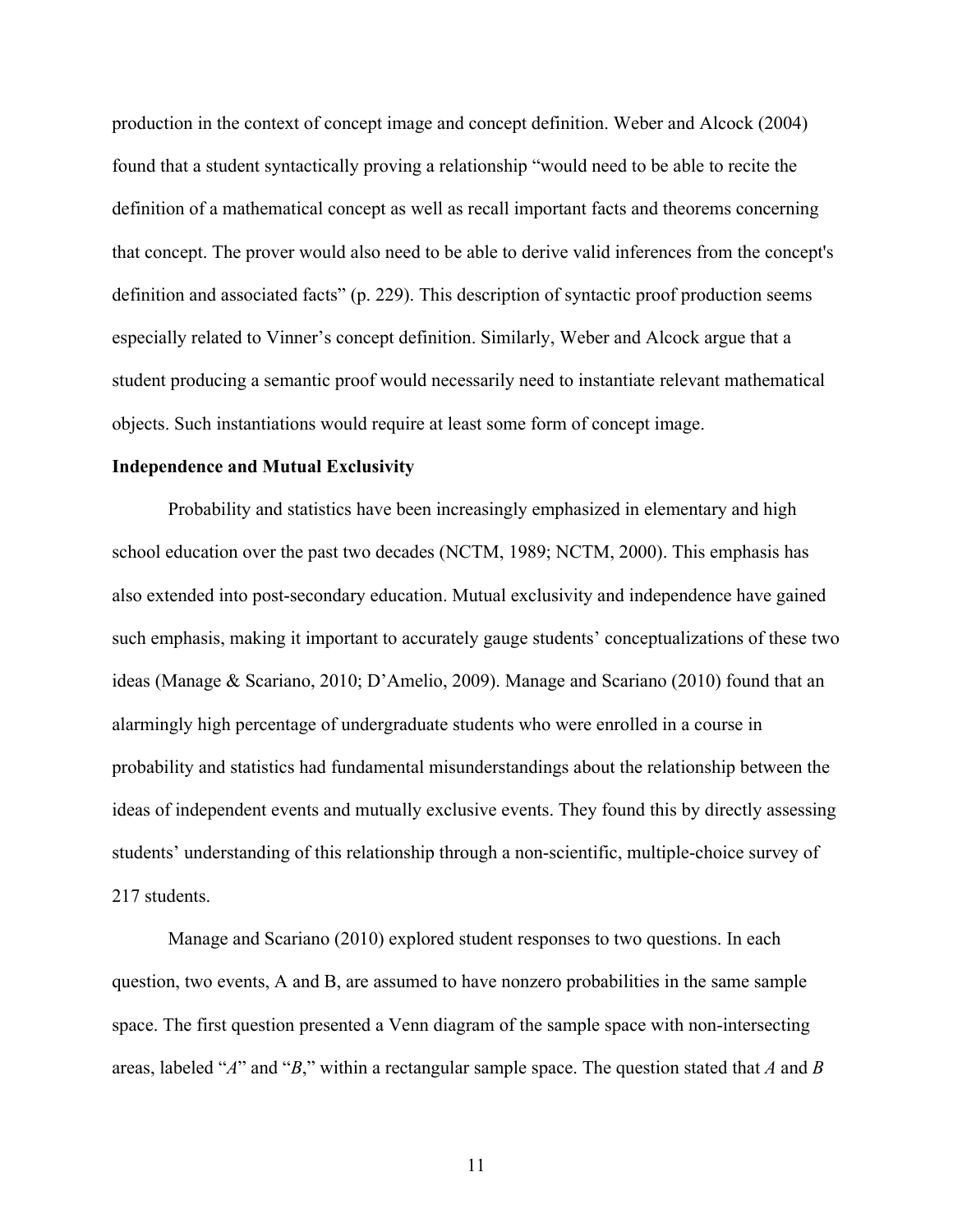are mutually exclusive and gave four responses: "(a) *A* and *B* are independent events," "(b) *A* and *B* are not independent events," "(c) *A* and *B* may or may not be independent events," and "(d) I really don't know how to do this problem" (Manage & Scariano, 2010, p. 18). The second question presented the fact that *A* and *B* are independent, have nonzero probabilities, included no diagram, and gave four responses: "*A* and *B* are mutually exclusive events," "*A* and *B* are not mutually exclusive events," "*A* and *B* may or may not be mutually exclusive events," and "I really don't know how to do this problem" (Manage & Scariano, 2010, p. 19).

In the first question, 68.3% of students incorrectly chose the first answer choice, namely "*A* and *B* are independent events." In total, 88% did not choose the correct answer choice B. With respect to the second question, 36% of students gave the incorrect first response, "*A* and *B* are mutually exclusive events," whereas 23.3% of students responded correctly with answer choice (b). Results from the first question indicate that students seem to think that these two ideas have a direct relationship, that mutual exclusivity implies independence. This misconception seems less prevalent in the second question, since the responses were more evenly distributed than they were in the first (Manage & Scariano, 2010).

D'Amelio (2009) found that most participants could not correctly identify a method for calculating the probability of the union of mutually exclusive events. Most students mistook the product, rather than the sum, of the two events' respective probabilities for the proper calculation. These results suggest students' confusion about the use of such a product when calculating certain probabilities. They also point to a similar misconception to that found in Manage and Scariano (2010), particularly a misunderstanding of the distinction between independent and mutually exclusive events. Confusion between calculating the probability of the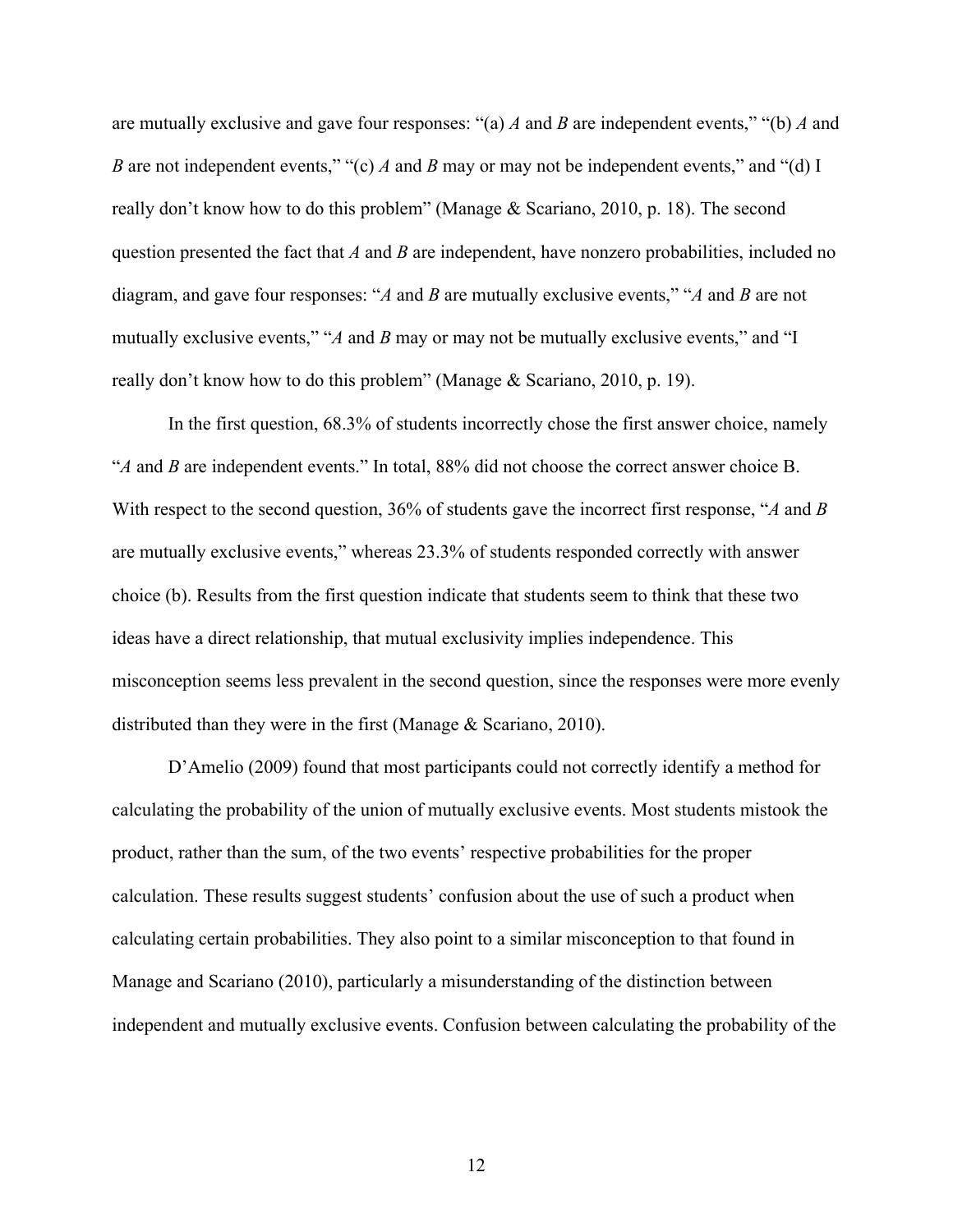intersection of two events rather than their union provides an alternative explanation for this mistake.

Shaughnessey (1992) identifies two equivalent definitions of independent events given that the two events *A* and *B* are in the same sample space and have nonzero probabilities (Table 1).

**Definition 1-**  $P(A|B) = P(A)$  **Definition 2-**  $P(A \cap B) = P(A) \times P(B)$ .

### **Table 1. Definitions of Independence**

Both D'Amelio (2009) and Manage and Scariano (2010) use Definition 2 in their research. Each of these researchers also define two events *A* and *B* as "*mutually exclusive* if and only if (*A* and *B*) =  $A \cap B = \emptyset$ " (Manage, p. 15). From this definition, if *A* and *B* are mutually exclusive then  $P(A \cap B) = 0$ . So, by the zero product property, it cannot be the case that  $P(A \cap B) = P(A) \times P(B)$ and  $P(A \cap B) = 0$  when *A* and *B* have nonzero probabilities.

In the available research, the explicit relationship between independence and mutual exclusivity was found in only three articles (Keeler & Steinhorst, 2001; Kelly & Zwiers, 1988; Manage & Scariano, 2010). Manage and Scariano use the reasoning discussed above, whereas Kelly and Zwiers address this relationship in the context of student misunderstanding. They provide several examples of how each of these ideas can be explored separately in a classroom. Kelly and Zwiers contend that, "most of the confusion arises because we, as instructors, do not take the time to relate the two concepts" (p. 100). They then blatantly state the relationship between the two ideas- "mutually exclusive events are (almost) never independent" (p. 100). They attribute the "almost" in this last quote to the "pathological cases" when one or both events considered have zero probability (Kelly & Zwiers, 1988).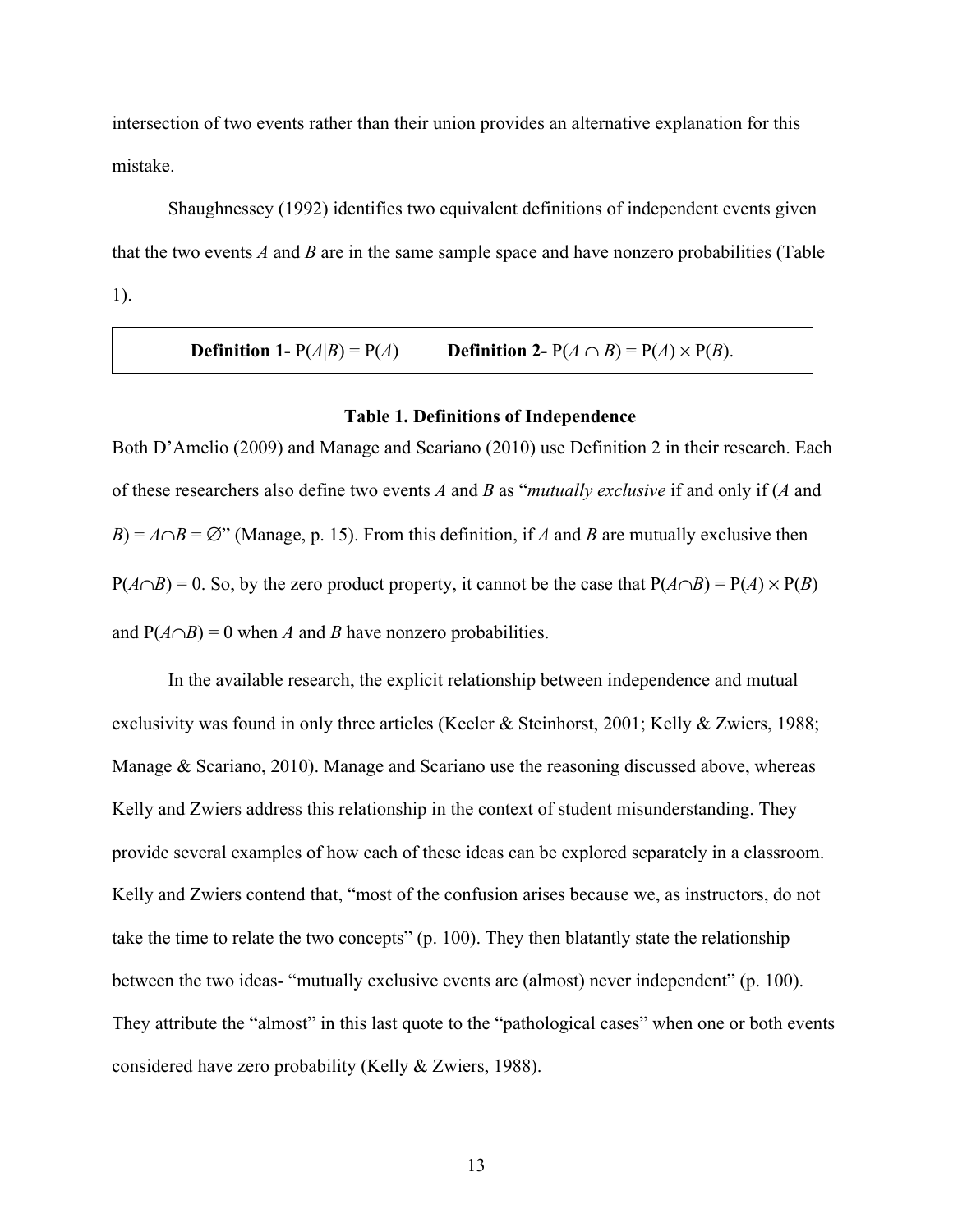In considering pedagogical implications for this research, we find that students have many difficulties with both conditional probability and independence (Shaughnessey, 1992). This research goes on to say that students' "misconceptions of conditional probability may be closely related to students' understanding of independent events and of randomness in general" (Shaughnessey, 1992, p. 475). He points out that many researchers "advocate introducing the concept of independence via the conditional probability definition (Definition 1), as they believe this is more intuitive for students" (1992, p. 475). This intuition comes in the context of withoutreplacement problems. If the sample space remains unchanged, then the first experiment bears no effect on the second experiment.

Other pedagogical research in this area discusses students' misconceptions related to independence almost exclusively with respect to conditional probability (Tarr & Lannin, 2005). Tarr and Lannin (2005) justify their concentration on these types of misconceptions, citing Shaughnessey (1992), and focus on replacement and non-replacement situations because of the prevalence of these types of problems in the typical curriculum. Tarr and Lannin state that "within this context [that of *with-replacement* situations], an 'understanding of independence' is demonstrated by students' ability to recognize and correctly explain when the occurrence of one event does not influence the probability of another event" (2005, p. 216). There is also an emphasis that students understand the change of an event's probability in non-replacement conditional probability problems is due to the change of the sample space.

While Shaughnessey (1992), Tarr and Lannin (2005), and Keeler and Steinhorst (2001) suggest conditional probability as a context for independence, D'Amelio (2009), Kelly and Zwiers (1988), and Manage and Scariano (2010) each explore student misconceptions outside of the conditional probability setting. This could provide some reasoning into why D'Amelio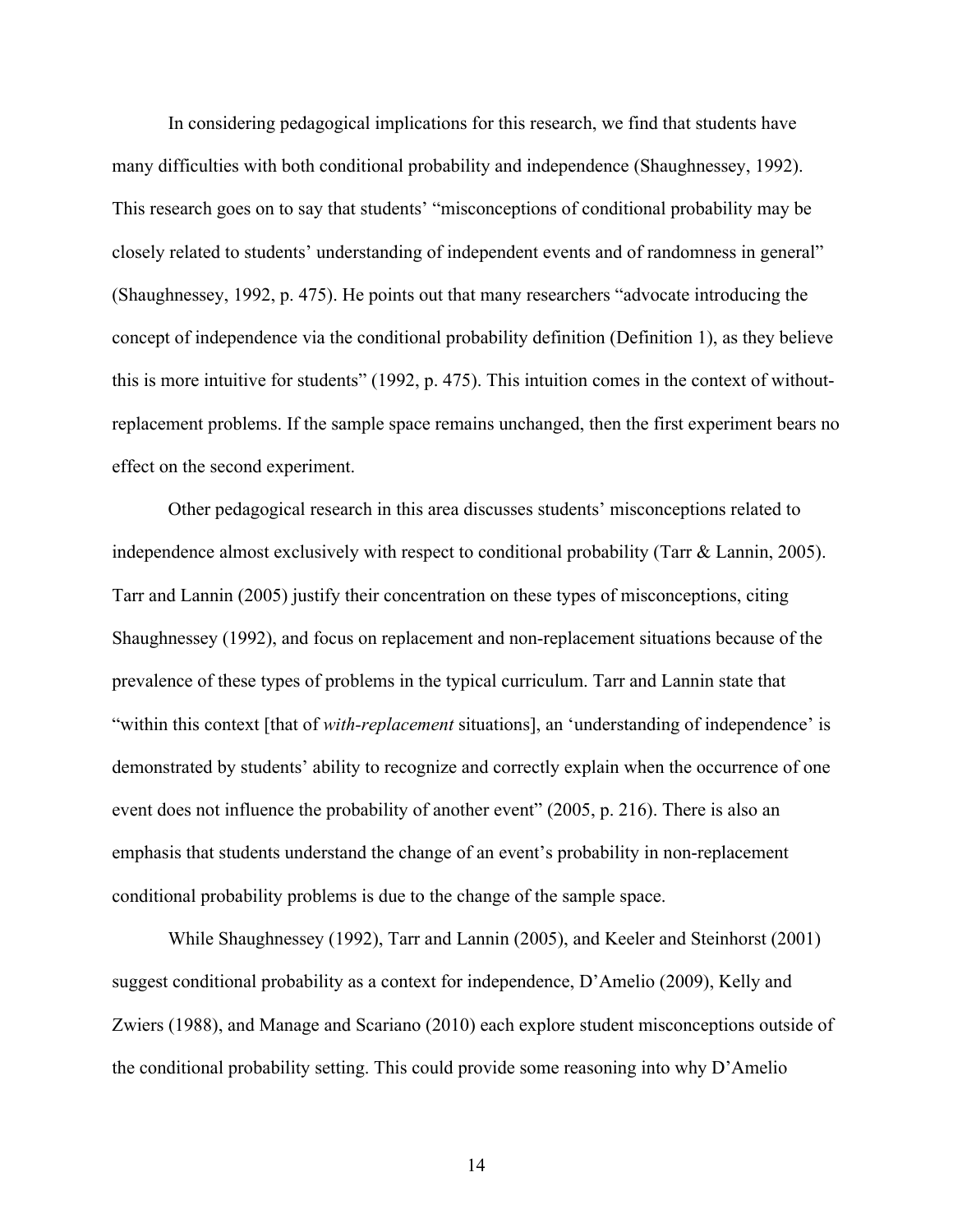(2009) and Manage and Scariano (2010) had such disturbingly low numbers of correct responses. Supposing that the students' previous curricula addressed independence in the context of conditional probability, the students may not have been able to correctly reason about the relationship between independence and mutual exclusivity without such a context. Perhaps this is what Kelly and Zwiers are arguing when they say that, "we, as instructors, do not take the time to relate the two concepts," referring to mutual exclusivity and independence (1988, p. 100).

Since independence can be defined outside of a conditional probability setting, it is not limited to an order of experiments. This can be seen in a standard deck of cards. The event of drawing a spade is independent of the event of drawing an ace. We can see this since  $P(\triangle) = \frac{1}{4}$ , P(ace) = 1/13, and P(ace  $\cap \bullet$ ) = 1/52 = 1/4 × 1/13. This example demonstrates that independence can be accessibly thought of outside the context of conditional probability. This can prove useful since mutual exclusivity is also defined without respect to time. For instance, in the above case, it can quickly be demonstrated that  $P(\blacktriangleright \cap \blacktriangle) = 0$  since this intersection is empty; so these two events are mutually exclusive.

Altogether, we see that different researchers emphasize two different contexts for the independence of two events. Some focus on conditional probability for the definition of independence (Definition 1), while others focus on the product definition (Definition 2). Shaughnessey (1992) provides an explanation of why educators and some researchers focus on conditional probability when dealing with independence in that it is more intuitive for students to explore independence in the context of conditional probability. Regardless, students' misconceptions about the relationship between independence and mutual exclusivity prevail.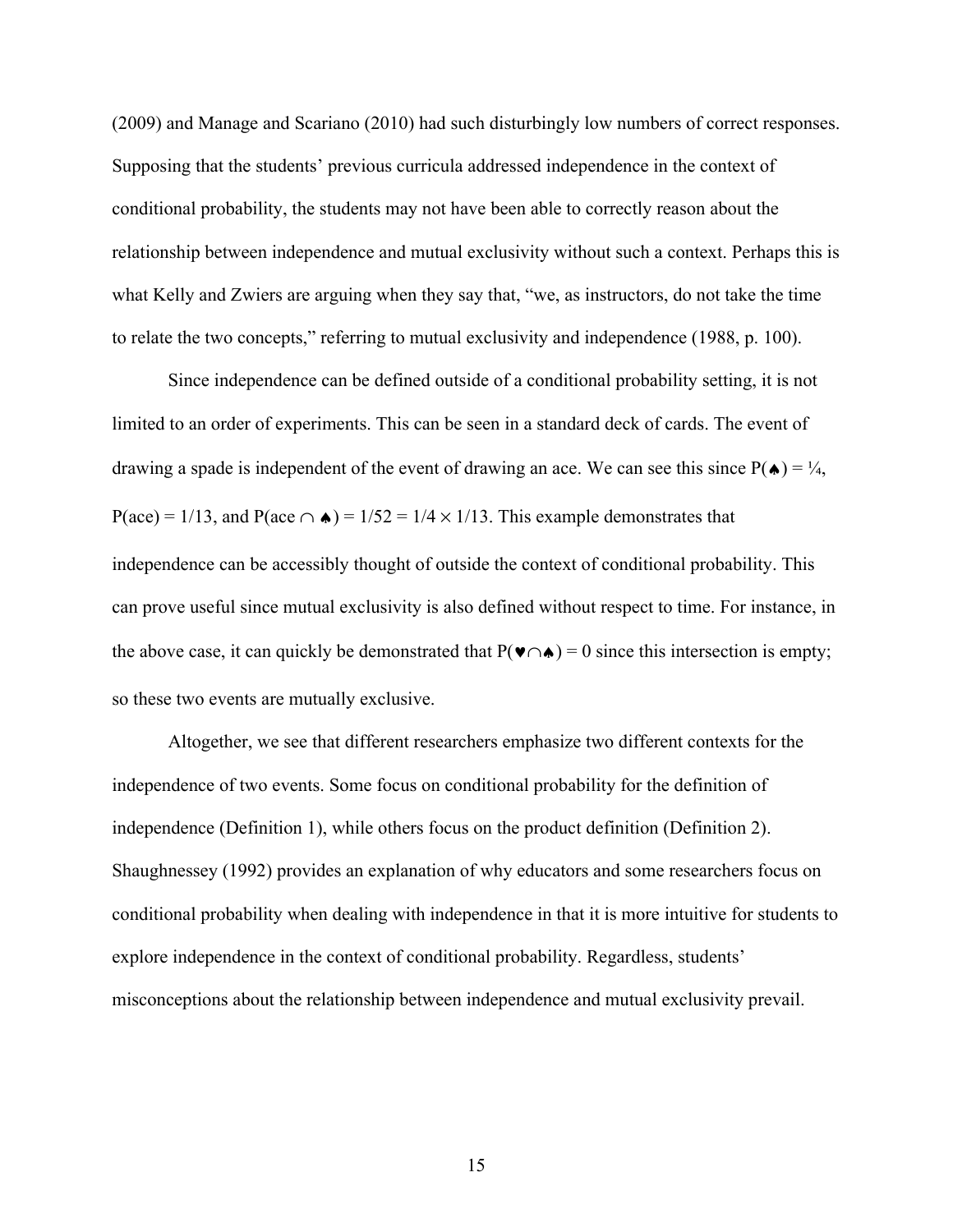## **Methods**

# **Overview**

In order to explore my research question, I conducted a series of interviews with undergraduate students. Students from an introduction to proof course were solicited for participation because these participants would have higher-level (yet, still developing) proof schemes. The students were randomly selected from a group of volunteers, removing researcher bias from participant selection. I designed the series of interviews to ascertain a better understanding of how the students' proof schemes relate to their understanding of certain definitions. In order to investigate this relationship, the researcher focused on the four following areas:

- 1) Assessing the students' general proof scheme,
- 2) Investigating the students' understanding of mutual exclusivity and independence,
- 3) Students' assertion of a relationship between mutual exclusivity and independence, and
- 4) Students' attempt to prove the relationship they believe exists between mutual exclusivity and independence.

Each of these areas serves towards the research goal of improving mathematics education researchers' knowledge about students' understanding and misconceptions about mathematical definitions and how this relates to their general proof schemes.

Four students were randomly chosen out of volunteers to participate in the study, one of whom withdrew from the study for personal reasons. Three interviews were conducted with each of the three remaining participants (Alex, Betty, and Caroline) for a total of nine interviews. Each series of interviews focused on specific aspects of the research objectives. The first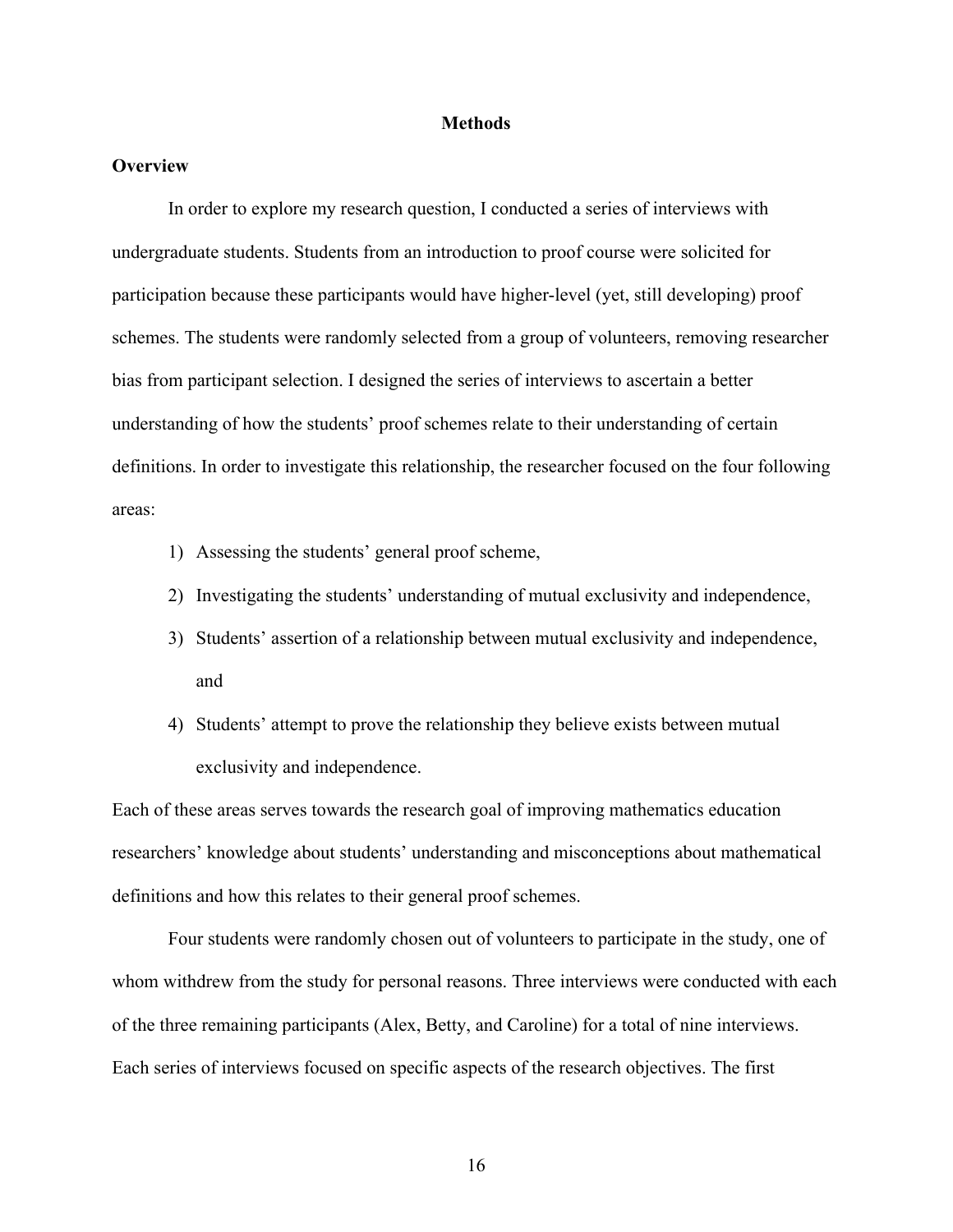interview assessed each participant's proof scheme through his or her criticism of given proofs (see area 1, above). In the second interview, the participants discussed their understanding of the meanings of mutual exclusivity and independence and explored various sample spaces (see area 2, above). In the third interview, the participants asserted their understanding of the relationship between mutual exclusivity and independence and proceeded to prove this relationship (see areas  $3&4$ ).

Each interview was audio and video recorded with multiple devices. All participant work was retained for further reference. After each interview, the researcher carefully watched the video recording and listened to the audio recording in order to gain insight into how the participants thought about the mathematics under discussion. The review sessions were used to generate models of the participants' thinking, gather quotes from the participants, and develop tasks that would allow a better understanding of the participants' thinking.

#### **Assessing General Proof Schemes**

We can distinguish between two general methods for assessing students' proof scheme in the available literature. Some researchers require that participants generate their own proofs in order for the researchers to evaluate the students' proofs schemes (e.g. Harel & Sowder, 1998; Housman & Porter, 2003). Other researchers focus on participants' verification or rejection of given proofs (e.g. Alcock & Weber, 2005; Martin & Harel, 1989). Research for the purposes of this study implemented the latter method. While this method allows sufficient opportunity to evaluate a participant's proof scheme, it can be argued that requiring participants to generate proofs could provide deeper, more meaningful insight into the participants' thought processes. Since this research aimed to obtain a more general (hence, less intensive) assessment of their proof scheme, participants were required to accept or refute presented proofs and then explicitly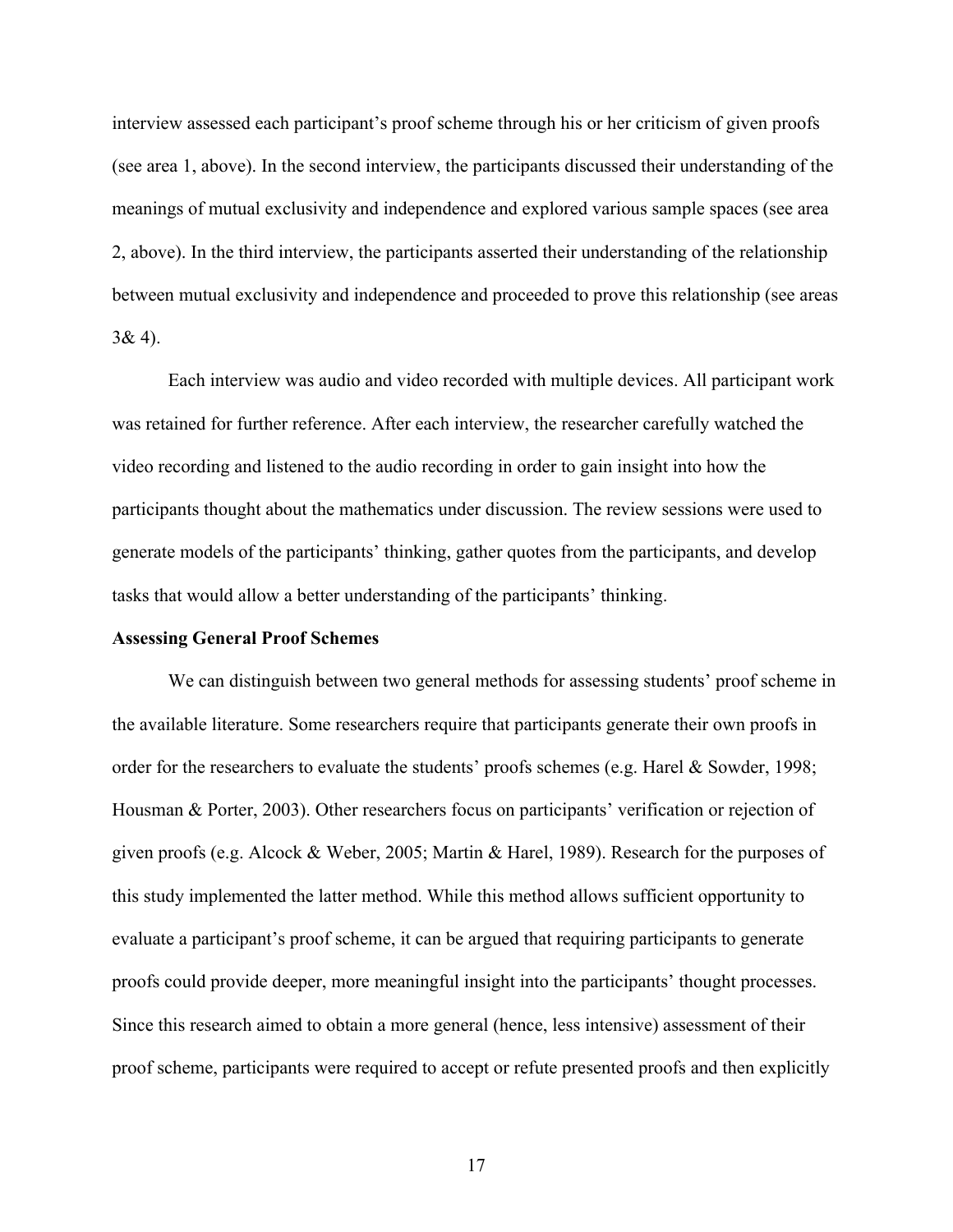justify their reasoning. While this allowed insight into how the participants thought about proof, it did not allow the researcher to observe their own novel approaches to proving the mathematical relationships addressed.

The researcher presented each participant with a matrix of proofs (Appendix A). This matrix consisted of three different proofs (3 columns) for each of three different mathematical assertions (3 rows), a total of nine proofs. For each mathematical statement (row), the matrix contained one proof from each of the three levels of Harel and Sowder's (1998) proof schemes (External, Empirical, Analytical). The order of these proof schemes within each row was random so that no pattern could be inferred from previous rows. The matrix contained six proofs (rows 1 and 2) identical (or similar to) the proofs Martin and Harel (1989) used to assess preservice teachers' proof schemes. For some of the proofs, Martin and Harel (1989) did not provide examples of all proof schemes so the researcher created some of these proofs in order to reflect specific proof schemes. In collaboration with my advisor, I developed the other three proofs (row 3).

Each proof in row 1 claims to prove that "if the sum of the digits of a whole number is divisible by three, then the number is divisible by three." The participants were asked if each of the proofs convinced them of the relationship's truth. The first proof in this row uses an Inductive Empirical proof scheme by showing one example of a random large number that exhibits the desired relationship. It is important to note that, in this case, "Inductive proof scheme" does not mean the same as the principle of mathematical induction. Harel and Sowder (1998; 2007) use this term to denote students who believe that a finite number of random examples can imply the truth of a mathematical relationship for infinitely many examples.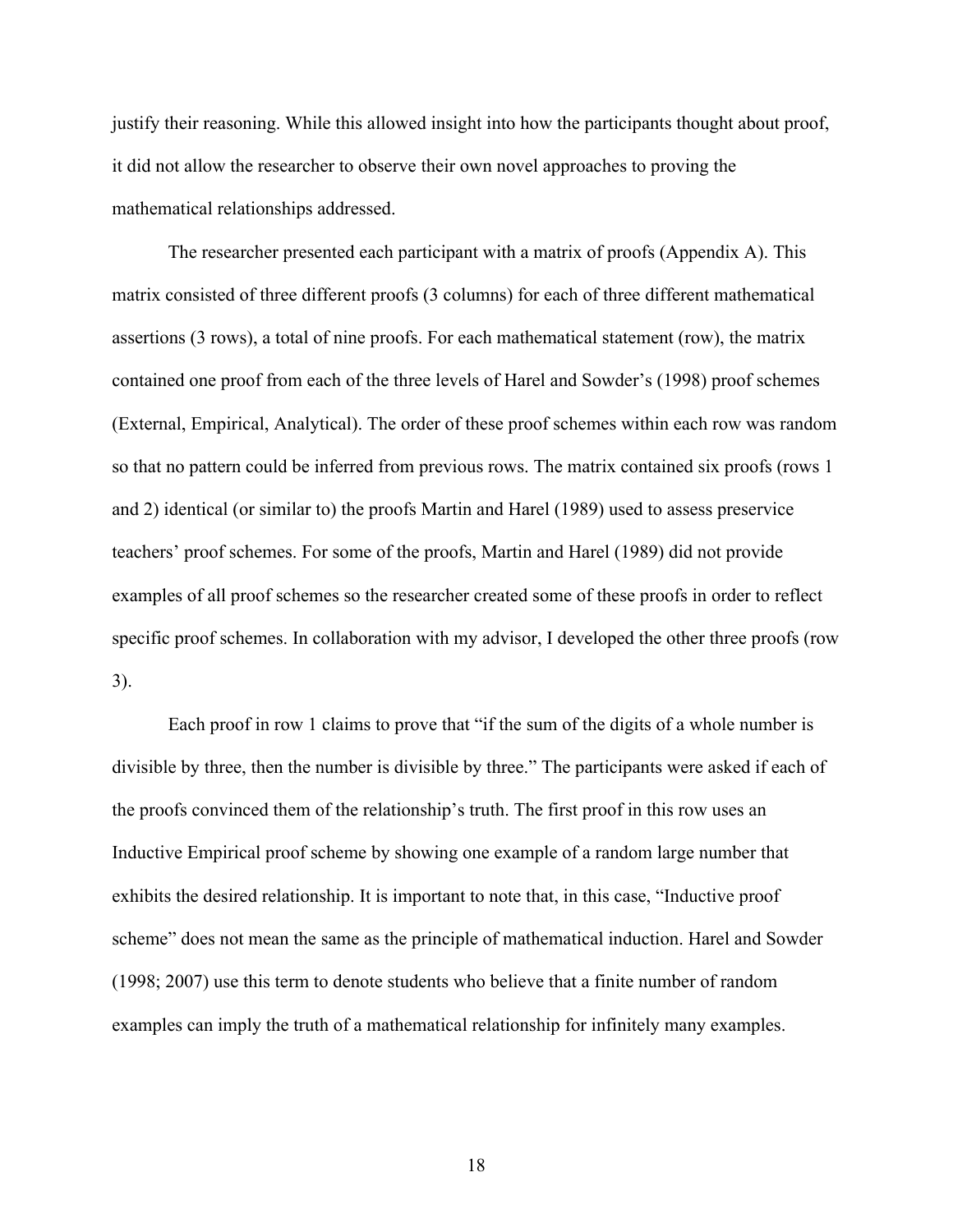The second proof in this row uses a Deductive proof scheme, where a given whole number "*d*" is written in expanded notation base 10 and rewritten in sigma notation. This summation is then separated into two summands so that one summand has a factor of nine and the other is the sum of the digits of *d*. This proof is relatively index intensive and quickly changed representations of *d*, causing it to be the most challenging proof of the entire matrix to verify as will be discussed in the next chapter. The last proof in row 1 exhibits an External proof scheme, more precisely the Ritual proof scheme. It applies mathematical induction so that it might seem that the result follows, but neglects that the sum of the digits of integers does not necessarily increase as integers increase (e.g. the sum of the digits of 21 is not three more than the sum of the digits of 18).

Each proof in the second row of the matrix asserts that "if a divides b and b divides c, then a divides c." The first proof in this row implements a Deductive proof scheme and applies the definition of divisibility in order to rewrite *b* and *c* in terms of *a*. Notice that none of the three elements in the proof are defined to be members of any set, and that the most general definition of divisibility is used. This allowed the interviewer to observe whether the participants had objections or reservations about the proof simply from the fact that the elements could be in any set. The second proof in this row is an Empirical proof that, as in the first row, uses a random selection of numbers and confirms that the relationship holds for that case, finally implying that this relationship generalizes. The third proof in this row uses a combination of External and Empirical proof schemes in that it addresses only two specific cases (Empirical) affirming the inverse of the argument (External) and showing the original argument. Notice that affirming the inverse of a statement does not affirm the original statement, much less for a specific case. This proof was used to determine whether the participants would assume the validity of proof based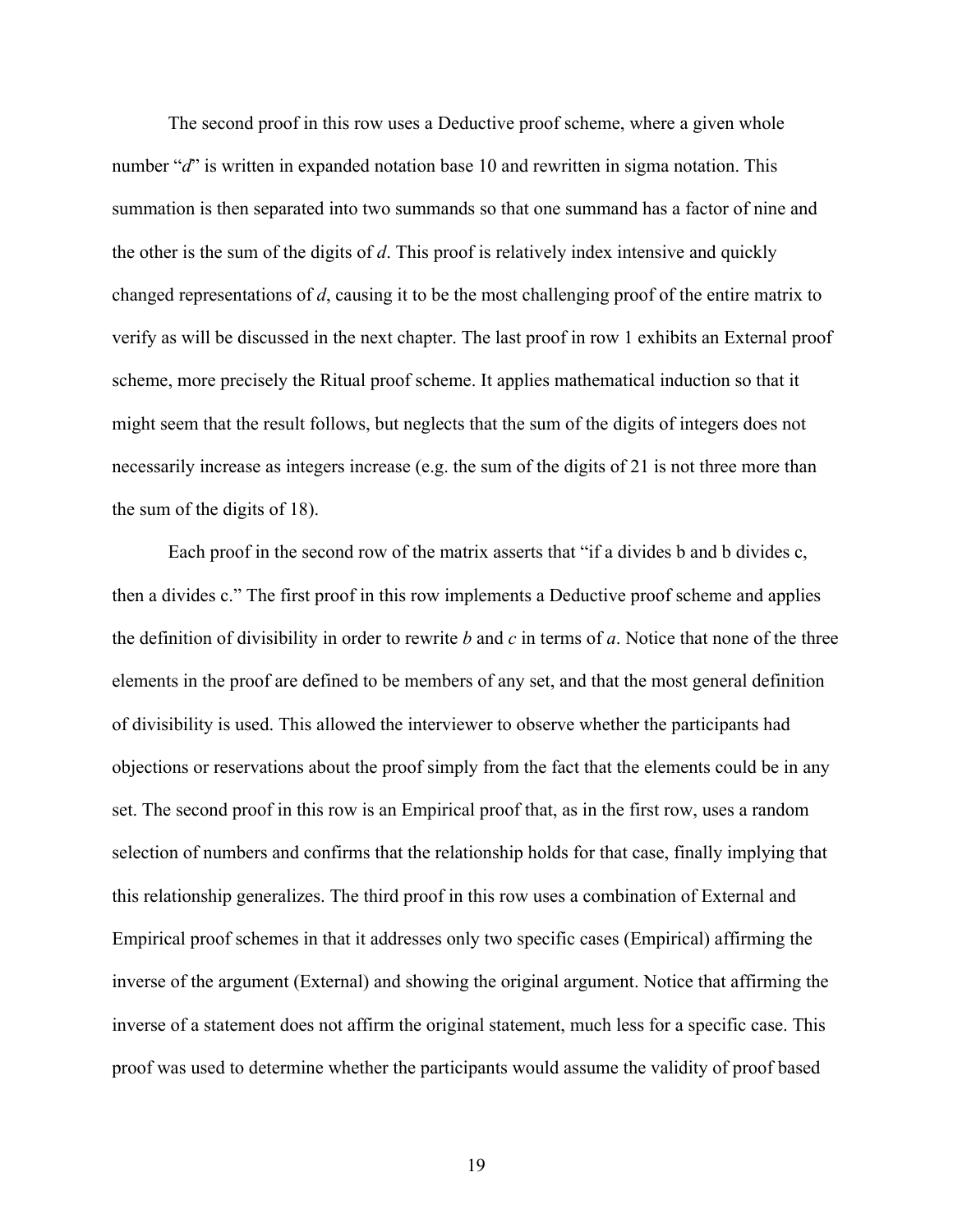on logical argument (inverse, converse, contradiction, etc.) despite the logic's form and whether this validated the original statement.

In the third row in the matrix of proofs, each entry claims to prove that the sum of a triangle's interior angles is a straight angle. The first proof is a proof by picture that cuts the vertices from a given acute triangle and realigns them to form a straight edge. This is an Empirical proof. The second proof in this row uses the fact that two copies of the same triangle make a quadrilateral that, having interior angles that sum to 360°, has twice the interior angle measure of the original triangles. In this proof, the assertion of that the quadrilateral has interior angles that sum to 360° is never verified but rather is assumed to be true. This causes the proof to fall in the domain of External conviction since the rule cited has only the authority of the person who wrote the proof.

Similarly, the third proof in the third row has some ambiguity - although, one could argue, very little. This proof uses a line parallel to one side of a given triangle and passing through that side's opposite vertex. This forms two transversal lines of a pair of parallel lines. The congruency of alternate interior angles is then applied to show that the sum of the triangle's interior angles is 180° (the straight angle of the constructed line). While this proof assumes the congruency of alternate interior angles, this fact can be quickly verified. The proof of a quadrilateral's interior angle measure is equally labor intensive as the proof of a triangle's interior angle measure. Because of this, the third proof conveys a weak Analytical proof scheme.

# **Investigating Participants' Understandings of Mutual Exclusivity and Independence**

The researcher conducted a second interview with each participant in order to understand how the participant thought about the concepts of mutual exclusivity and independence and about probability in general. In this interview, the participants began by giving definitions for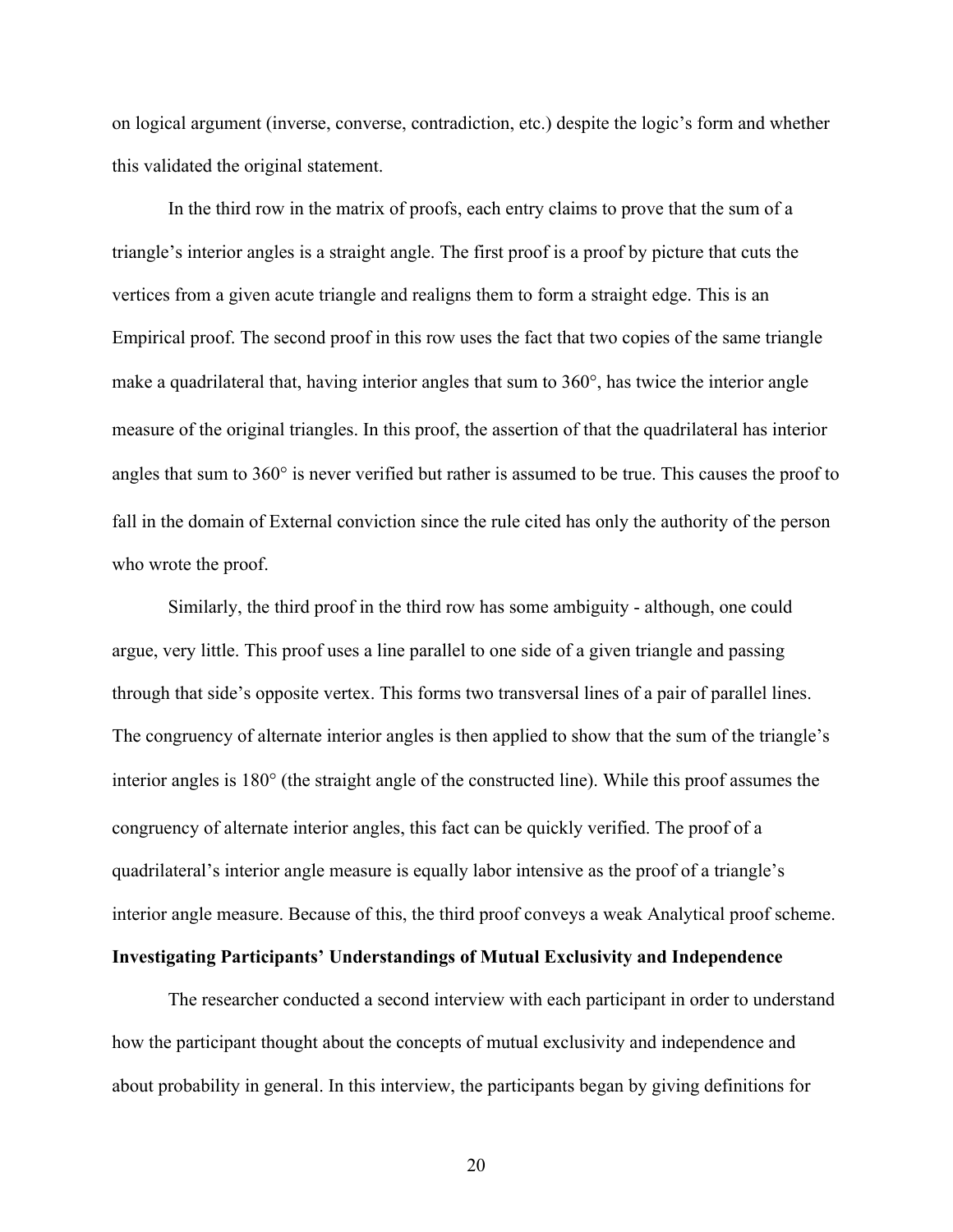and providing examples of mutual exclusivity and independence. The participants were then presented two sample spaces (Appendix B) and various events in those sample spaces. Within these sample spaces, the students were asked to determine whether pairs of events were mutually exclusive or independent and to explain their reasoning about each pair of events. After the two initial sample spaces were discussed, the researcher presented various improvised examples of sample spaces in order to further understand how the participants thought about the concepts of mutual exclusivity and independence and how the two are related.

The first sample space consisted of a standard deck of 52 cards and a fair six-sided die. The researcher explained to the participant that an event in this sample space consisted of drawing one card from the deck and rolling the die one time. The researcher initially presented two events: Event A- drawing a spade and rolling any number and Event B- drawing any card and rolling a three. After discussing whether events A and B are mutually exclusive or independent, the participants were then asked to consider a third and fourth event: Event Cdrawing a spade and rolling a three and Event D- drawing a heart and rolling a four. We see that Events A and B are independent since  $P(A)^*P(B) = (1/4)^*(1/6) = P(A \cap B)$ . Also, Events A and B are not mutually exclusive, since their intersection is nonempty (Event C). We see also that Events C and D are not independent since  $P(C)*P(D) = (1/24)*(1/24) \neq 0 = P(C \cap D)$ . Furthermore, this last equality implies C and D are mutually exclusive.

Notice that this sample space consists of two physically separate sample spaces; we will call these "subsample spaces". This sample space was chosen so that a single event could have two independent qualities that were not physically connected, as this could possibly have some influence over the participants' responses. Admittedly, this seems to be a rather contrived scenario. But, the widely used (likely familiar) subsample spaces were chosen to allow the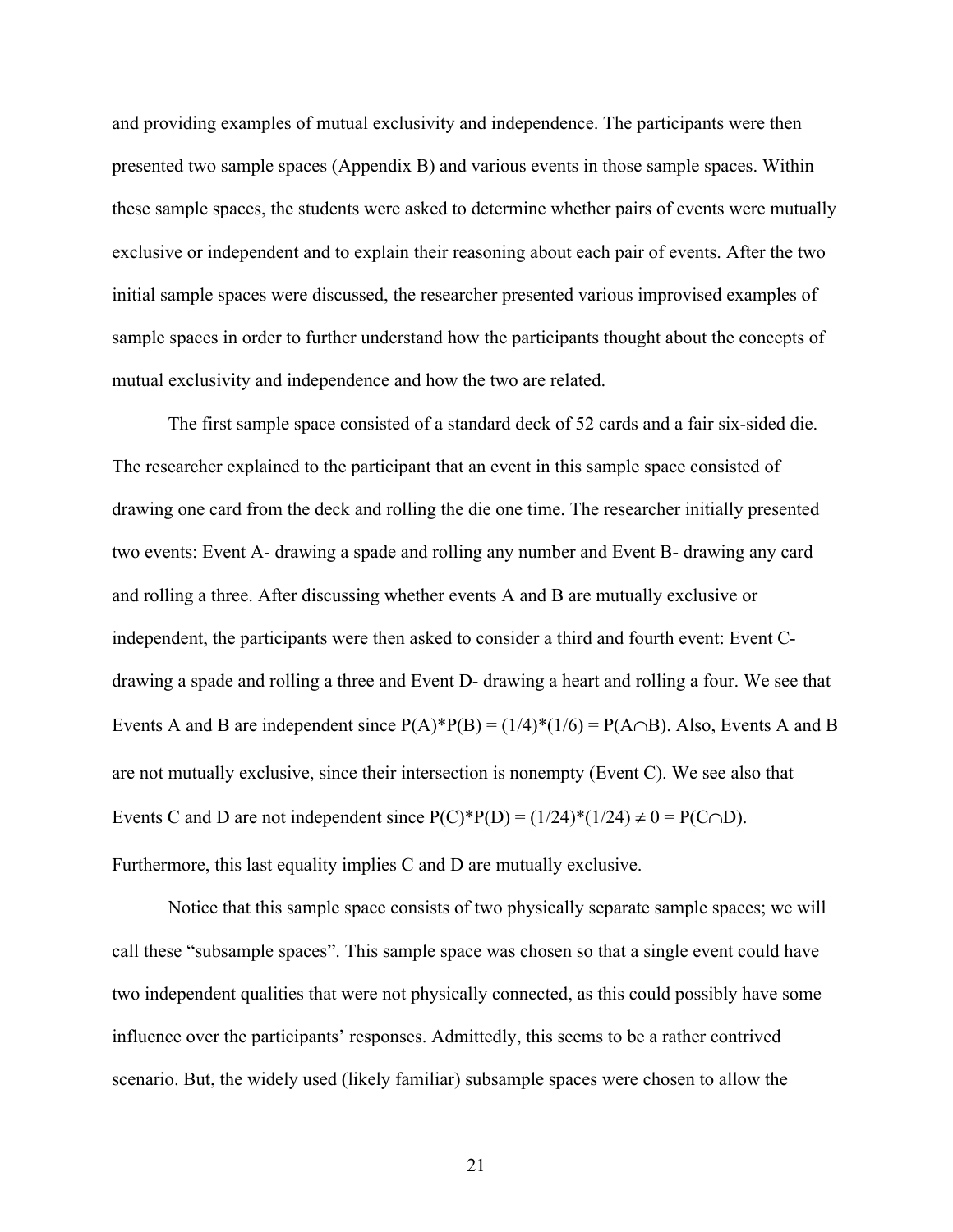participants to more easily express their thoughts on how drawing a card and/or rolling a die occur and quickly calculate theoretical probabilities in their own verification of relationships in the sample space. Furthermore, in this sample space the only trait on the cards that the researcher presented was that card's suit. Because of this, the deck of cards was reduced to four traits (suit), each of which was on thirteen of the 52 cards. This contributed an interesting quality to this sample space that was unpredicted and that we discuss in the next chapter.

The next sample space consisted of a standard fair coin and a spinner. The spinner contained the colors blue, red, orange, green, and yellow that occupied 30, 20, 20, 20, and 10 percent of the spinner's area, respectively. The spinner was designed to have outcomes with theoretical probabilities that would not be computationally taxing, but would still provide varying probabilities between events. The participants were then shown a list of events in this sample space (A- blue/heads, B- red/tails, C- green/heads, D- blue/tails, E- {yellow or blue}/heads, F- purple/heads) and asked to determine whether pairs of these events were mutually exclusive or independent. We notice that Events A through D are pair-wise mutually exclusive and pair-wise *not* independent, Event F is *both* mutually exclusive *and* independent with all other events in the list, and Events A and E are *neither* mutually exclusive *nor* independent.

In this sample space, participants could consider an event that was a subset of another event and an event with zero probability. Each of these scenarios is a special case of the relationship between mutual exclusivity and independence. This sample space is similar to the first sample space because it contains two subsample spaces. This sample space differs from the first in that both subsample spaces in the second sample space have the quality that performing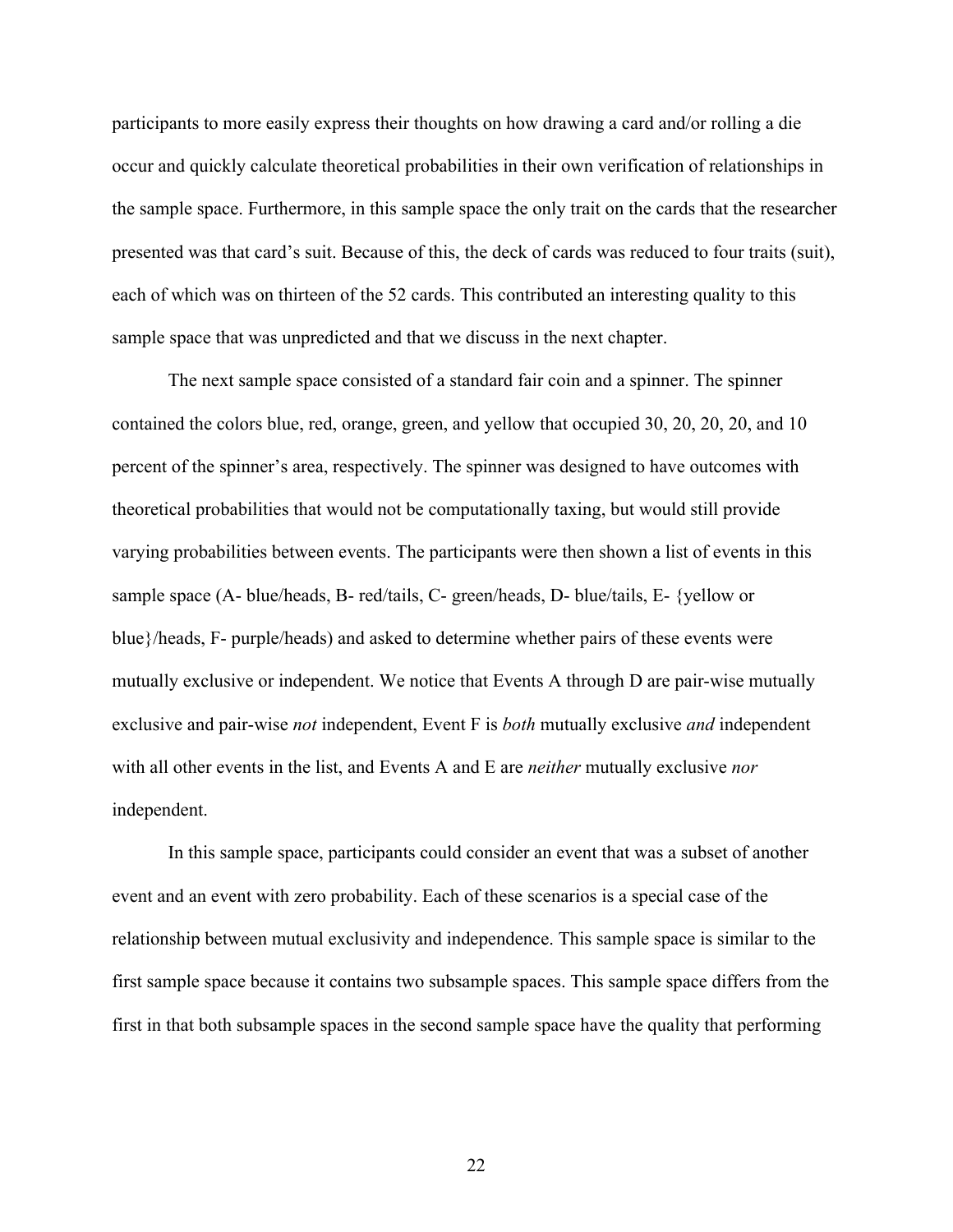an action does not "remove" that outcome from the sample space whereas drawing a card from the deck of cards in the first sample space physically removes that card from the deck.

Once the participant discussed several pairs of events in the second sample space, the researcher asked probing questions intended to provide a deeper understanding of the participants' reasoning. The researcher also questioned about other, improvised sample spaces in order to explore special cases of mutual exclusivity and independence. For example, if a participant distinguished between replacing the card in to the deck of cards and keeping the card out of the deck of cards, the researcher posed more questions about events related to a deck of cards without the die involved. Another example might be to have the participant consider the events of rolling an odd number and rolling a prime number on a fair 6-sided die. This event was used in order to discuss two events that were neither independent nor mutually exclusive.

## **Proving a Relationship Between Mutual Exclusivity and Independence**

In the third interview, the participants were asked to assert a relationship between the concepts of mutual exclusivity and independence. The researcher used the questions from Manage and Scariano (2010). Each question assumed that two events, A and B, were in the same sample space and had nonzero probabilities. The first question stated that A and B were mutually exclusive and gave four answer choices: A) "then A and B are independent", B)"then A and B are not independent", C) "then A and B may or may not be independent", D)"this is not enough information to determine whether A and B are independent". Once the participant responded to this question, the researcher gave him or her a copy of his or her responses from the second interview and asked the participant to provide a proof for the relationship and to explain his or her reasoning throughout the proof.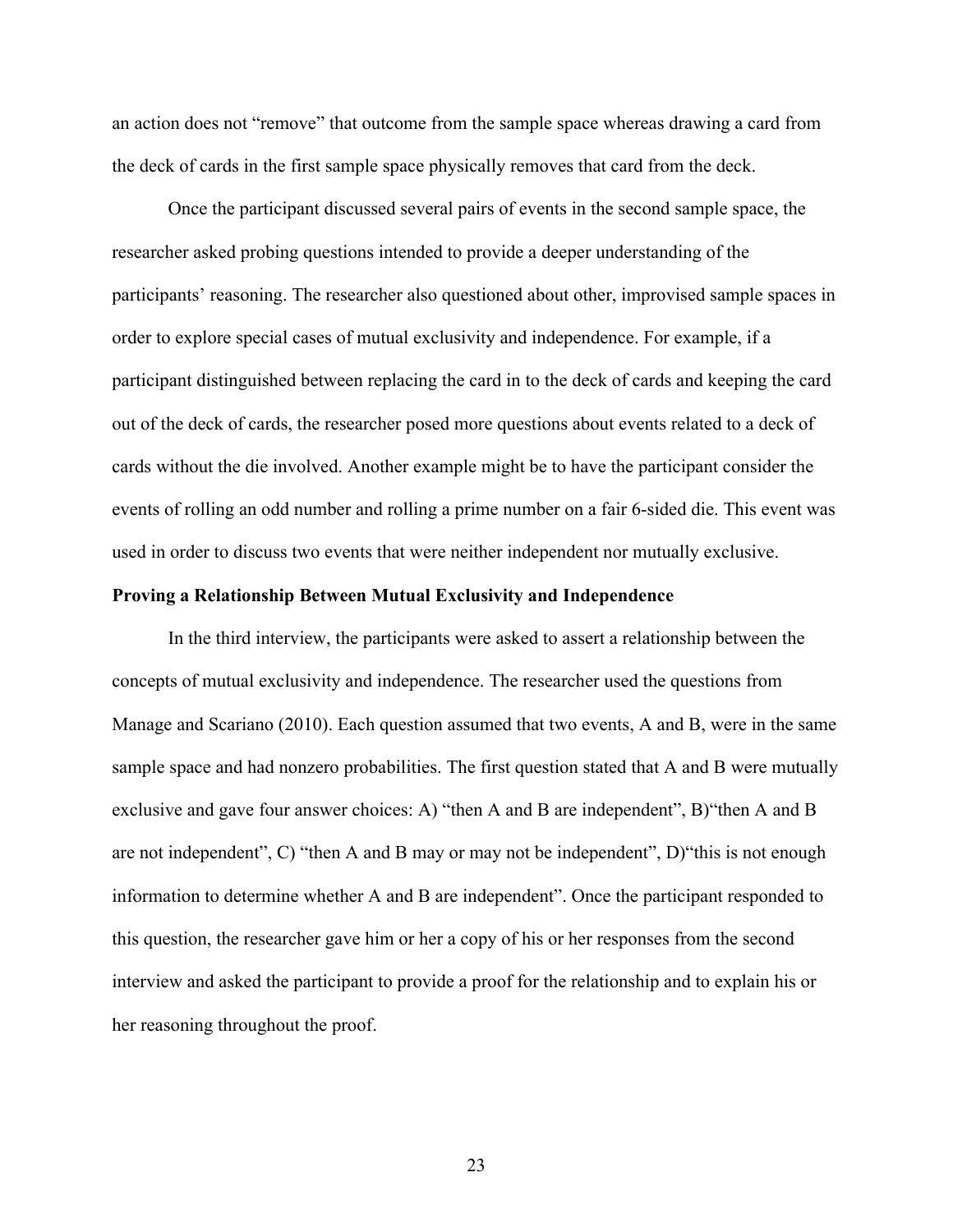The second question stated that A and B were independent and also gave four answer choices: A) "then A and B are mutually exclusive", B)"then A and B are not mutually exclusive", C) "then A and B may or may not be mutually exclusive", D) "this is not enough information to determine whether A and B are mutually exclusive". Again, once the participant responded to this question, the researcher asked the student to provide a proof for the relationship and to explain their reasoning throughout the proof.

Once these proofs were completed, the researcher probed the participant's understanding of mutual exclusivity and independence based on the assertions that the participants made. This was mostly so the researcher could allow the participant to elaborate on their thought process, but this time was also used to provide examples of events in sample spaces that would perturb the participant's conception of the two ideas. These tasks were developed based on analysis of the previous interview and some tasks were explored in response to participant examples.

## **Data Analysis**

The researcher analyzed each video and audio recording after each interview in order to determine participants' proof schemes, identify major themes of thinking, model participants' understanding of mutual exclusivity and independence, draw quotes from the dialogue, and develop individualized tasks that would help explore each participant's understanding in the subsequent interview. The researcher compiled various video clips that supported or challenged the researcher's model of the participants' understanding. These clips were then viewed several times in order to design tasks that would allow the researcher to resolve discrepancies between his models and the participants' actions. The researcher relied heavily on Harel and Sowder's (1998) and Martin and Harel's (1989) examples of assessing proof schemes after the first interview with each participant.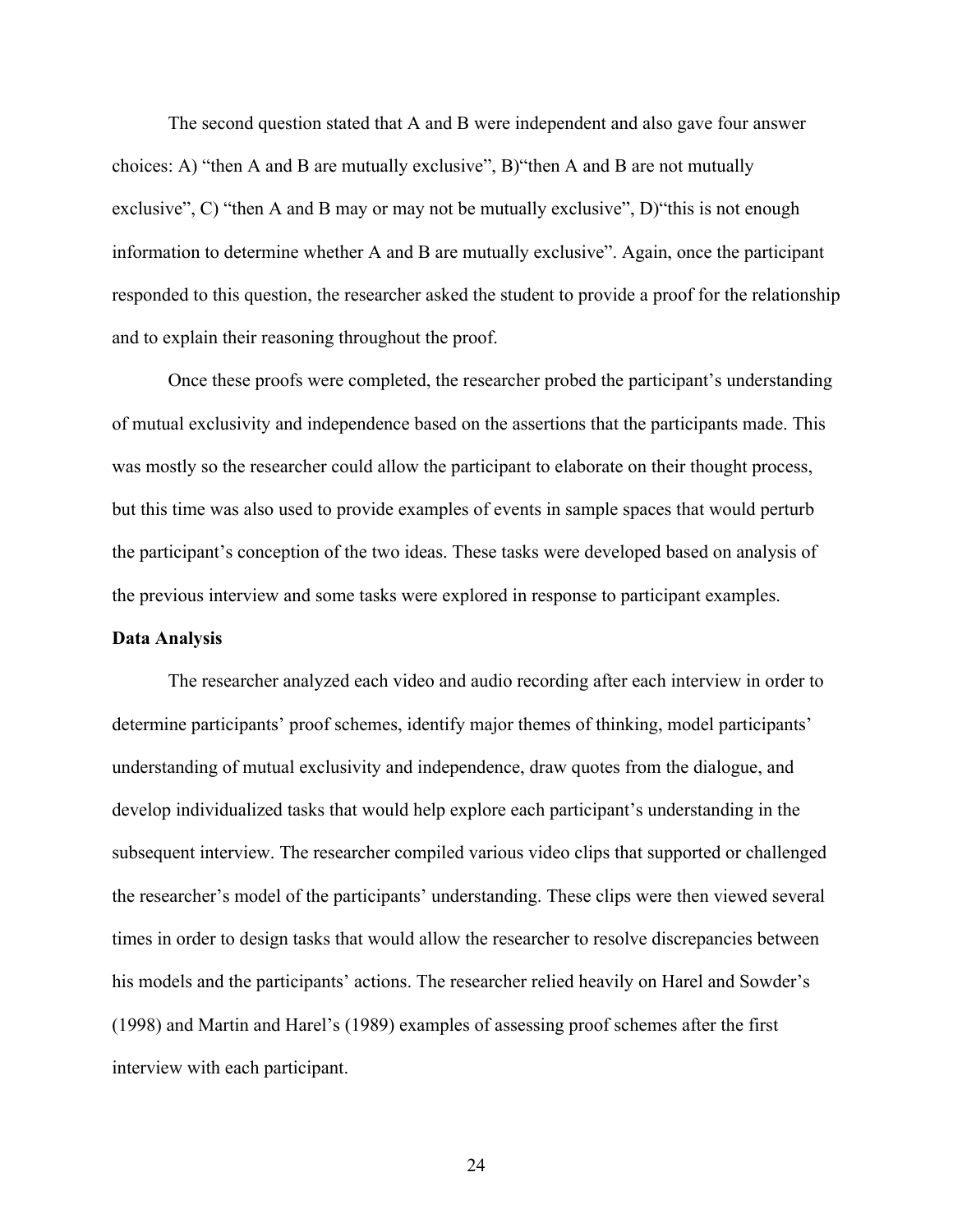Analysis for each interview required repeated video observations. In initial viewings, the researcher documented general responses to questions and tasks and assessed the responses' mathematical correctness. In the second viewing, the researcher focused on the participants' explanations and reasoning for each response. The researcher then compared responses and reasoning between tasks in order to develop holistic models of participants' thinking. Overarching motifs and themes between responses were supported by phrases and reasoning that the participants repeatedly used or referenced as well as quotes that exemplify and illustrate themes.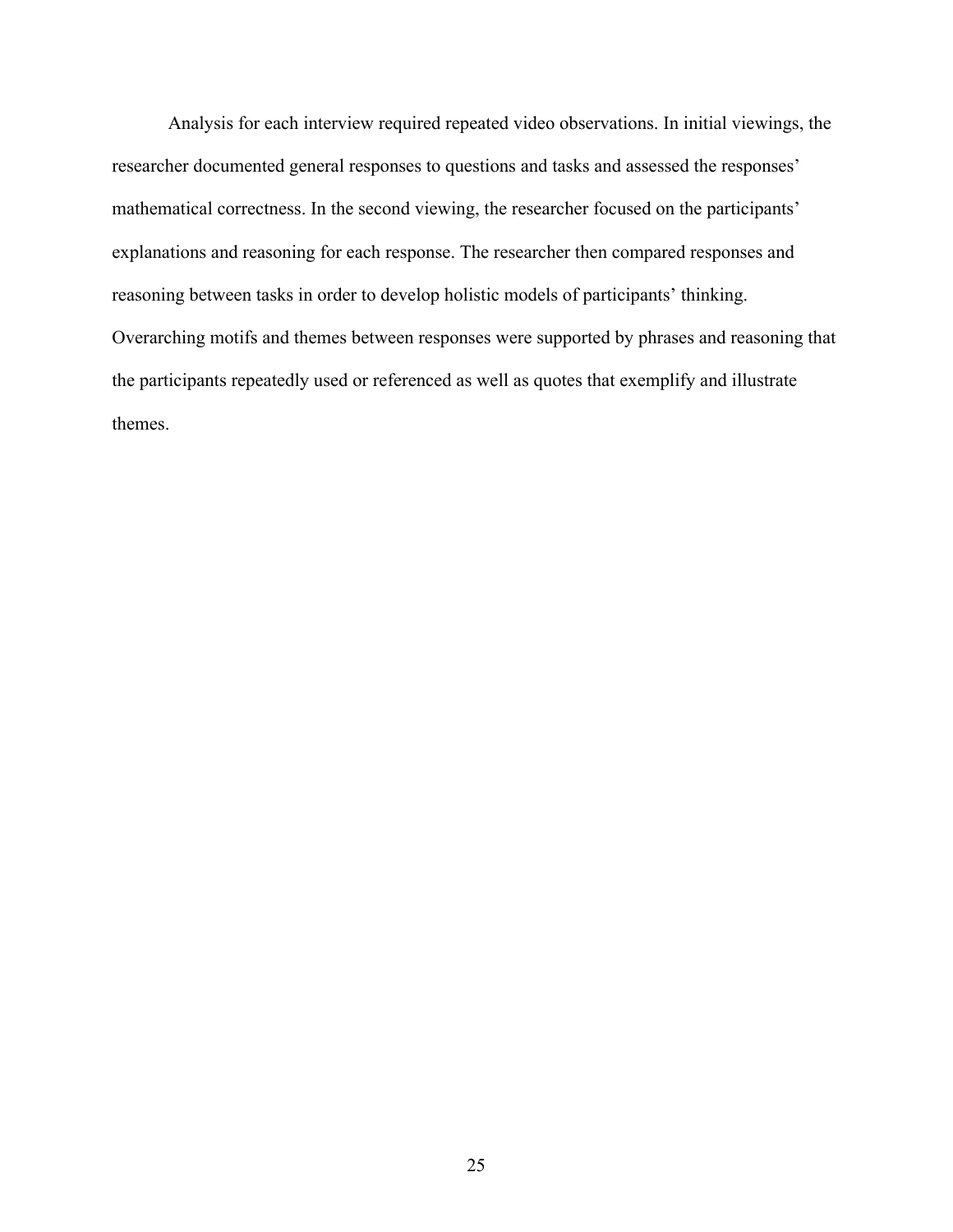## **Analysis**

**Alex**

Alex, the first participant in the study, was enrolled in an Introduction to Proofs course. At the time, he had not taken any Probability or Statistics course at the undergraduate level. A mathematics major with interests in physics and engineering, Alex also seemed very interested in mathematics education research and said that he felt that this would be an interesting introduction to how the process works. Here is an anecdote to convey Alex's personality: when asked to provide a pseudonym for the research project's online schedule, he used the name "Grigori Perelman."

# **Interview 1**

Throughout the interview, Alex exhibited a predominately Analytic proof scheme. Eventually he correctly supported all Deductive proofs and refuted all Empirical and External proofs, citing appropriate flaws in logic or reasoning. In a few instances, he showed signs of relying on a proof's form rather than content, signifying an occasional tendency toward a Ritual (External) proof scheme. Alex was also very pedantic about precise details, reflecting a skeptical point of view and checking for logical progression in each proof.

Alex displayed a deep understanding of examples and their use in proof. This was quickly evident in the first example in the matrix of proofs. This proof, applying an inductive (Empirical) proof scheme, used an example of a large random number that exhibited the desired result. After reading the argument, Alex immediately said, "Yeah, this is bogus." He later refuted the second proof of the second row, another inductive proof very similar to the first. Similarly, Alex rejected the first proof in the last row, a proof by picture, in which angles from one triangle were removed and realigned to show a sum of 180°. He stated that the picture seemed to show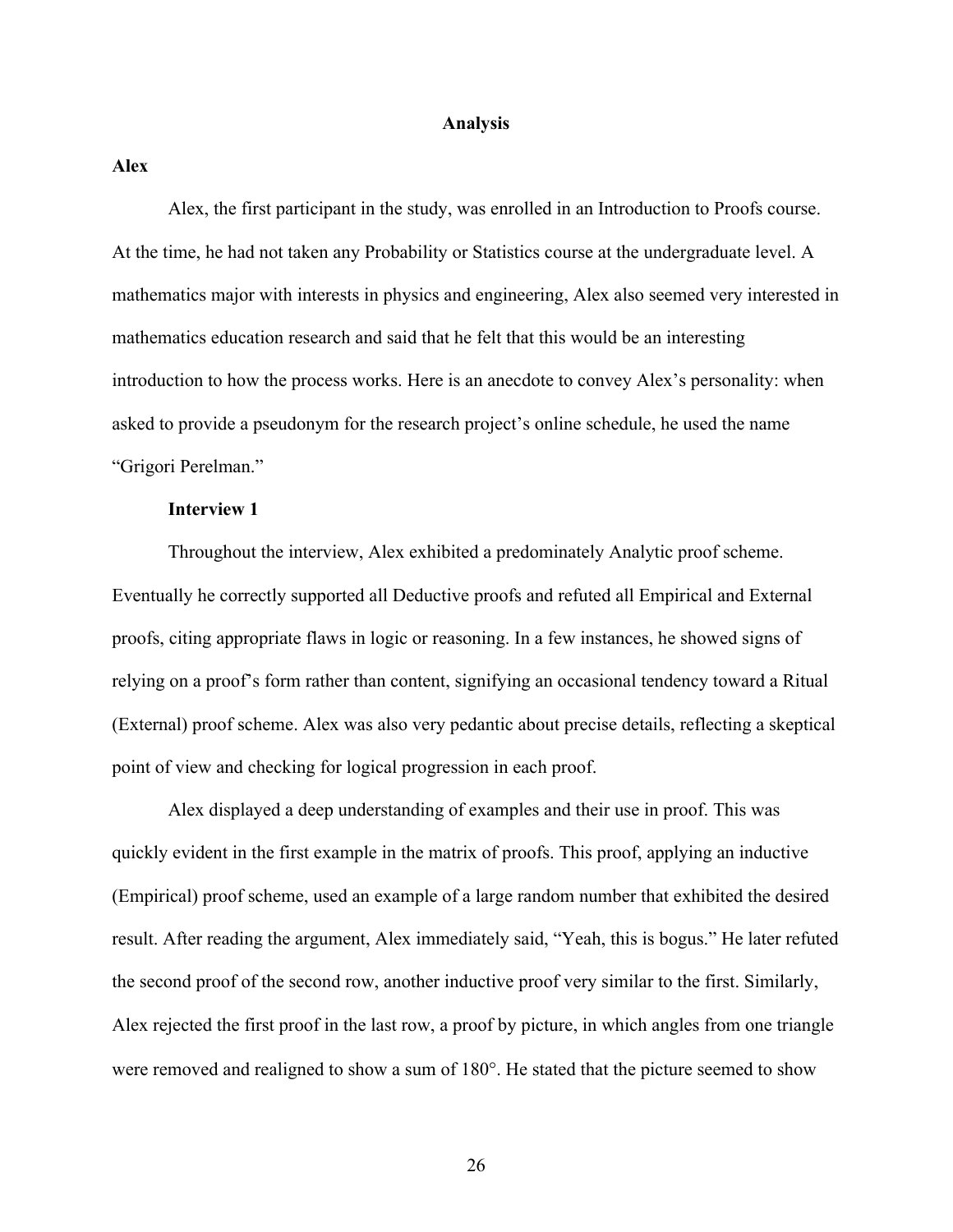the relationship in this triangle, but that the picture failed to generalize the relationship to all triangles. These examples highlight Alex's ability to refute proofs that inappropriately use examples.

Alex also remained skeptical of the motivations within each proof throughout the interview, which was filled with long pauses of two to three minutes during which Alex contemplated a single line of an argument. This trait of his proof scheme was most evident in his examination of both the second and third proofs on the first row. Interestingly, these were the only proofs in the matrix about which Alex changed his mind regarding their validity. Combined, Alex spent more than half of the one-hour and three-minute interview on these two proofs (fifteen minutes on the second and eighteen minutes on the third).

His time on these proofs was spent mainly evaluating the justification from each row to the next and explaining his reasoning to the interviewer. Throughout his discussion of the second proof, he questioned the author's motivation for changing notation from  $10^k$  to  $9 * p_k + 1$  and then later questioned the phrasing of the final argument even though he had articulated the general idea of the proof immediately before that. Alex explained that, because of this skepticism, he initially believed the proof was invalid before reading through the proof again and declaring it sufficient.

Alex also used examples to verify and refute symbolic relationships. For example, in the second proof on the first row, Alex used the index 2 in order to better visualize the process of expanding 10<sup>2</sup> using the notation presented  $(100 = 9 * p<sub>2</sub> + 1 = 9 * 11 + 1)$ . Although this did not show the relationship for every case of 10*<sup>n</sup>* , Alex saw the pattern in the process. His value of counterexamples was evident in the third proof of the first row when he refuted part of the proof's argument by showing  $[\Sigma(\text{digits of 9})]+3 = 12 \neq 3 = [\Sigma(\text{digits of 12})] = [\Sigma(\text{digits of 9+3})]$ .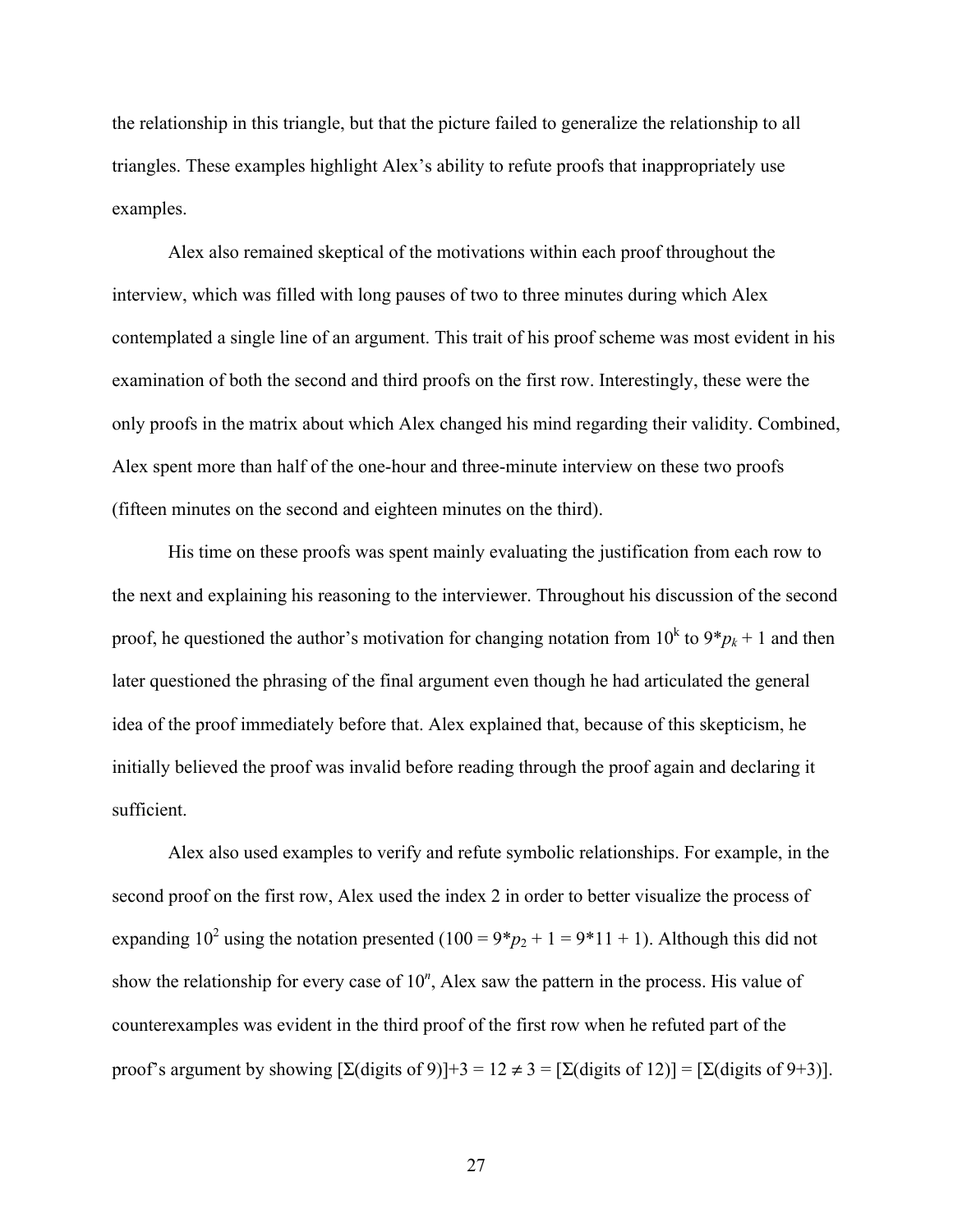It should be noted however, that Alex initially supported this proof, although weakly as he said he was "going back and forth between believing it and not believing it." It was not until the interviewer asked for an explanation for this part of the argument that Alex attempted to find examples of  $[\Sigma(\text{digits of }3k)]+3 \neq [\Sigma(\text{digits of }3k+3)]$  for  $k \in \mathbb{Z}$ . This also reflects Alex's focus on the form of a proof, which is indicative of a Ritual (External) proof scheme especially since, after seeing the first proof of the relationship, Alex had said he would probably use mathematical induction to prove this relationship. This helps explain why he initially accepted this proof, since he might have been expecting a proof by induction to be valid.

Another interesting aspect of Alex's proof scheme is his emphasis on the axioms of real numbers and considering the space in which he was working. These qualities were evident in the second proof on the first row, the first proof on the second row, and the third proof in the third row. In the first two cases, Alex explicitly applied closure of integers under addition and multiplication. In the second case, Alex also invoked the associativity axiom for real numbers. In the third case, Alex suggested that the sum of the interior angles of a triangle might not be 180° in non-Euclidean space. While this could be a manifestation of the rigor required in his Introduction to Proofs course, it is evident from these examples that Alex had internalized a mindset that considers the system in which a proof is argued and its fundamental axioms. It should be noted that Alex's use of axioms in this interview reflects Harel and Sowder's (1998) Intuitive-Axiomatic proof scheme.

These qualities of Alex's proof scheme combine to support his overall emphasis on the form of a proof. This emphasis is manifested in his tendency toward induction, pedantic and specific use of axioms, and refutation of proofs by example. This attitude was also reflected when Alex said, "Graphical proofs in general can be misleading. So I generally just wouldn't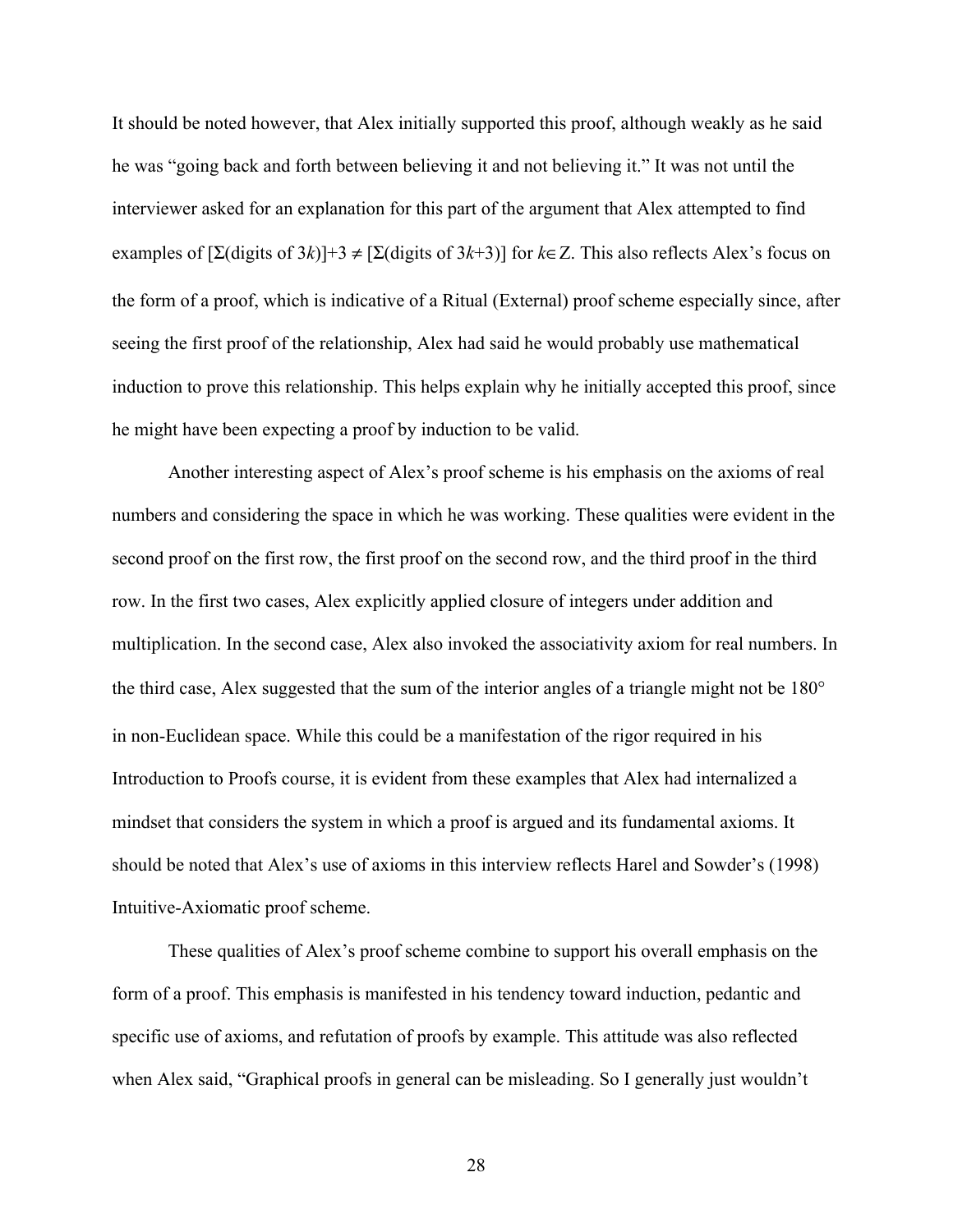trust them from the start." We see Alex uses the form of a proof to make initial judgments, but his skepticism forces him to evaluate a proof based on its line-by-line merit. From this, we can conclude that Alex generally displays an Intuitive-Axiomatic (Analytical) proof scheme with tendencies toward a Ritual (External) proof scheme.

## **Interview 2**

Alex explored two sample spaces and discussed a few other examples that he used to help describe his understanding of mutual exclusivity and independence. As we will see, Alex displayed an extremely internalized and powerful conception of independence. Alex defined independence as, "[when] the outcome of one event does not affect the outcome of a subsequent event." This definition implies an emphasis on a sequence of events, where one of the events being considered must occur prior to the other.

With regard to mutual exclusivity, however, Alex was less certain of a formal definition — changing his definition twice throughout the interview until eventually declaring, "Performing an event or series of events causes a subsequent event to have zero probability of happening." Again, Alex implies that this relationship is defined over a period of time. It is important to note that Alex's initial definition of mutual exclusivity (consistent with the mathematical definition) was not defined over time, but rather instantaneously. It was not until he had considered examples in the two given sample spaces that he changed this definition to more closely resemble his definition of independence.

When prompted for an example of independent events, Alex gave two examples: a die and a coin. He stated that rolling a six on the first roll of a die does not affect rolling a six on the second roll of a die and gave an analogous explanation for the coin. These examples are consistent with his definition of independence, implying that the two events in consideration take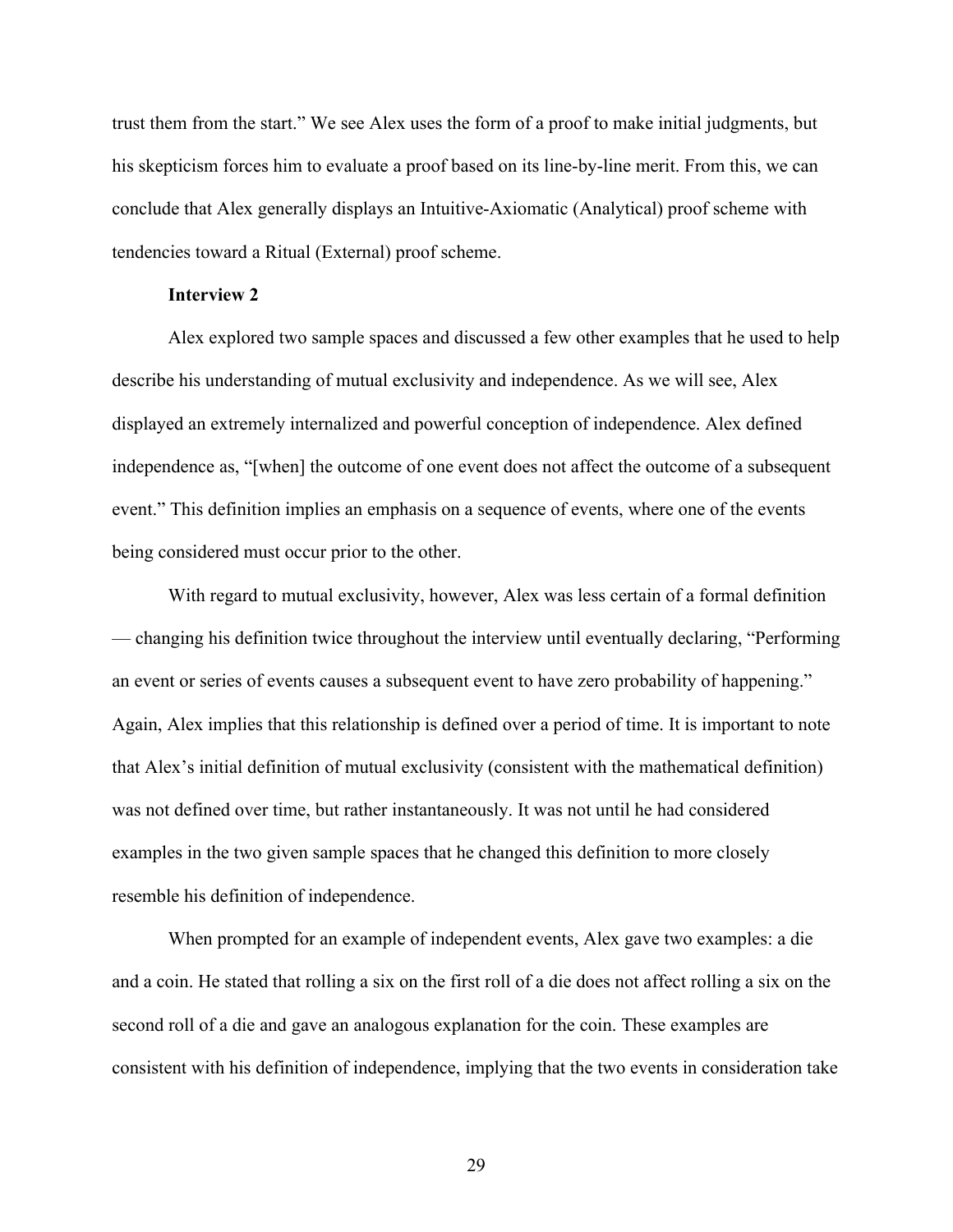place at separate times. His initial examples of mutually exclusive events exhibited what he described as "well-defined states" including raining versus not raining, sides of a die ("you can't roll both a 5 and a 1"), and a coin ("it's either heads or tails"). These examples support his original definition, which considers the two outcomes instantaneously in that it cannot both rain and not rain at the same time.

Later in the interview, after changing his definition of mutual exclusivity, Alex used the events given in the first sample space to make a new example, describing the process of repeatedly drawing "any card" without replacement until all spades were exhausted. In this case, drawing "any card" and drawing a spade were mutually exclusive since drawing "any card" can eventually cause drawing a spade to have probability zero. This example seems much more convoluted than the first three examples, but supported Alex's newer definition of mutual exclusivity. We can see that Alex's conception of independence was so strong that it not only influenced how he defined mutual exclusivity, but also caused him to reject three different examples and develop a new concept image for mutual exclusivity wherein one event must cause a subsequent event to be impossible. This new concept image was so strong that, when asked to reconcile this new definition with his original examples, Alex reneged on their mutual exclusivity (i.e. heads on a coin does not cause "not tails" later).

Equally intriguing is the fact that Alex independently asserted a corollary to his new definition of mutual exclusivity. In this corollary, Alex stated that if the two events are mutually exclusive, then they cannot be independent. This reflects the (almost) exact relationship outlined in Manage and Scariano (2010) and investigated in the third interview of this thesis research. Alex used an explanation analogous to that described in Manage and Scariano (2010). He asserted that, since one event causes the second event to have zero probability, the first event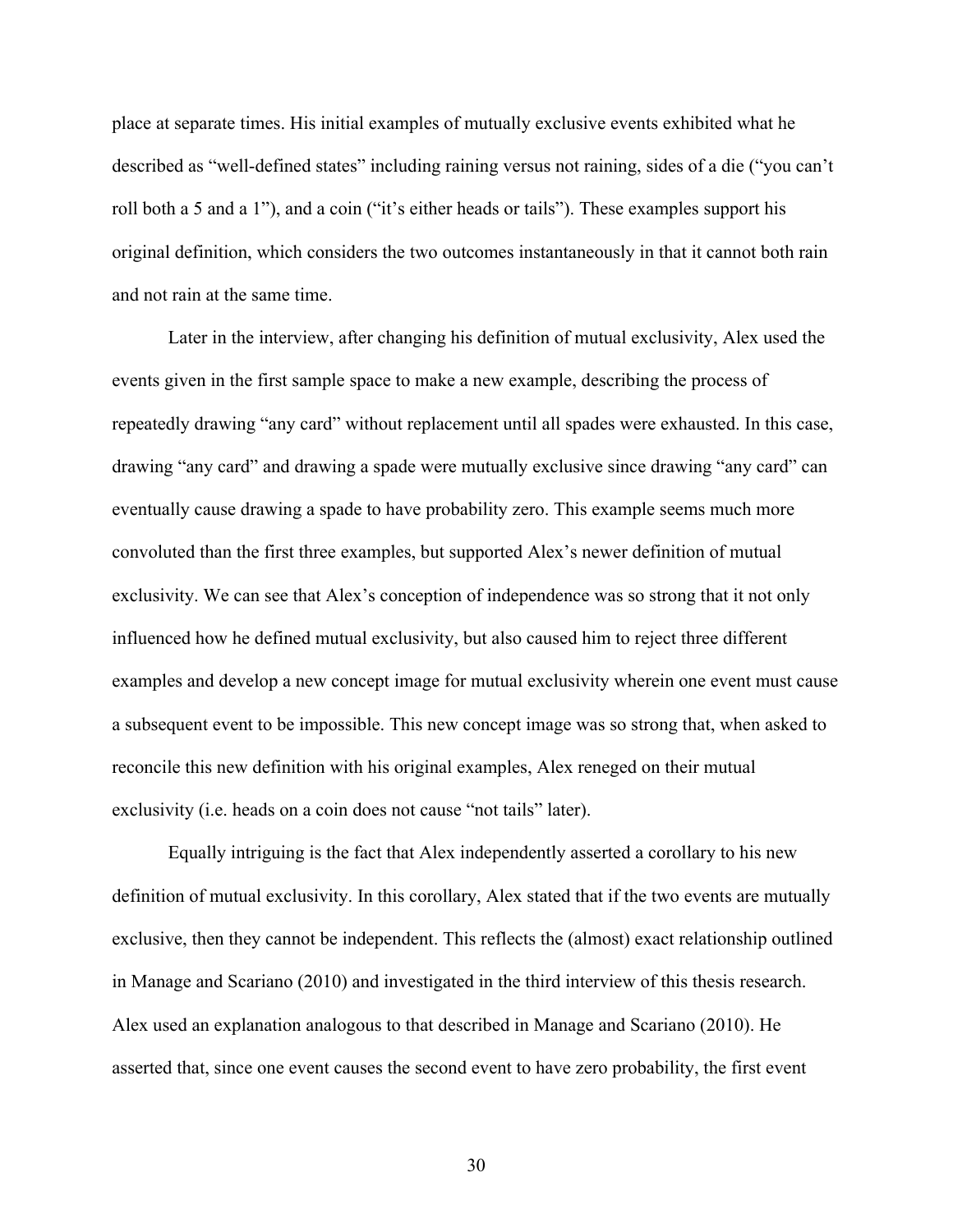changes the probability of the second event and therefore the two events are not independent. It should be noted, however, that Alex did not consider the case when the second event in the sequence already had zero probability until later in the interview.

In the first sample space (a standard deck of cards and fair die), when Alex was asked to compare events with respect to mutual exclusivity and independence, he focused on whether the first event replaced the card into the deck. In each comparison, this subsample space seemed to have a greater effect on the independence or mutual exclusivity of the two events. When asked about this, Alex responded, "the die… it really doesn't matter what you do because, uh it's just a property of rolling a die you… when you... you can do it as many times as you want and every sing… If you're just rolling dice over and over, those are always independent." Because of this focus on the deck of cards, any pair of events could be both independent and not independent the only difference being whether the card was replaced after the first event. Alex changed his definition the first time he compared events in this sample space with respect to mutual exclusivity. Because of this, his focus still remained on the deck of cards.

In the second sample space (a spinner and fair coin), Alex found every event to be independent and "not mutually exclusive" of the other, since the occurrence of one event could not change the probability of a later event, much less cause it to be zero. In every case, he contended that no replacement needed to be considered since nothing was removed from either the spinner or the coin. This reflects his explanation of the die in the first sample space.

One pair of events in this sample space caused Alex to slightly modify his definition of mutual exclusivity. Alex was asked to consider event A (spinning blue and tossing heads) and event F (spinning purple and tossing heads). This pair of events was different from the previous pairs in that purple was not on the spinner and so event F had probability zero. Alex had asserted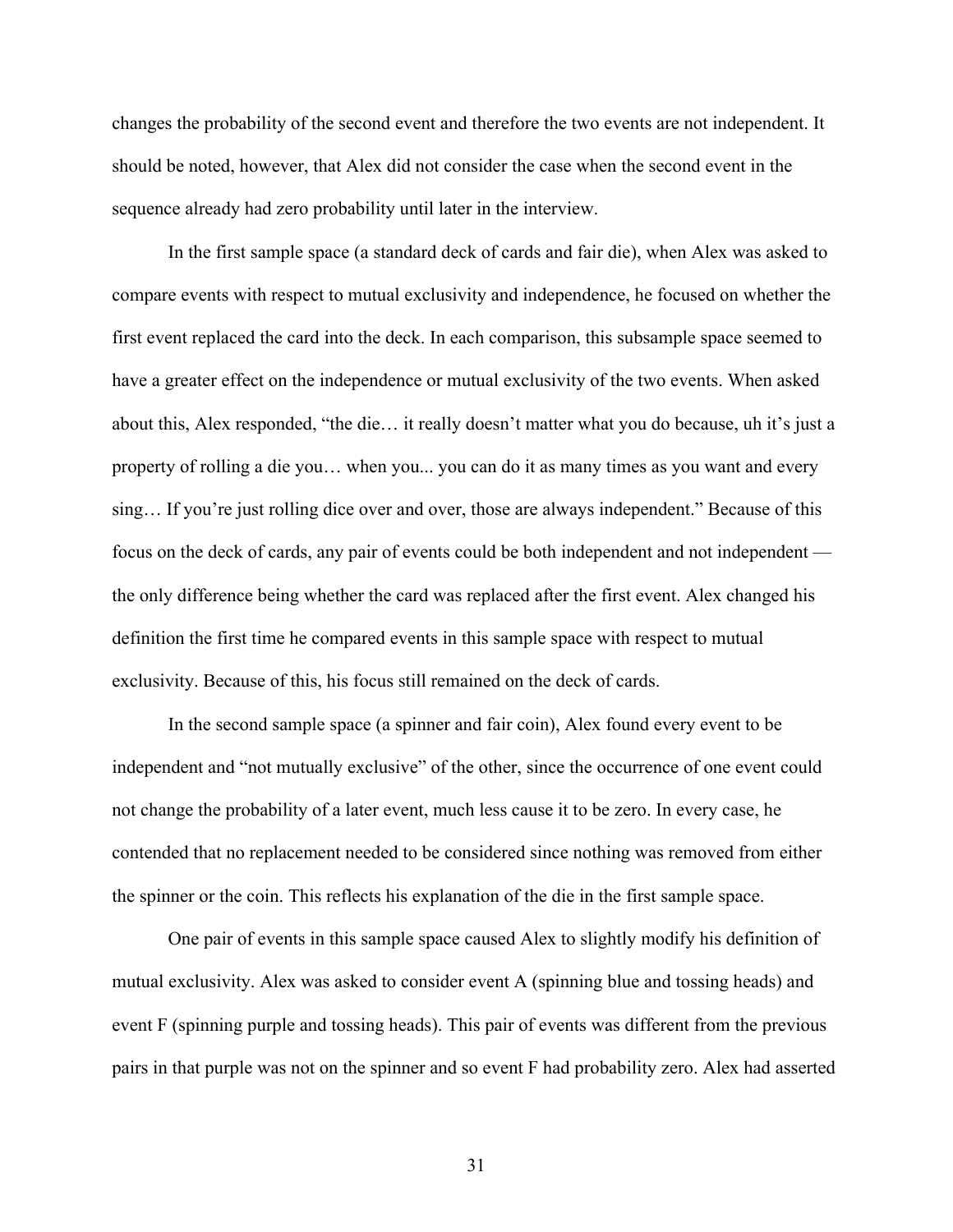that these two events were independent (as were all other events in this space), since event A could not affect event F. But, according to his corollary, Alex knew that if two events were mutually exclusive, then they were not independent. He argued that these two events cannot be mutually exclusive since they were independent so he emphasized that event A did not *cause* event F to have probability zero. This allowed him to reconcile the pattern that every event in this sample space was both independent and mutually exclusive. This also provides another example where Alex's definition of independence changed his definition of mutually exclusive events.

In this interview we have seen that Alex's concept definition of independence relies on a temporal relationship in the sample space under consideration. We see that this is also reflected in his concept image of independence, as exemplified by his discussion of the sample spaces. If the set of objects considered in the sample space are "removed" with the occurrence of an event, then replacement of the object implies independence. Otherwise, the events are not independent. This conception of independence is so powerful in Alex's discussion of probability that his definition of mutual exclusivity changed to accommodate this with/without replacement system.

## **Interview 3**

In this interview, Alex was asked the questions from Manage and Scariano (2010). Recall the two multiple-choice questions: each supposed that two events are mutually exclusive and independent, respectively. In the first question, the respondents are given four answer choices: A) A and B are independent, B) A and B are not independent, C) A and B may or may not be independent, and D) there is not enough information to determine whether A and B are independent. In the second question, similar choices are given, the exception being that "independent" is replaced with "mutually exclusive."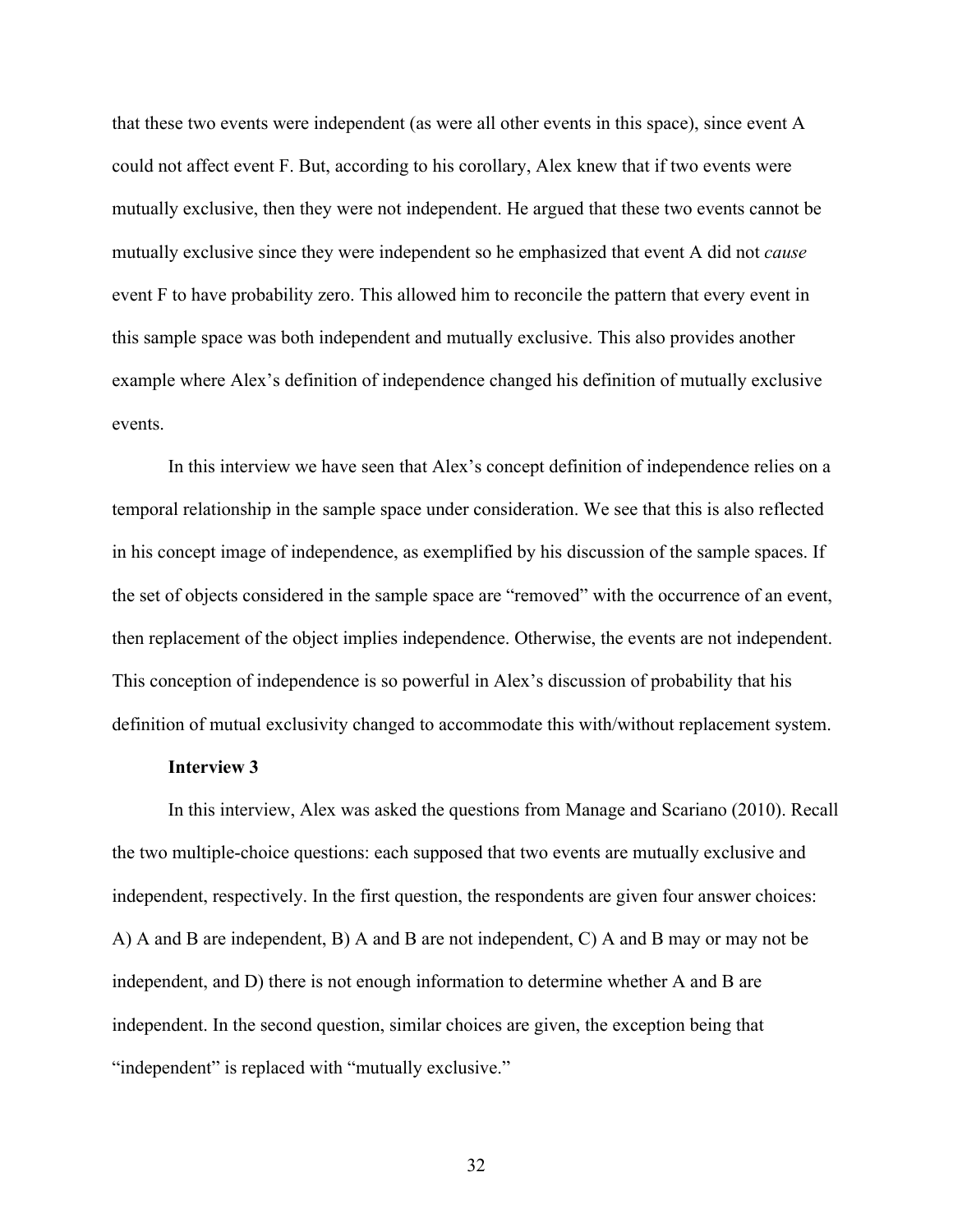In Manage and Scariano (2010), the events are also given to have nonzero probabilities. In this interview, the questions were initially posed without the information that A and B had nonzero probabilities. This was because of Alex's explanation in the second interview when one of the two events had probability zero. In the first interview, Alex deliberately and repeatedly focused on the need to prove relationships for all cases. This question was posed initially to examine whether Alex would think to consider "all possible situations" which emphasized so much in the first interview. The interviewer then asked Alex to answer the question assuming that neither event had zero probability.

When asked the first form of the question, Alex asserted that mutual exclusive implied not independent. This claim was made using his final definition of mutual exclusivity. He directly referenced his own corollary from the second interview in which he made this exact assertion. When asked about the relationship when neither event had zero probability, Alex changed his response to answer choice D, "there is not enough information to determine whether these events are independent." The interviewer pointed out that Alex had definitely concluded an inverse relationship between the two terms, that information was added, and that this answer choice was less specific than the first response. Alex justified this change in his answer choice by explaining that under his definitions everything is highly dependent on context, referring to the sample spaces in the second interview. Although this explanation did not explicitly address the addition of more information to the problem, this does provide insight into Alex's own understanding that his definitions were useful only if the sample space containing A and B were known.

The interviewer then asked Alex the second question, keeping the information that A and B had nonzero probabilities. Alex responded with answer choice B, that the two events were not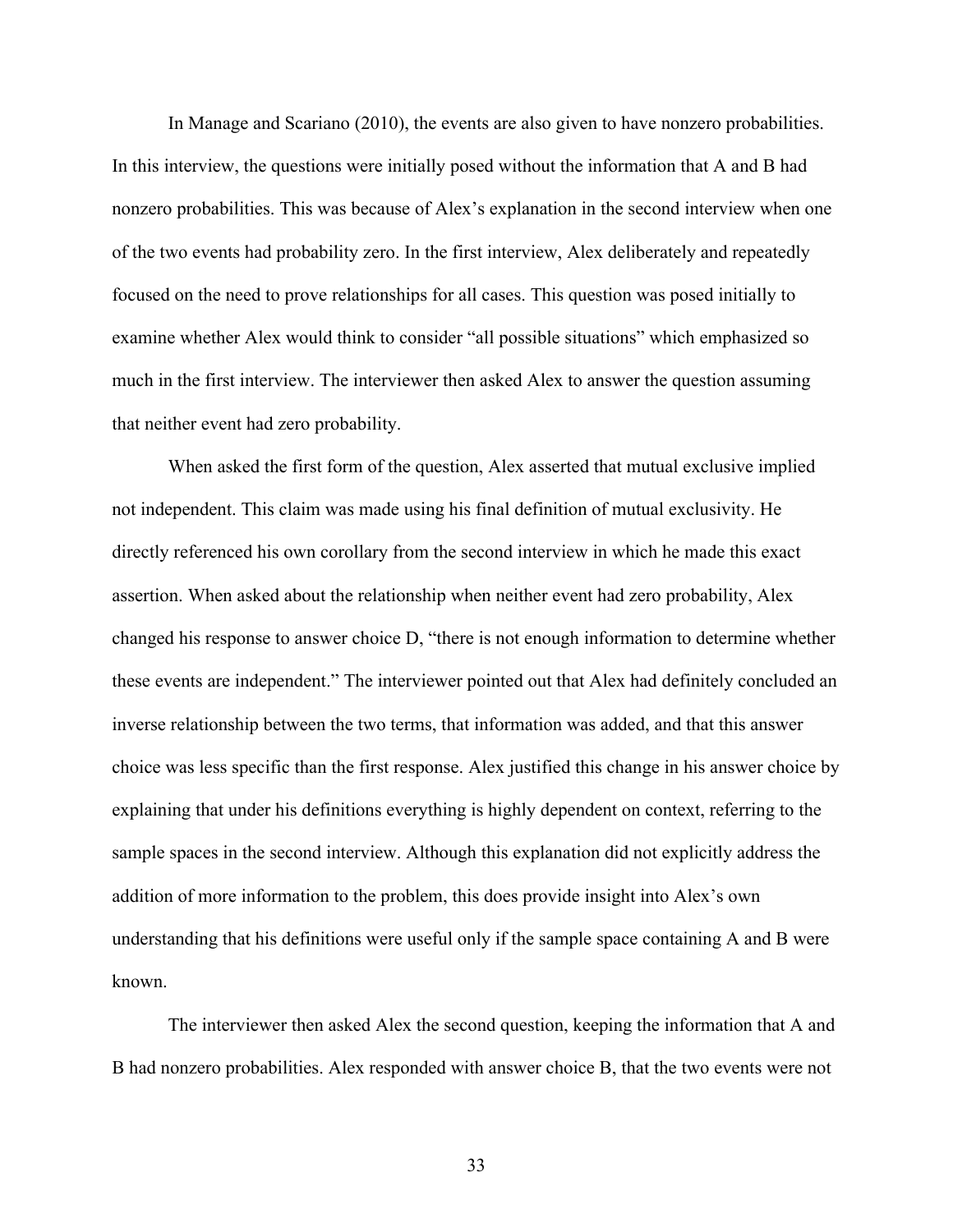mutually exclusive. He supports his answer choice by saying, "one event's not affecting the other event at all so, I mean, it's not going to cause it to have zero probability cause it's not changing the probability of the next event." As with the first question, this answer choice supports the relationship between the mathematical definitions of independence and mutual exclusivity, despite Alex's concept definitions that rely on the occurrence of A chronologically before B.

# **Comparing Alex's Responses Across Interviews**

From these responses, we see that Alex's proof scheme played a lesser role in his justification of the relationships between mutual exclusivity and independence than his definitions. This is evident in his assertions of the relationship with and without the zero probability cases, which reflect a diminished emphasis on proof for every case when compared to his responses in the first interview. Since the zero probability case is equivalent to two events being both independent and mutually exclusive, this case is very important in the assertion of any relationship between the two concepts.

The results from these interviews also show that one can assert a correct relationship between two mathematical concepts despite incomplete or incorrect definitions. Alex's corollary was a nearly logical proof that mutual exclusivity precludes independence, the "nearly" in reference to the zero probability case. This reflects the idea claimed by Kelly and Zwiers (1988) — that zero probabilities are "pathological cases" — since Alex did not consider these cases despite his previous emphasis on proof for all cases.

#### **Betty**

Betty, the second participant in the study, was enrolled in the Introduction to Proofs course and in an undergraduate statistics course. An engineering major, Betty volunteered for participation in the project because she said she was interested in the idea of contributing to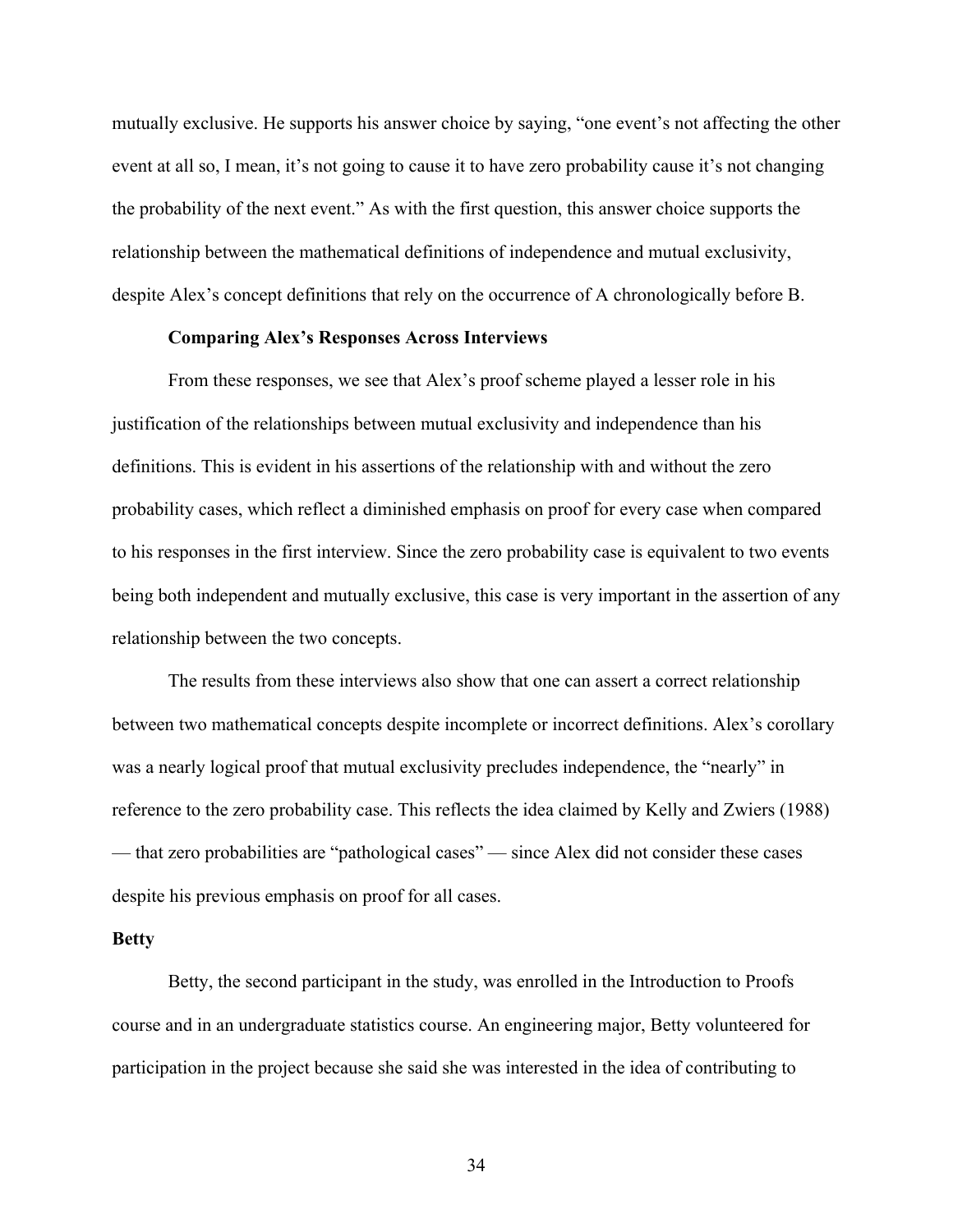mathematics education research. Betty seemed somewhat tentative in her responses throughout the interviews, often questioning the interviewer whether her responses were correct. This could have been an artifact of her personality rather than her confidence in the mathematical process since Betty seemed more confident when she explicitly explained relationships between mathematical concepts, a phenomenon that supports the idea of proof as a sense-making process embodied by Harel and Sowder's (1998) process of ascertaining.

# **Interview 1**

Betty displayed a predominately Analytic proof scheme with the exception that she accepted the third proof (External-Ritual proof scheme) in the first row of the matrix of proofs and accepted the third proof in the third row based on its mathematical appearance. Betty correctly refuted the three examples of Inductive (Empirical) proofs, but accepted one deductive proof because it "seem[ed] more mathematical." Her refutation of the inductive proofs shows her understanding of the importance of a general proof for all cases. Betty's acceptance of a proof based on it's seeming mathematical qualities and acceptance of the false proof by the principle of mathematical induction, however, indicate a tendency toward External (Ritual) and Empirical (Perceptual) proof schemes.

Betty also pointed out an inconsistency in one of the indices in the first row's second proof. This shows an insistence on understanding very specific aspects of a proof rather than drawing any assumptions about the proof's process. We can also see this reflected in her discussion of this proof when she said, "It's convincing now that I've worked it out, but as we saw I had problems, like, getting… following their path. So, I mean if [this person] could like talk me through it a little better, then I feel like it would have been a little bit easier to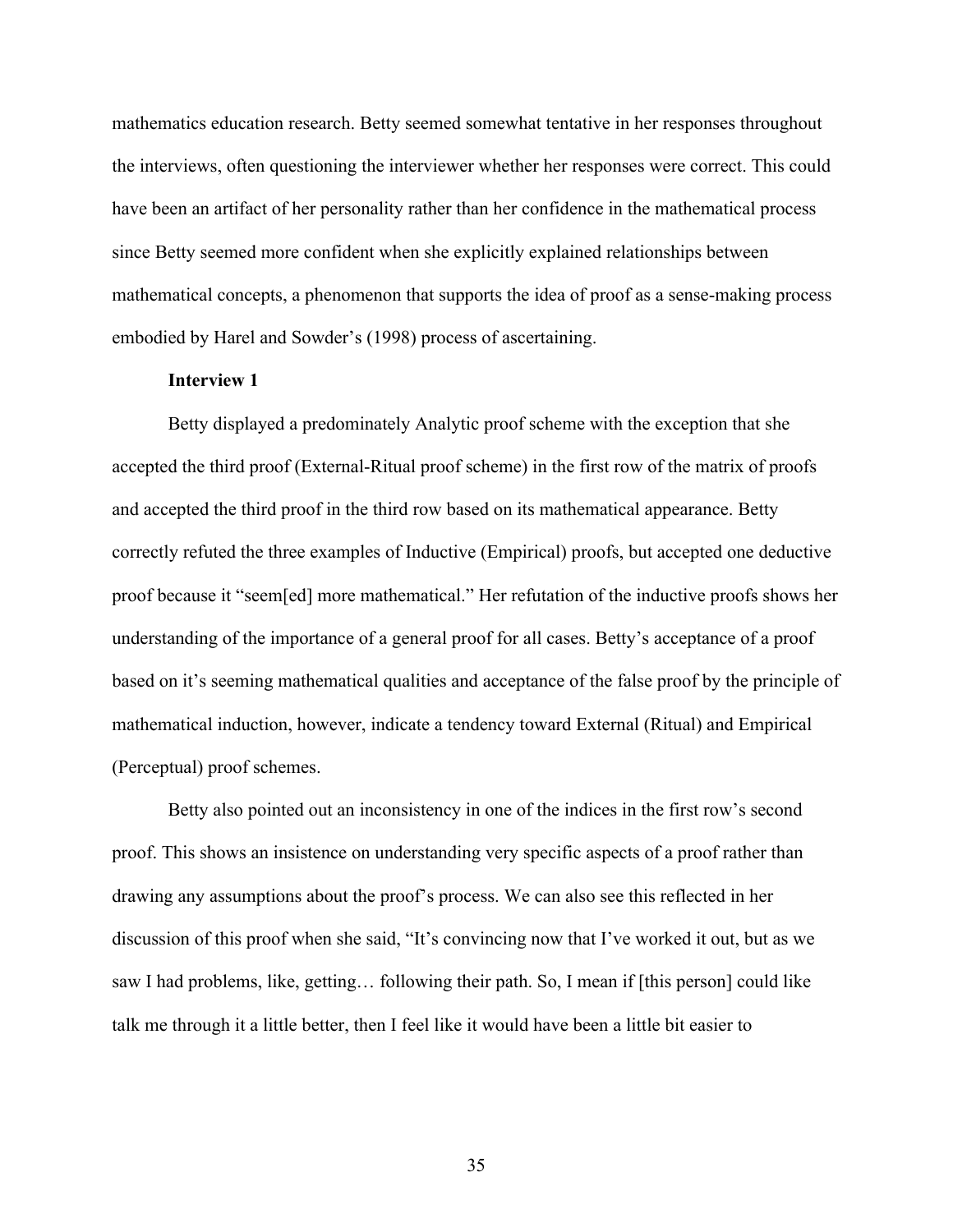understand." Betty also contends that an explanation of connections between statements could help her better understand the proof even though she eventually accepted the proof as valid.

In the third proof on the first row, however, Betty was more lenient on the argument. She quickly accepted the proof by mathematical induction. Here, she may have been more preoccupied with the form (or "look") of the proof, rather than its mathematical validity. This idea was supported when Betty stated that her class had recently discussed the principle of mathematical induction. When asked which of the three methods she preferred, Betty chose the last proof because, she said, the base-10 expansion in the second proof was not obvious to her at all. This reflects a need to understand connections in a proof, even though this need was temporarily suspended in the case of mathematical induction. This need was also addressed later in the interview, when Betty described the process of verifying for herself relationships she felt she did not understand in class.

Betty accepted the first proof in row 2, which used an Analytical (Axiomatic) proof scheme to prove "a divides b and b divides c implies a divides c." Her only concern with this proof was the use of the word "divisible" which she thought implied that the numbers under question must be integers. Betty refuted the other two proofs in this row, which exhibited Inductive and Ritual/Inductive proof schemes, respectively. She rejected these proofs with little hesitance. When asked whether the third proof could be giving a counterexample, Betty said, "There *are* more possibilities," referring to negating the original statement. She went on to describe other combinations of negating the hypotheses of the statement and also compared this proof to the second (Inductive) proof. This shows that Betty has a good understanding of negating statements, but does not show how much or if Betty values counterexample.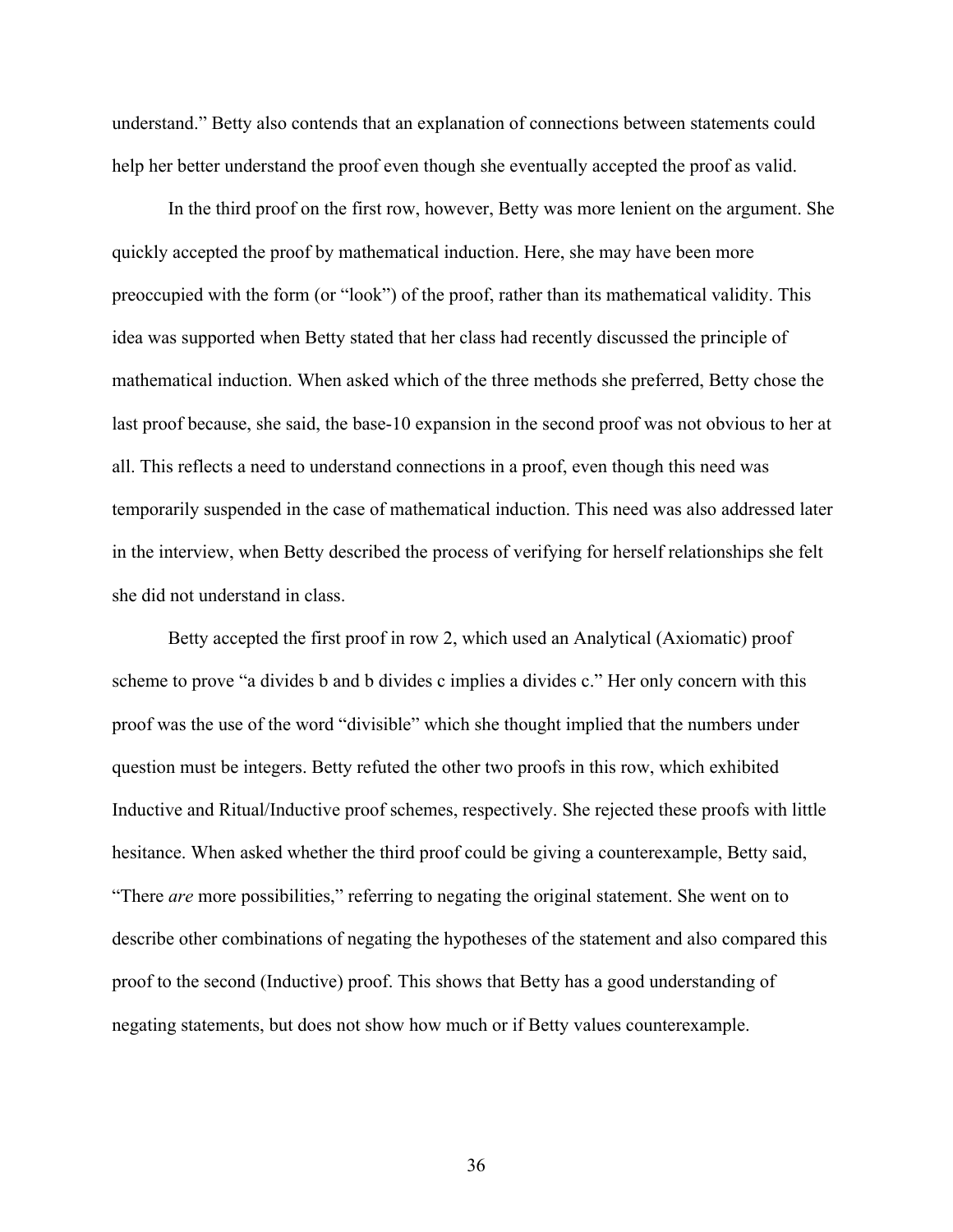In the third row of proofs, Betty quickly refuted the first two proofs. She claimed that the first proof only showed one case and did not completely prove the relationship since the constructed angle could not be accurately measured. This reflects her ability to identify false proof by example. In the second proof, Betty questioned the ability to apply the fact that a quadrilateral has interior angles that sum to 360°. This highlights Betty's ability to question what inferences can be made without justification, citing that the results of the proof in question are used to prove the feature of the quadrilateral. Betty's reasoning in the third proof, however, reflects an emphasis on the ritualistic aspect of the proof, rather than the content of the proof. These examples show a healthy skepticism of Authoritarian proof and also a tendency toward Ritual proof, both of which are External proof schemes. Additionally, Betty's explanations in refuting Inductive proof schemes support an emphasis on proof for all cases.

# **Interview 2**

When asked what it meant for two events in a sample space to be independent, Betty responded, "The intersection is zero. Is it? That's what I'm asking. I don't remember." Betty almost instantly changed this to, "Two events are independent if the probability of A occurring does not affect the probability of B occurring." Betty then described the independence of events A and B using the equation  $P(A) = P(A|B)$ . Neither of these representations necessarily implies a chronological distinction between events A and B (as was seen with Alex's use of "subsequent"). But, when prompted for an example of independent events, Betty described the act of picking a card from a deck of fifty-two cards and putting it back so that the probability of picking a second card is not affected. Similarly, when asked for an example of events *not* being independent, Betty provided the case of picking a card and not replacing it. These examples are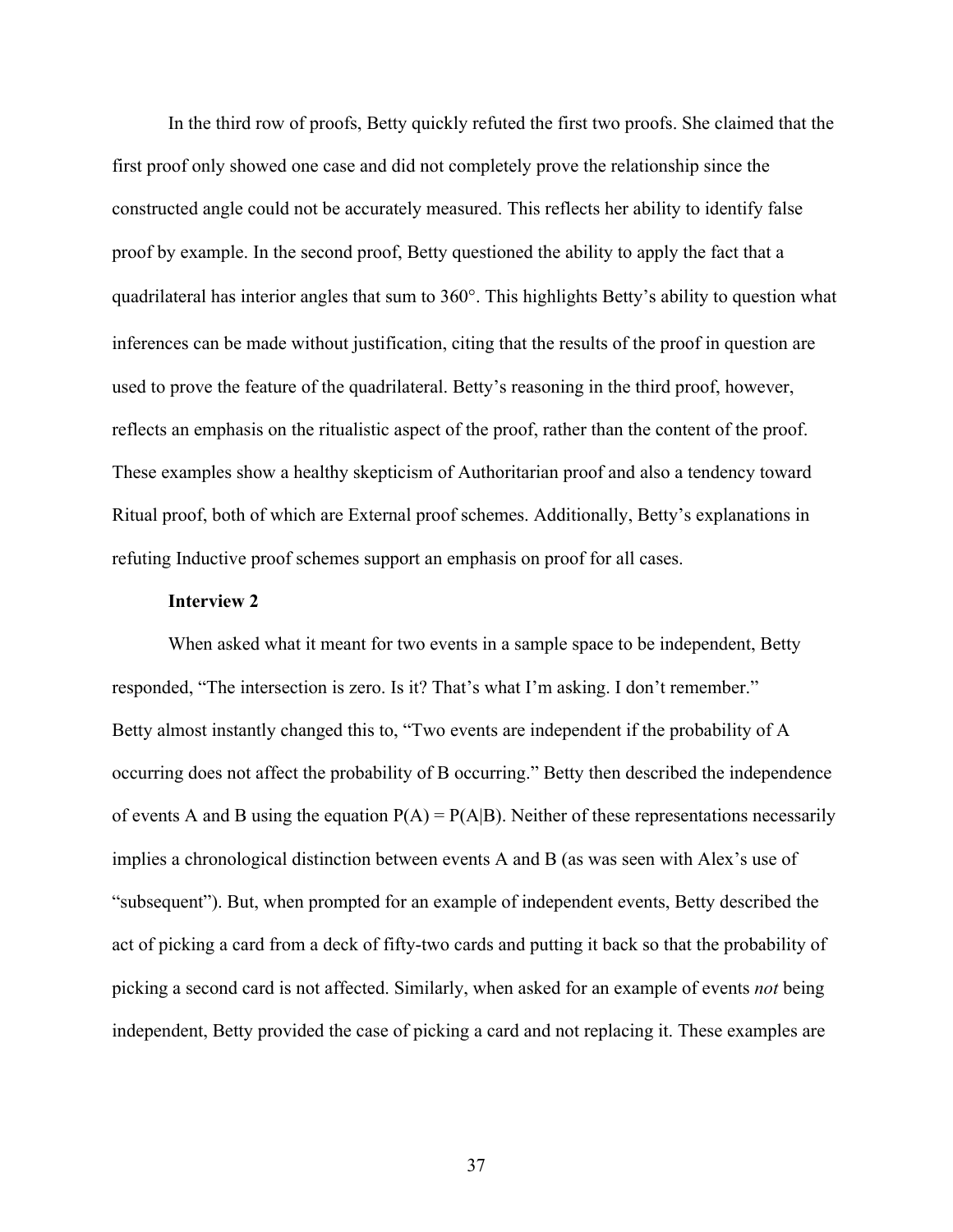consistent with a conception of independence in the context of a "with replacement" and "without replacement" conditioning event.

In contrast, Betty defined mutually exclusive events with the statement, "you can't have both at the same time." This definition explicitly states that the events can be compared instantaneously. Here, Betty gave the example that the queen of hearts and jack of diamonds are mutually exclusive, since they cannot both occur when one card is drawn. We notice that this definition is consistent with the mathematical definition and that this example is consistent with Betty's definition. Betty did spend much more time defining mutually exclusive events compared to her definition of independence, but once she determined this definition, she held firm to its accuracy saying, "I'm sorted now." This reflects her need in first interview to prove relationships in order to understand them.

Betty's initial confusion of independent events as events that "don't happen at the same time" reflects the most common misconception in Manage and Scariano (2010). Although she quickly changed her mind about the definition of independence, this confusion was apparent in her use of mathematical notation to represent the ideas (discussed below). Also, when explaining her conditional notation of independence, Betty described two independent events as "completely separate," which one could argue is a descriptor more applicable to mutually exclusive events since their intersection is empty.

More than once, Betty wrote an equation involving probabilities and quickly erased it saying, "That's just something I remember from probability." For instance, she initially used " $P(A \cap B) = 0$ " to represent independence and used the equation " $P(A \cap B) = P(A) * P(B)$ " to define mutual exclusivity. As mentioned, these equations were quickly erased. The former, however, was eventually used to describe mutual exclusivity. The latter, Betty admitted, "I have no idea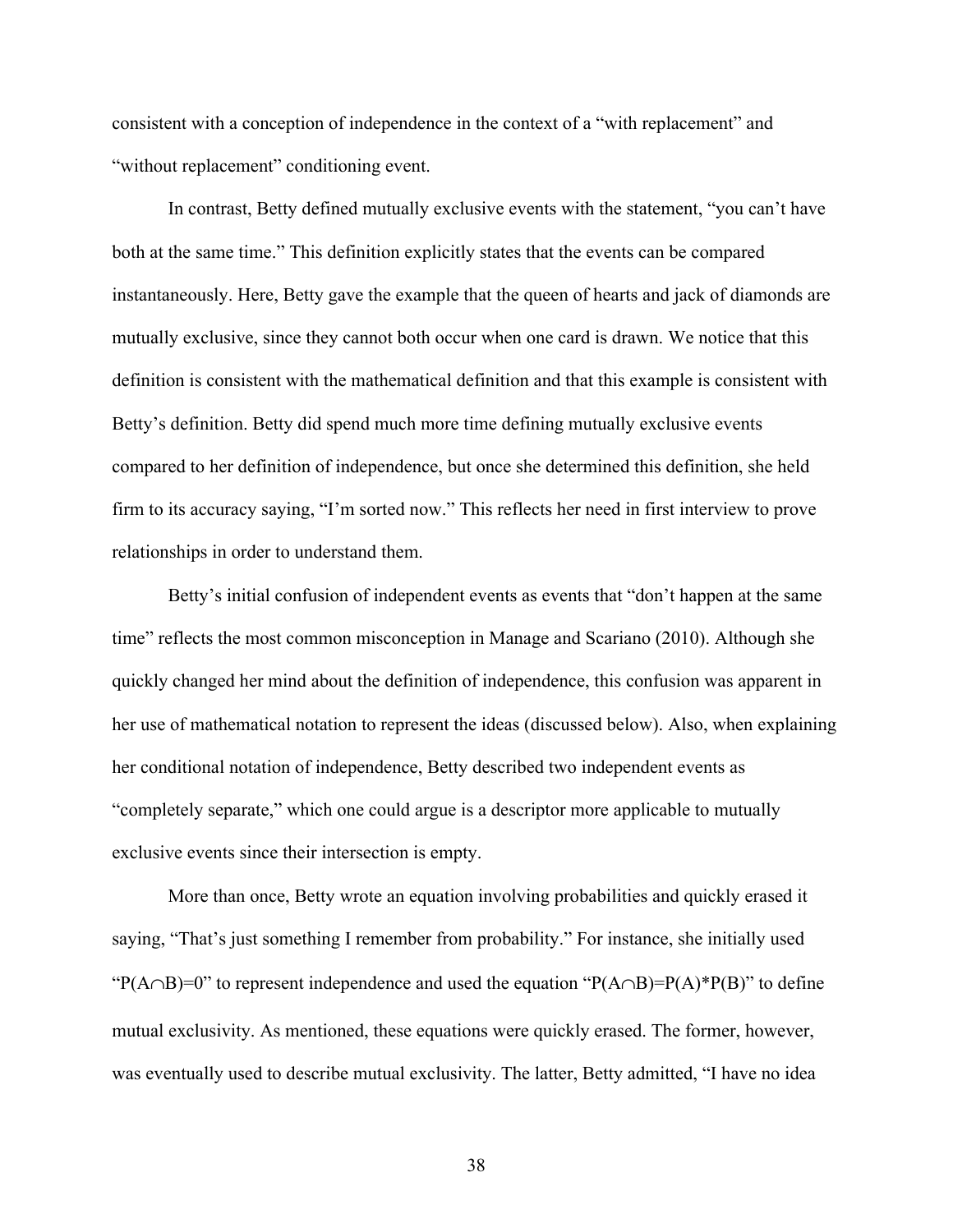where that came from or if that's even mutually exclusive. And I would not be able to come up with [it]." We notice that Betty's second description of independence,  $P(A)=P(A|B)$ , is true unless the probability of B is zero. In this case, the statement P(A|B) makes no sense. One could adapt this statement to say, "two events A and B are independent if both have nonzero probability,  $P(A)=P(A|B)$ , and  $P(B)=P(B|A)$ ."

When discussing independence in the first sample space, Betty considered one event chronologically after the other and focused almost entirely on whether the card was replaced after each event, judging whether the first event affected the second. One interesting aspect of her methods during this discussion is that she also considered the order in which the events occurred. This was important when considering event B without replacement because drawing "any card" could remove a spade from the deck, affecting the probability of event A, and causing these two to be not independent. Conversely, if event A was successful first, event B could still occur since only one card was removed and "a card" could still be successfully drawn. This implied that order of events as well as replacement mattered in this sample space.

In the second sample space, Betty identified all given events as independent of each other. When asked whether she could come up with a pair of not independent events, she said that this was not possible since one spin won't affect a second spin and one toss of a coin won't affect another toss of the coin. This, combined with her emphasis on replacement in the first sample space, explicitly shows that Betty's conception of independence is entirely within the context of the sample space. In contrast, when considering mutual exclusivity in both sample spaces, Betty correctly identified events with empty and nonempty intersections as mutually exclusive and not mutually exclusive, respectively. This reflects the consistency between Betty's conception of mutual exclusivity and the mathematical definition.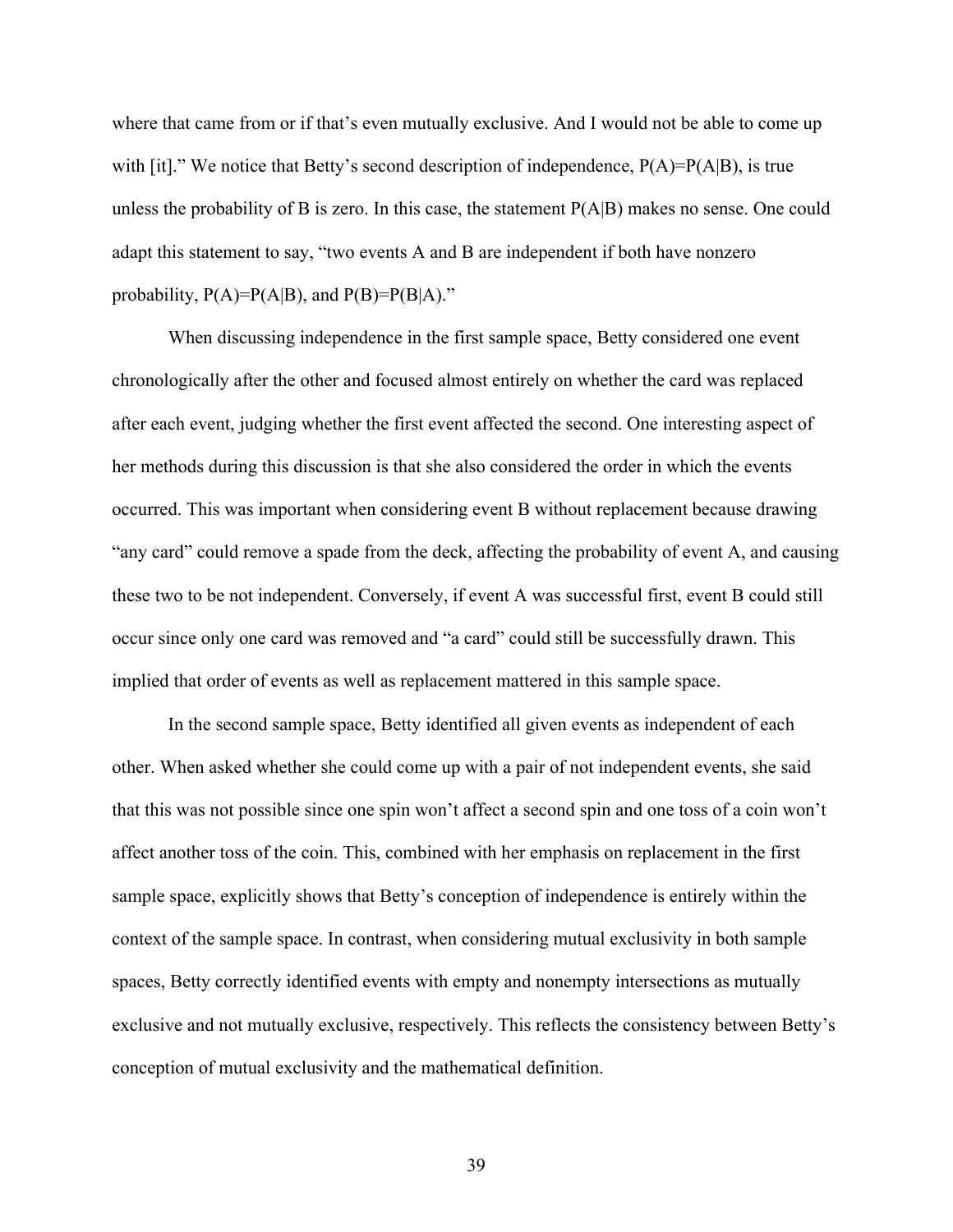In this interview, we see that Betty's concept definitions, though initially inconsistent, are each strongly internalized when evaluating the independence and mutual exclusivity of specific events in specific sample spaces. This is evident because, once Betty defined each term, she was "sorted" on how to verify them and seemed to develop quick checks in order to do this (i.e. "Can these happen at the same time?"). Her spoken reasoning for two events' independence and mutual exclusivity reflected these quick checks. One interesting aspect of this interview is that Betty seemed to have little problem with the same two events being both independent and not independent in the first sample space. One could argue that independence was seen as a consequence of actions on the sample space and not a mathematical trait of the two events themselves since both conditioning and order affected two events' independence.

Conversely, every event in the second sample space was independent of every other event. This was reflected in Betty's claim that no two independent events could be found in this sample space. We see from this that Betty's conceptions of independence and mutual exclusivity allow for at least two types of sample spaces: one in which replacement affects independence and another in which independence occurs between all pairs of events. This is a reflection of the occurrence of the two events at different times.

#### **Interview 3**

Recall that the two multiple-choice questions in the third interview asked the participants whether mutually exclusivity implied independence and whether independence implied mutual exclusivity, respectively (with additional choices logically equivalent to "maybe" and "not enough information"). When presenting these questions, the interviewer intentionally left the phrase "A and B have nonzero probabilities" out of the question statement. This is because, in the previous interview, Betty's response to events with zero probability did not differ from other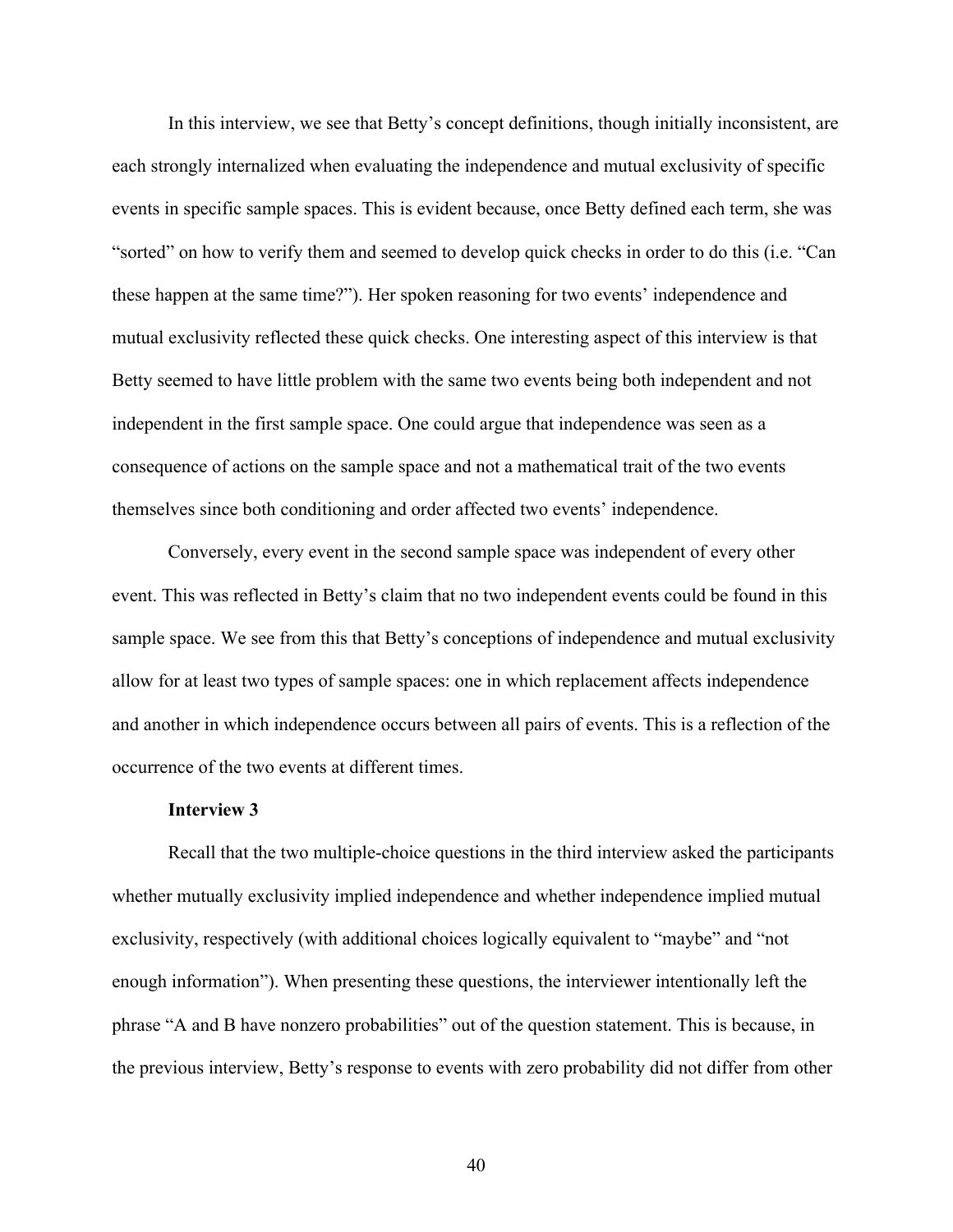events. The interviewer intended to ask each question with two parts, similarly to the third interview with Alex. As we see, Betty's responses to the questions precluded the need for adding this information.

In response to each of the two questions, Betty concluded that there was not enough information about the sample space and that two mutually exclusive events can be both independent and not independent — leading her to respond with both answers C and D. Betty answered almost identically to the second question. She explained that in the previous interview she had seen mutually exclusive events that were both independent and not independent (a copy of her responses from the second interview was presented to her). She also explained that she saw independent events that were both mutually exclusive and not mutually exclusive in the second sample space. From this, Betty reasoned that more information was needed about both the sample space and the actions taken between the occurrence of the first event and second (e.g. replacement, non-replacement). Again, we see independence is affected by the context in which the events take place.

### **Comparing Betty's Responses Across Interviews**

Betty's proof scheme showed that she is more inclined to want to verify mathematical relationships on her own. This was evident as she "sorted" herself about the definitions of independence and mutual exclusivity. During this process, Betty successfully reconciled her definitions of the terms with symbolic representations (about which she was admittedly unsure) that she had recalled from her statistics course. Betty used these definitions to investigate the sample spaces in the second interview, the results of which had a direct affect on her reasoning in the third interview. Because Betty's definition of independence relied so heavily on the sample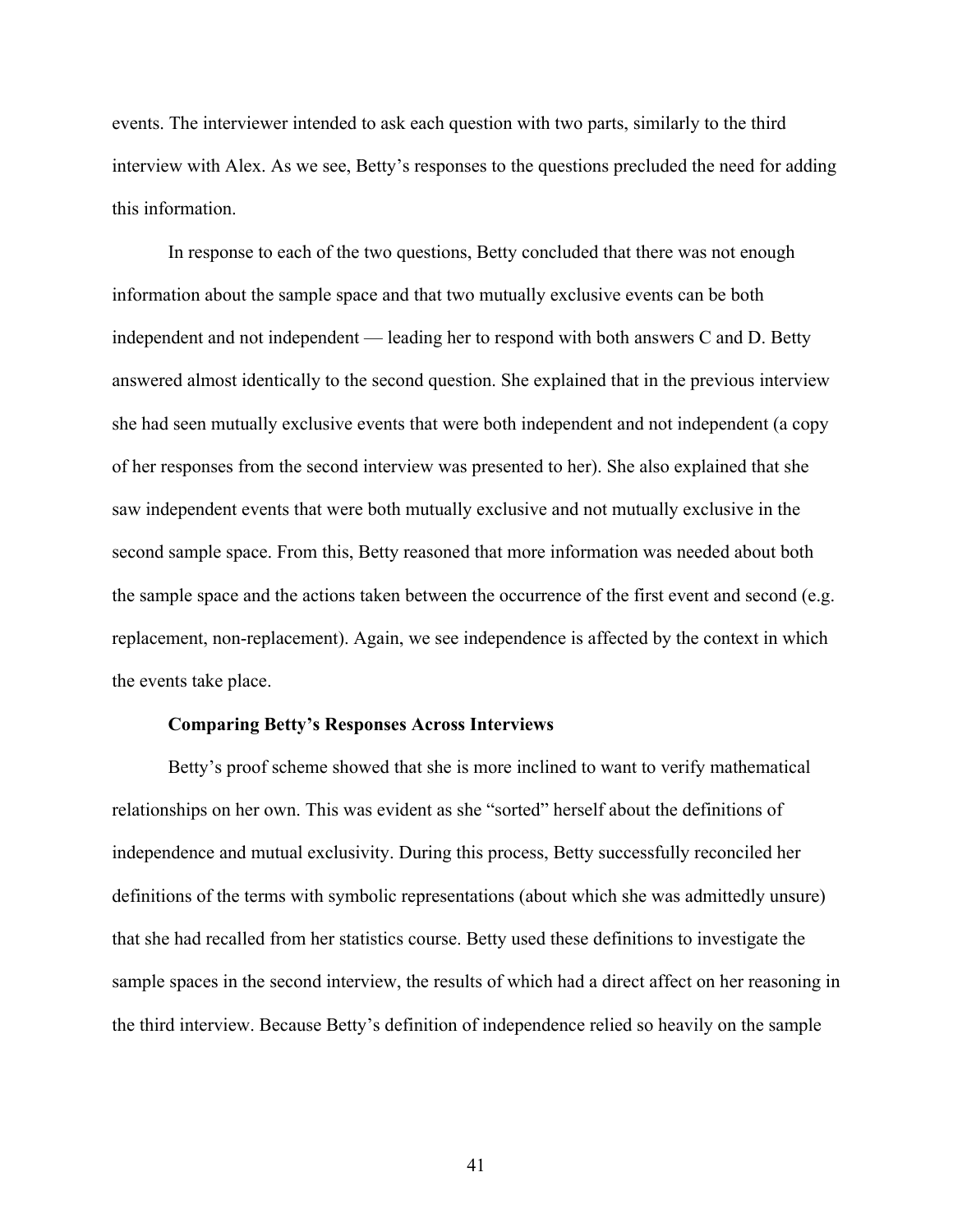space and whether replacement occurred, she had examples of all different combinations of independence and mutual exclusivity.

After the third interview, Betty and the interviewer discussed mutual exclusivity and independence. The interviewer posed the question, "How do you find the probability of two things happening at the same time?" This prompted an hour-long discussion about independence. In this discussion, Betty independently produced the formula, " $P(A \cap B) = P(A) * P(A|B)$ ." After this, she logically validated her conditional notation of independence:  $P(A) = P(A|B)$ . Betty concluded that independence meant  $P(A \cap B) = P(A)*P(B)$ .

In exploring a few more sample spaces and examples of independence the discussion became focused on comparing one outcome in a sample space versus two outcomes. This distinction of considering two events when completing one physical task allowed Betty to adapt her conception of independence from a sequence of chronological events to a simultaneous comparison. The interviewer used guided questioning to ensure that Betty discussed the equations  $P(A \cap B) = 0$  and  $P(A \cap B) = P(A)*P(B)$  in quick succession. From this, Betty concluded that independent events are mutually exclusive only if one or both of the events has zero probability.

## **Caroline**

The third participant in the study, Caroline, was taking the same Introductory to Proofs course as the other participants. At the time of the study, she had not taken an undergraduate statistics or probability course. Caroline was majoring in mathematics education and volunteered for the study so that she could get free tutoring in a Differential Equations course. Caroline exhibited a combination of all three proof schemes — External (Authoritarian), Empirical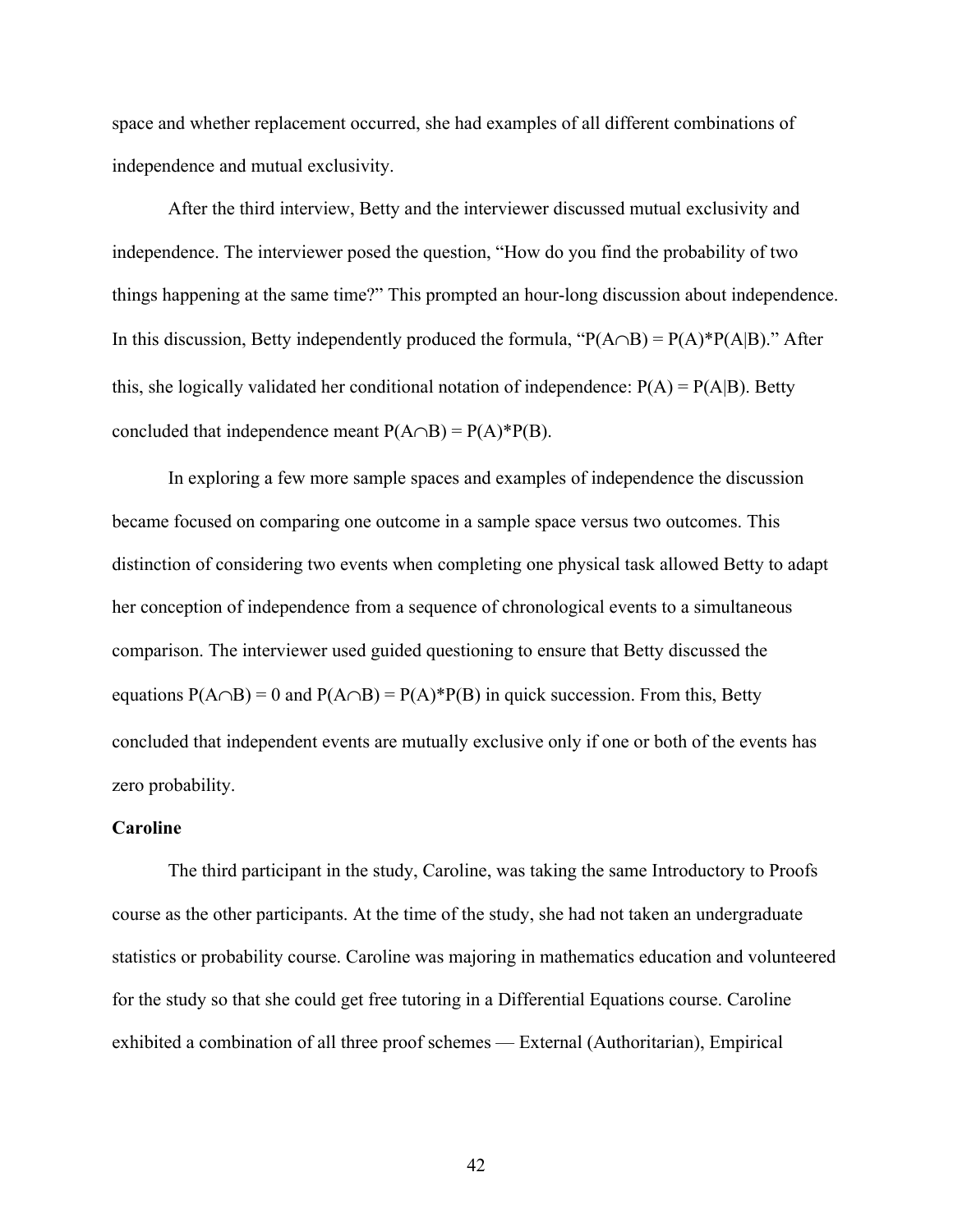(Inductive), and Analytical (Contextual) — at various points in the interviews. She occasionally emphasized form over content and once relied on a proof's conclusion in the proving process.

Caroline displayed a conception of independence that varied according to context although she was confident that independence meant that two events "don't affect each other." She also had initial difficulty defining mutual exclusivity, eventually settling on a definition logically equivalent to the formal definition, which she later used to accurately identify pairs of mutually exclusive events. After exploring extra sample spaces and considering different contexts of events, Caroline concluded one direction of the relationship between mutual exclusivity and independence — that two mutually exclusive events cannot be independent if the events are compared within one "action." Caroline did not, however, consider the zero probability case acknowledged in the literature.

#### **Interview 1**

Caroline refuted three proofs outright. Two of these three proofs — the first proof in the first row and the second proof in the second row — exemplified an Inductive (Empirical) proof scheme. Caroline argued that the first two proofs are incorrect because a general statement is not proven by one example. She explained, "It's correct, but even though I know that's a rule, this wouldn't convince me," and later said, "You can't just use one example." The third proof that Caroline refuted based on argumentation was the third proof in the second row, which used a combination of an Inductive proof scheme and a Ritual proof scheme. Caroline recognized that this proof did not logically conclude the intended result, but did recommend that the prover might attempt a proof by contraposition or another logical method and noted that this proof was not by contraposition. She then attempted to prove the relationship by contraposition, but used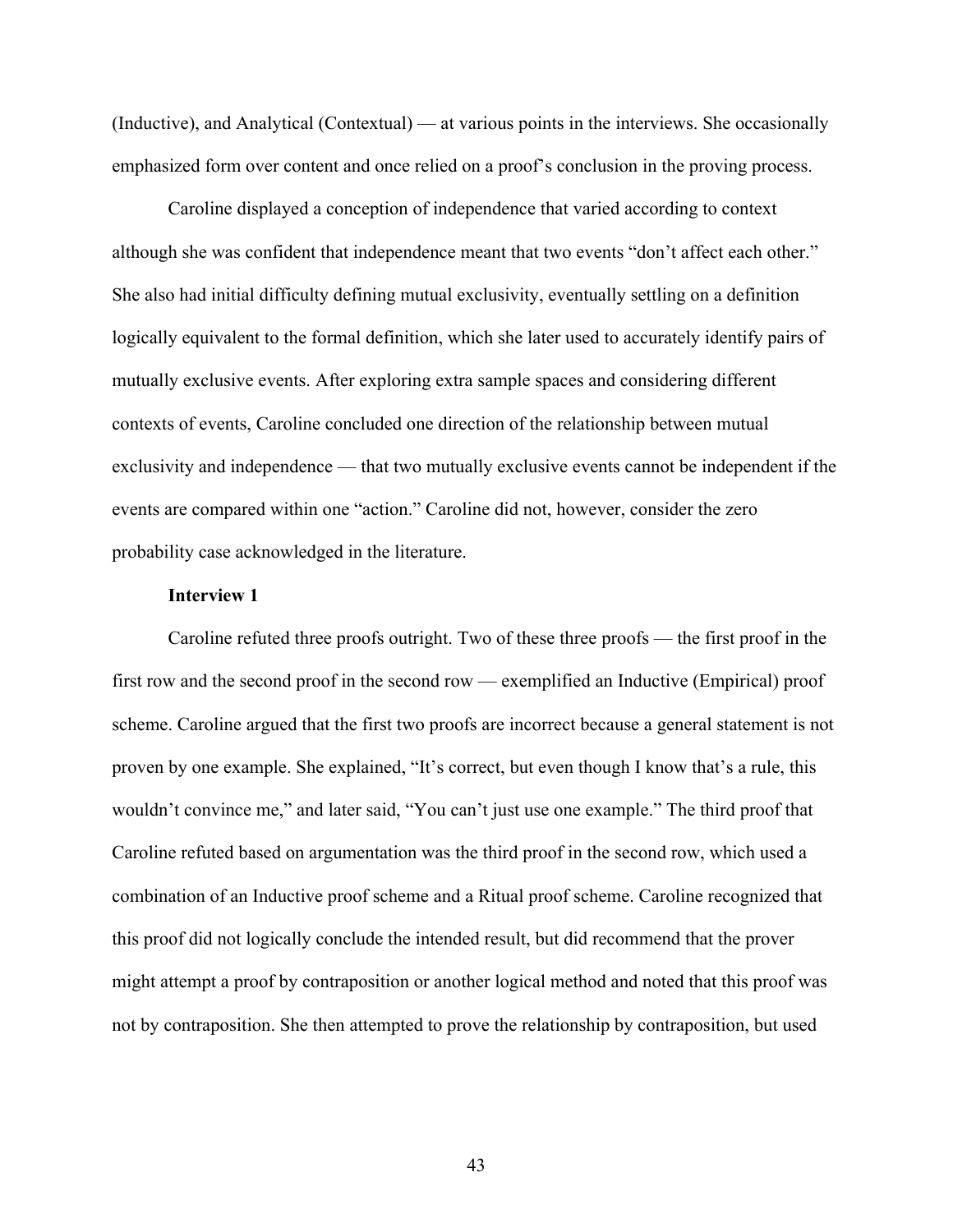the original statement to prove the contrapositive. This shows the first of three specific examples where Caroline uses the statement she wishes to prove in order to justify a proof.

The next two examples where Caroline uses the results in her argument for the validity of the proof are the first and second proofs in the third row. In discussing the first proof, where a triangle is shown to have interior angles summing to 180°, Caroline says, "I would believe that… Just because from a… Just thinking about it and just knowing a triangle and *knowing* that the interior angle, the sum of them *will* be 180 degrees." She goes on to say that "this proof itself, doesn't… I mean it doesn't give you an opportunity to prove that it wouldn't work — to disprove it." In the second proof on this row, which builds a quadrilateral from two copies of the same triangle, Caroline again invokes the fact that she "knows just from basic geometry" that quadrilateral has 360 degrees and a triangle has 180 degrees to support her reasoning that the second proof is valid. These last two examples reflect a combination of Authoritarian (External) and Contextual (Analytic) proof schemes because she fails to remove herself from the context of her current understanding of mathematics while relying on the authority of "facts" she learned in "basic geometry."

Caroline also shows a Ritual (External) proof scheme throughout the interview. The first instance of this occurs when Caroline notes the lack of a formula in the third proof in the first row. This proof uses the Principle of Mathematical Induction, which Caroline says, "usually has a formula." Regardless of this discrepancy, Caroline still accepts the proof as valid. Another example of this is evident in the first proof in the third row with Caroline's emphasis on the "look" of the proof when she says, "that doesn't prove it with numbers, that just proves it… *literally* proves it." Later, in the third proof on this row, Caroline claims that the proof seems more formal than the first since it uses opposite interior angles.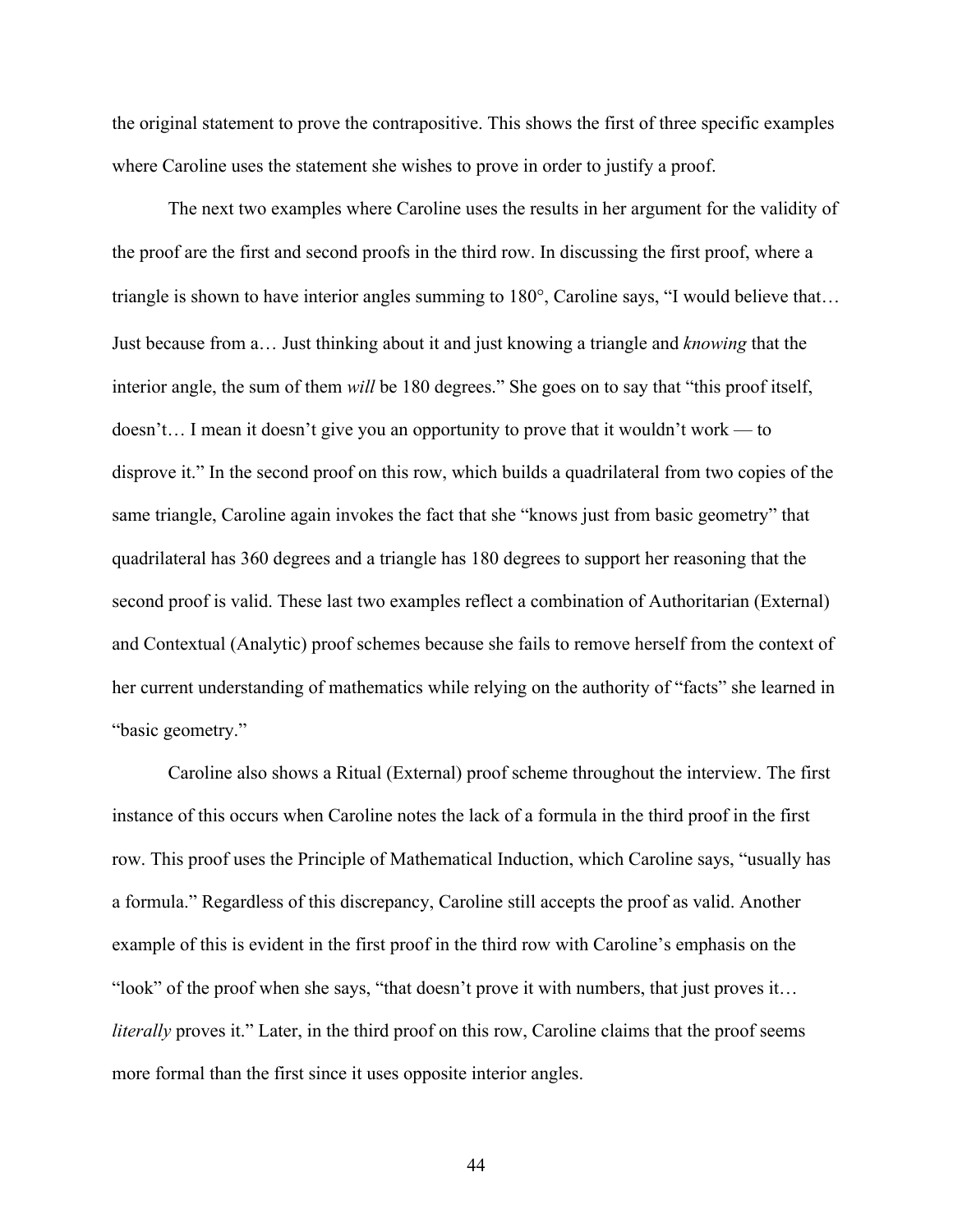Caroline found the computations too difficult in the second proof in the first row to either accept or refute it. This proof had also caused problems with the other participants in the study and was by far the most computational proof in the matrix. This shows that Caroline is skeptical of the prover's abilities in some cases. Although the proof is logical, neither its form nor the seeming authoritarianism of the taxing computations persuaded Caroline. This contrasts with her tendency toward an Authoritarian proof scheme in other instances. One possible explanation for this discrepancy could be that Caroline was more familiar with the form of the proofs (i.e. Principle of Mathematical Induction) that she accepted as valid.

Caroline did accept the first proof in the second row (an Analytic proof scheme), declaring, "This is the exact way I would have done it." This was one of the two Analytic proofs that she accepted, the other being the third proof in the third row, which it seems appealed more so to Caroline via a Ritual proof scheme. However, this shows that, with at least some of the proofs, Caroline was able to distinguish more Analytical arguments from External and Empirical proofs.

We have seen that Caroline displays all three of Harel and Sowder's (1998) major levels in her proof scheme. Although Caroline accepted two of the three Analytic proofs, she also accepted one Empirical proof and two External proofs. In more than one instance, Caroline used the "look" of a proof as at least part of her justification in either accepting or refuting it. This is evidence that she showed tendencies toward Authoritarian and Ritual proof schemes. But her ability to identify and refute some, though not all Inductive proofs also showed a tendency to emphasize the need for proving a relationship for all cases. Furthermore, her rejection to either support or refute a proof for its complicated structure shows at least some tendency away from an authoritarian proof scheme.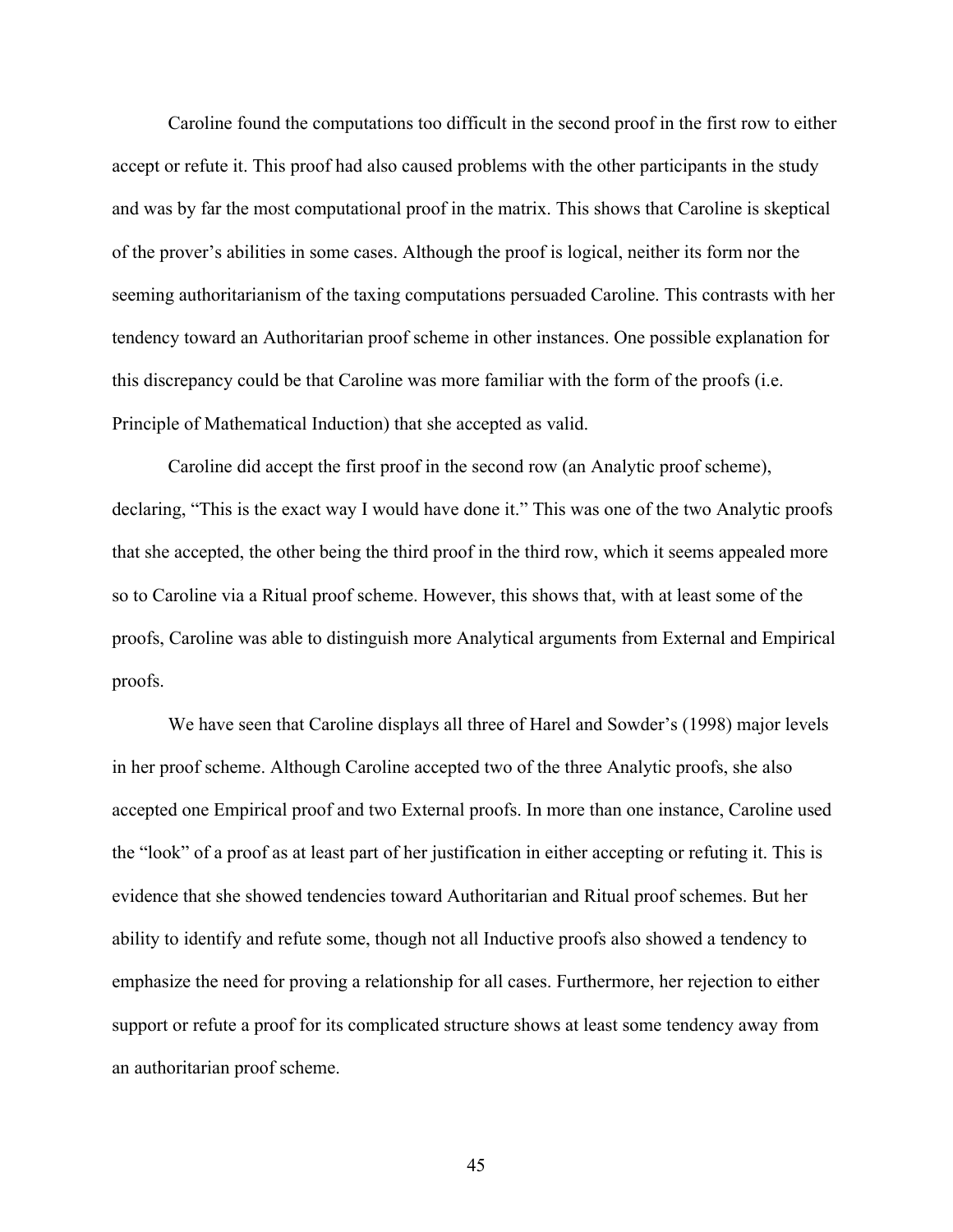# **Interview 2**

Caroline's definition for independence was similar to the other two participants, stating, "Two events are independent if they do not affect each other." Caroline's examples of independent events were interesting in that Caroline described "everyday events" rather than "artificial" events (such as dice or cards) that are typically investigated in the classroom setting. For example, Caroline described how "the probability of someone wearing a red shirt is independent of their age." Similarly, when prompted for an example of events that are not independent, Caroline provided the example of someone who is forgetful is less likely to win a student lottery for a football ticket, since they are less likely to enter the lottery. This example implies a directly causal relationship, where the lower probability of the first event (entering the lottery) decreases the probability of a later event (being selected in said lottery).

When asked to define mutually exclusive events, Caroline seemed at a loss. Initially, she said, "they're separate from each other," in addition to admitting that she feels that the concept is similar to independence. After a short explanation of the words "mutual" and "exclusive," Caroline asserted that mutually exclusive things don't include any part of each other. As the interview progressed and the two main sample spaces were explored, Caroline seemed to become more comfortable with this second definition — progressively responding to questions more quickly and with greater confidence and giving more reasoning for her responses. These responses gradually became more consistent with the mathematical definition of mutual exclusivity.

When discussing independence in the sample spaces, Caroline questioned whether the "deck is reset" after each draw. As her exploration of pairs of events in this sample space continued, she repeatedly described the two cases of whether the cards are replaced in the deck.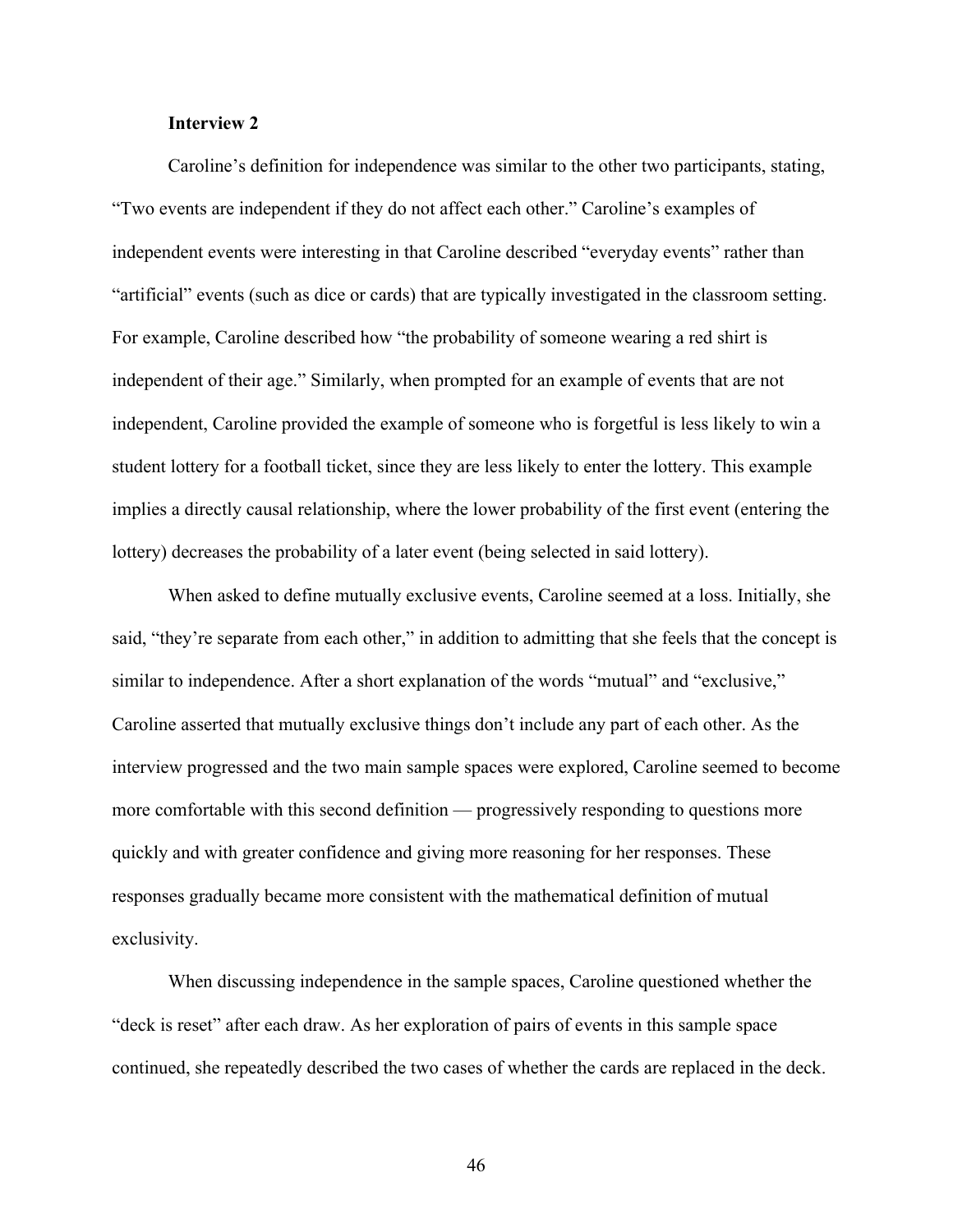In each case, resetting the deck yields independence and keeping the card out implies that the two events will not be independent. At one point, Caroline declares, "For the die, that one, it won't really have an effect because you're not taking anything away. You're just rolling it."

Caroline's reasoning in the second sample space was similar to her reasoning with the die in the first sample space. She identified mutually exclusive events accurately and quickly since she was able to determine whether their intersection was empty and compare that to her definition. She also found all events in this sample space to be independent. Her reasoning for this was that, "You're not getting rid of anything. Just because you land on blue doesn't mean you're taking away any of the blue." From this explanation, she again compares the two events in some chronological sequence.

#### **Interview 3**

In the third interview, Caroline initially thought that more information was required about the sample space in both problems (answer choice C). After comparing the events of rolling an odd number and an even number in the sample space of a die, Caroline considered two major cases: rolling the die once and rolling twice, "one after another." This is different from Caroline's consideration of with and without replacement in the first sample space of the second interview. Caroline explains that, "In this case [referring to sample space 2], you're saying like, two events. It's like spinning blue and flipping it on heads. Like, those are two obviously separate – like, happening at two different times – things. And this is getting – rolling even or odd – is two possibilities, two possible events that could happen by doing one thing."

Caroline then considered the two questions from Manage & Scariano in the context of these two cases. When considering the case of the two events being compared as one action, Caroline reasoned that mutually exclusive events would have an effect on each other. She did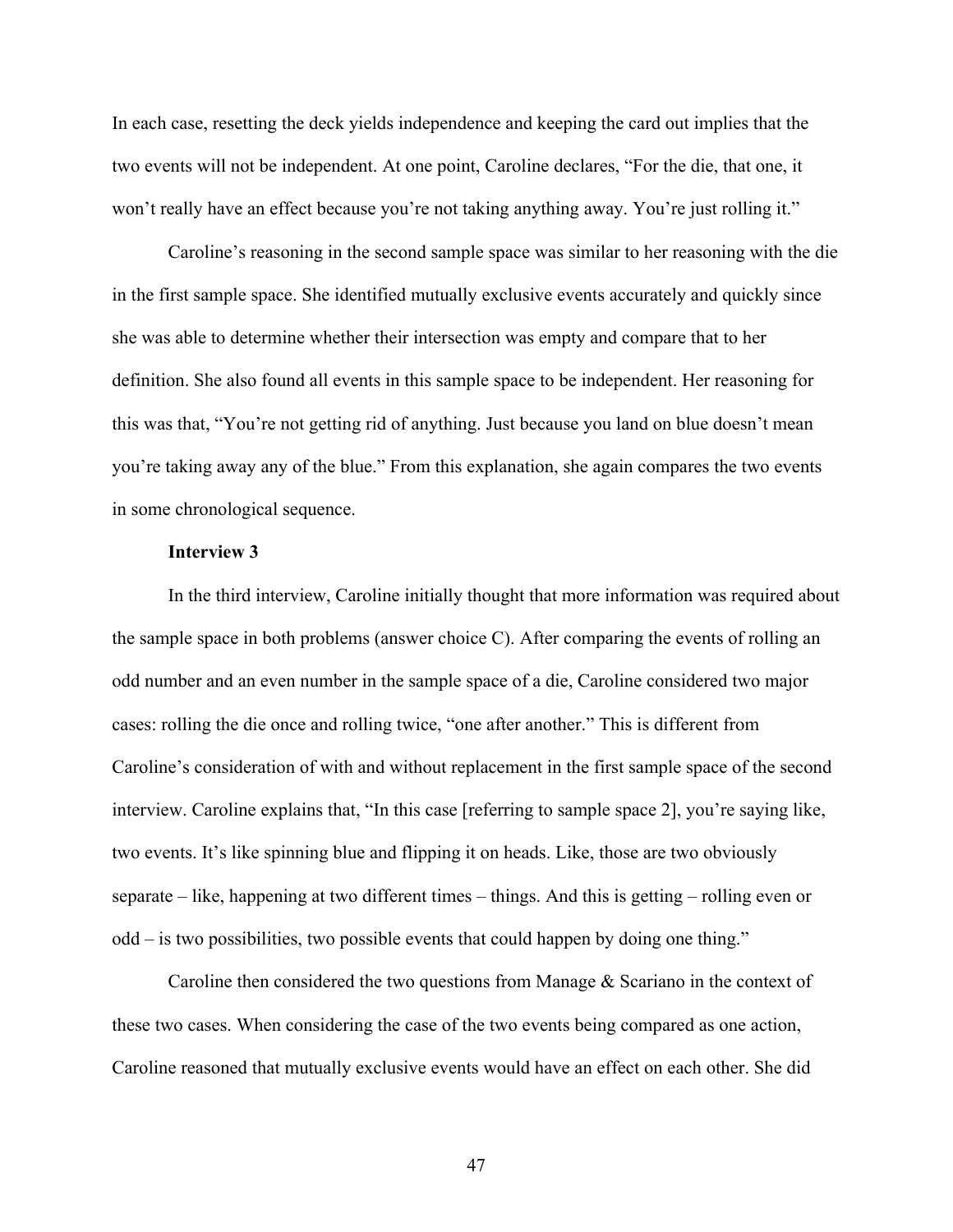not, however, make a definite conclusion in the reverse direction nor did she acknowledge the zero probability case. The second case was not as simple, as Caroline explained, since they would be independent on a die but with a deck it would depend on replacement of the first event. When responding to the second question, Caroline discussed several scenarios until eventually deciding that more information was needed to answer the question.

# **Comparing Caroline's Responses Across Interviews**

Caroline's proof schemes reflected all three of Harel and Sowder's (1998) major proof schemes. In assessing this, we saw that Caroline is sometimes persuaded to accept or refute an argument based on its form (or "look"), what she believes or knows to be true, and logical and deductive reasoning. These various levels of proof schemes were also evident in the arguments she gave to support her responses in the second and third interviews. The fact that Caroline did not consider the zero probability case in the third interview can be viewed as either an example of her tendency to occasionally accept an Inductive proof scheme (which does not consider all cases) or an artifact of her concept image for mutual exclusivity and independence.

### **Comparing Alex, Betty, and Caroline**

Alex, Betty, and Caroline each exhibited very different proof schemes. Alex's proof scheme was mostly Analytical (both Axiomatic and Transformational), with occasional emphasis on Ritual aspects of a proof. Betty's proof scheme was similar to Alex's — with the exception that Betty accepted an External (Ritual) proof and discussed proofs with less focus on axiomatic aspects but comparable focus on transformation. In contrast, Caroline exhibited all three major types of proof scheme. During the second and third interviews, each participant's proof scheme became more apparent as they explained their reasoning about mutual exclusivity and independence.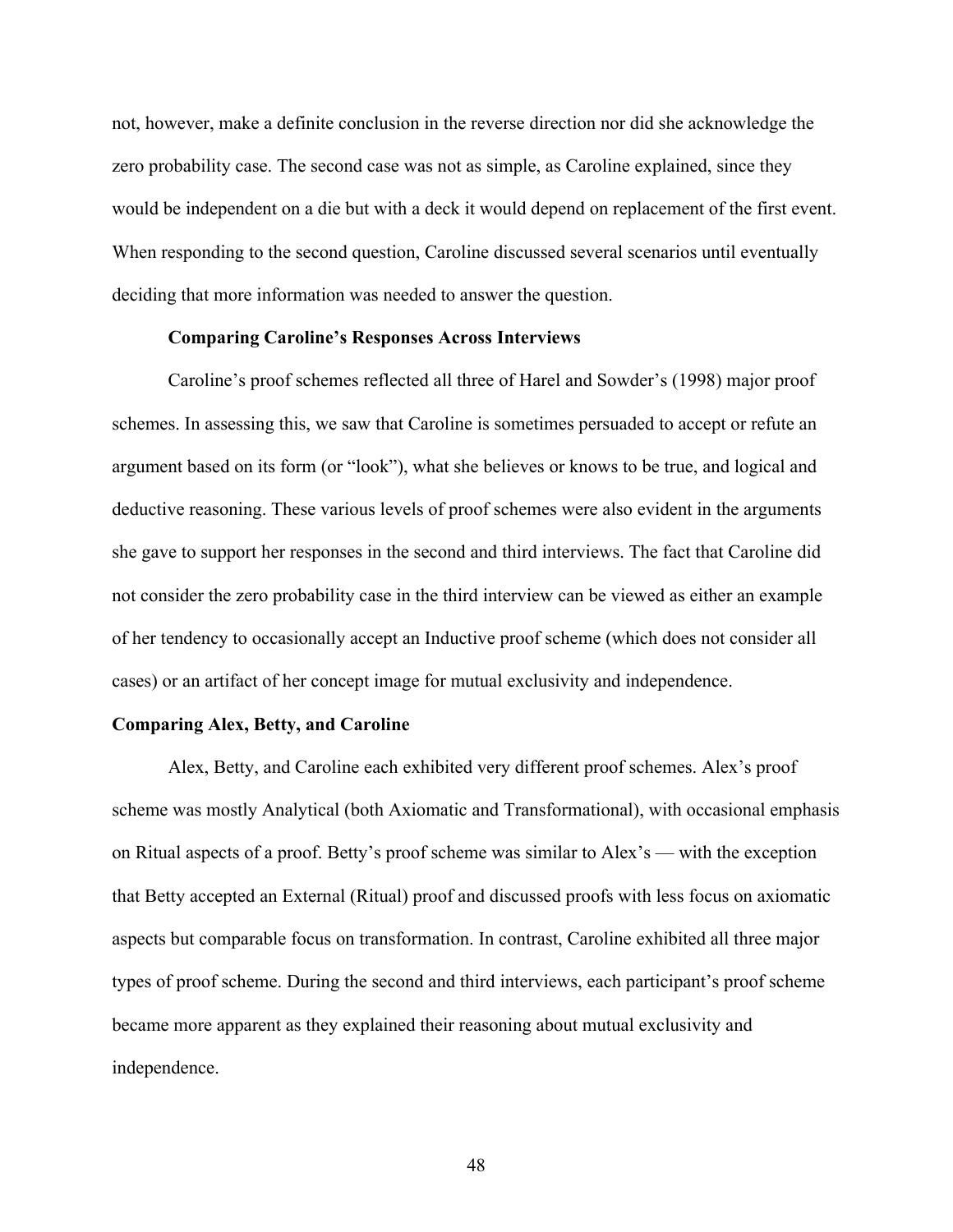We saw that Alex's conception of independence was so strong that it influenced his definition of mutual exclusivity. It can also be argued that Caroline's definition of independence was affected by her conception of mutual exclusivity, since she simultaneously (or occurring with "with one draw") compared events with respect to mutual exclusivity. In the second interview, Caroline judged independence by considering one event's success following the other's success. It was not until the third interview, when Caroline was trying to compare the two concepts that she then considered independence of two outcomes on a single action (i.e. a single card successfully satisfying  $A = \bullet$  and  $B = 8$ ). It is not immediately clear why Caroline adapted independence to the single event instead of changing mutual exclusivity to sequential events as Alex did.

Each participant pointed out the importance of whether or not replacement occurred after drawing the "first card" from the deck of cards in the first sample space. All three participants also ignored the die in the first sample space when considering two events' independence. Each of these phenomena can be attributed to a conception of independence that considers one event chronologically before the other event. Similarly, all three participants argued that no two events could be "not independent" in the second sample space from interview 2. From this conception of independence, the type of sample space and actions between each success of the two events can influence their independence. Caroline at least partially reconciled this conception of independence through her exploration and consideration of various sample spaces.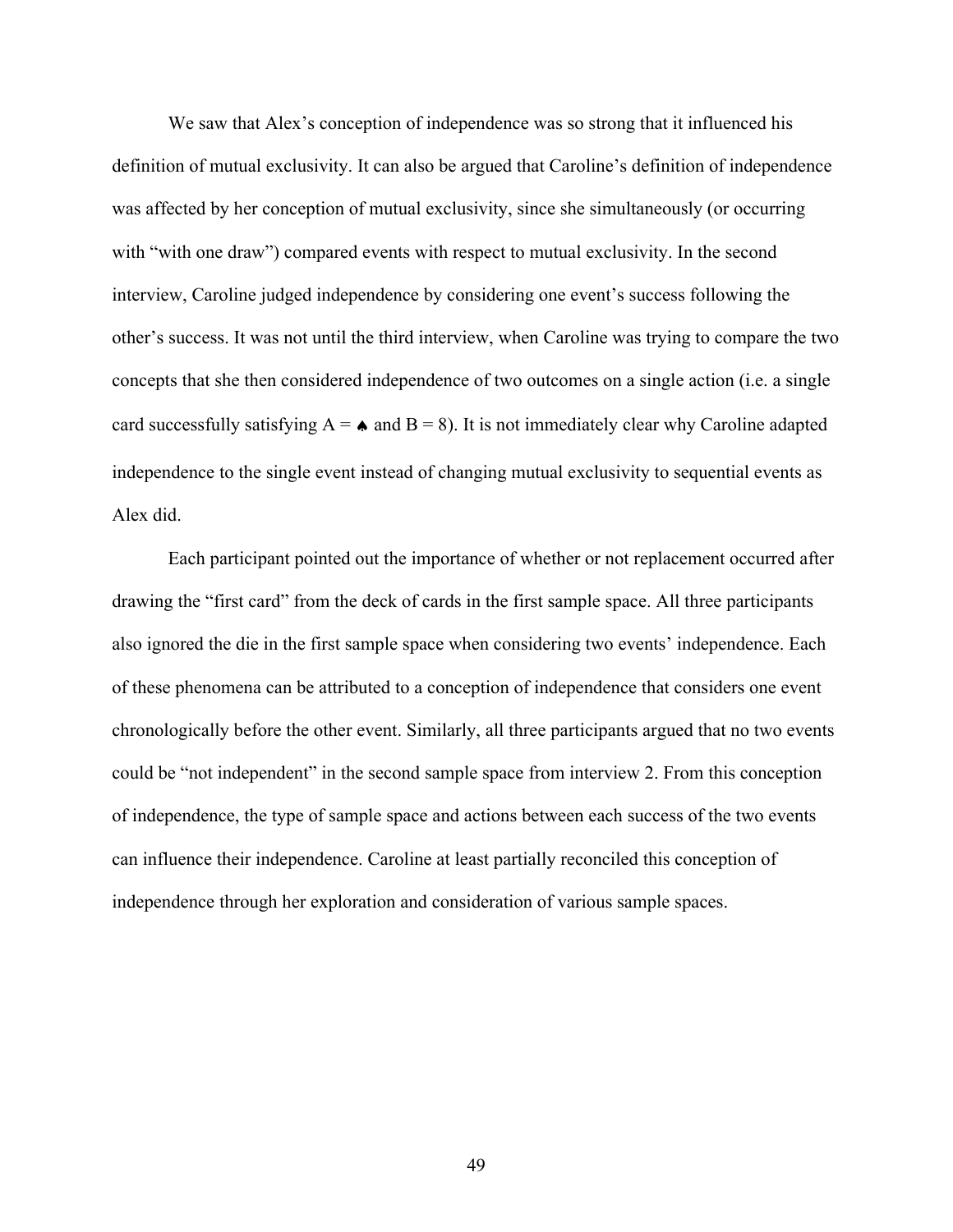#### **Results and Conclusions**

#### **Evidence Relating Proof and Definition**

We see that proof schemes can be both restricted and enhanced by students' definitions of the mathematical ideas they consider. Though her reasoning was logically based on her previous experiences in the samples spaces, Betty's conception of independence and mutual exclusivity caused her to require more information about the sample spaces in question, in turn restricting her ability to draw conclusions between the two concepts. On the other hand, Alex and Caroline's ability to adapt their concept images and concept definitions allowed them to logically conclude one or both directions of the relationship between mutual exclusivity and independence, however correct or incorrect their definitions may have been.

In his proof, Alex claimed from his concept definition of mutual exclusivity that each mutually exclusive event would *cause* the other to have zero probability. This would make the two events "not independent" since his definition of independence necessitated each event to "not affect a subsequent event." Using similar reasoning, Alex concluded that independence implied "not mutual exclusivity." It should be noted however that, despite Alex's focus on "proof for every case" in the first interview, that he failed to assert a relationship for the case when one or both events were given to have zero probabilities. The contrast between his assertions about proof and his actions in proving this relationship reflects the "pathological" nature of zero probability cases pointed out by Kelly and Zwiers (1986). Interestingly, this also points to a characteristic of his definitions that may have influenced his thought process: an event with zero probability cannot "happen first" and therefore can neither *cause* nor *affect* any other event, as the definitions require.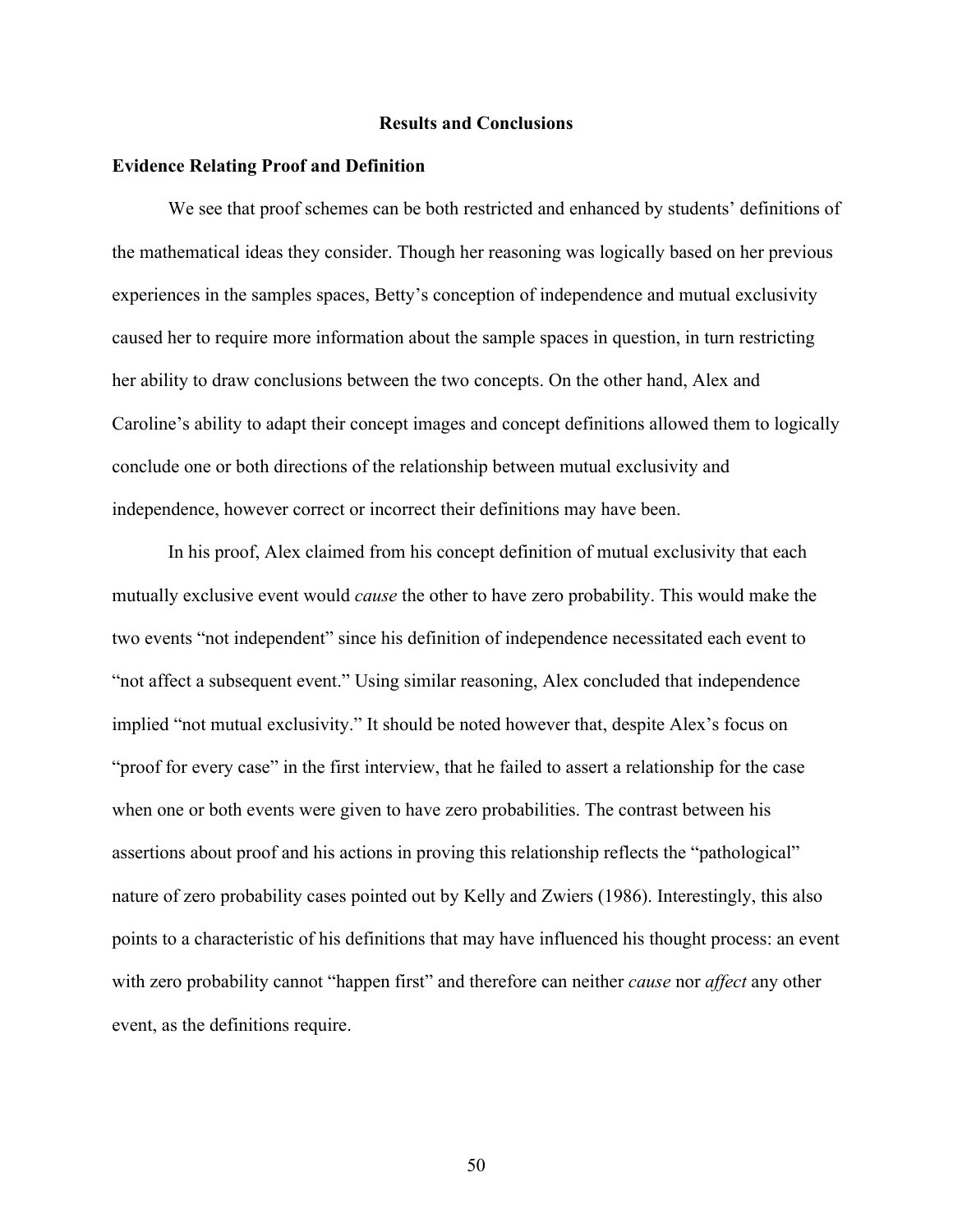Betty's concept images were so strong that logical reasoning resulted in her inability to assert any certain relationship between the two concepts. More specifically, Betty's personal experiences in the sample spaces allowed her to provide counterexamples to any explicit relationship between the two concepts. Since specific characteristics of sample spaces affected two events' independence, she required information about a sample space in order to make inferences about the events in question. This prevented Betty from generalizing an explicit relationship between mutual exclusivity to all cases, which her proof scheme required.

As mentioned, Caroline was able to adjust her conception of independence so that two events can be considered as results of a single action. This allowed her to conclude that mutually exclusive events cannot be independent after considering a few examples and reasoning through the relationships therein. This conclusion was based on a context and definition consistent mathematical definitions. Her proof of the relationship reflects her variety of proof schemes since she uses examples, indicating an approach from an inductive proof scheme, but then refers to her definition to generalize this outside of that specific context into an overarching logical conclusion. Caroline had difficulty asserting an implication in the second question using her case of comparing events in a single trial. In this instance, Caroline's lack of a coherent concept image in this newer context prevented her from concluding a relationship in this direction.

Recalling the Alex and Betty's general proof schemes (mostly Analytical and Analytical with Empirical and External tendencies, respectively), we consider how these related to their use of definition. Alex's dynamic concept image and unsolicited production of the lemma for the definition of mutual exclusivity reflect an Analytical frame of mind that is also geared toward finding asserting relationships between the two concepts. We see with Betty however that a mostly Analytical proof scheme alone is not sufficient to connect the relationships between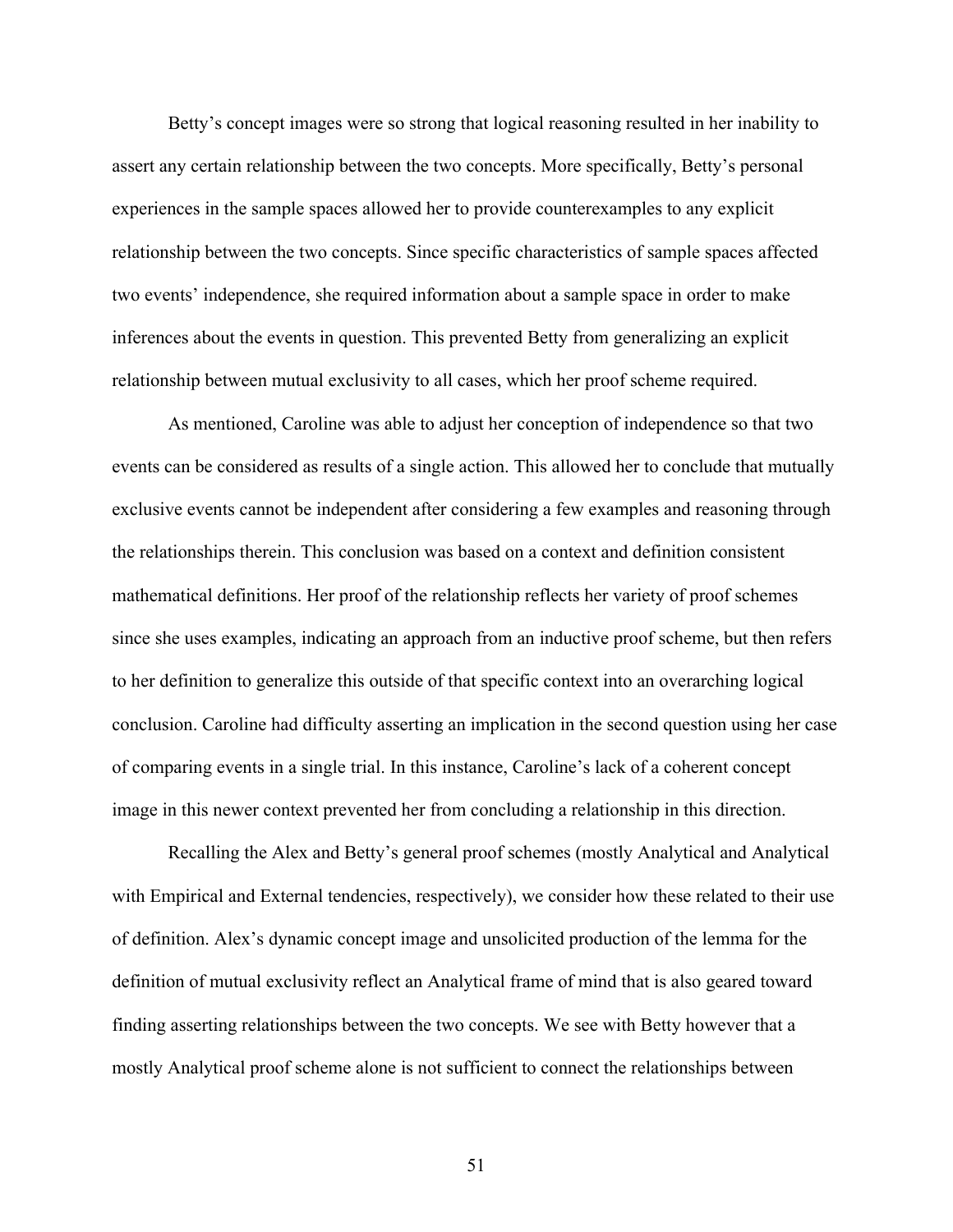mutual exclusivity and independence. This is because her conceptions of the two ideas were so powerful that she was comfortable using the four cases from her exploration to show that no relationship existed. Caroline's general proof schemes were so diverse that it is difficult to distinguish which proof scheme is be influencing her use of the definitions at any given time. From the first two cases, however, we see that little inference about how a student uses definition can be made from Harel and Sowder's (1998) proof schemes.

But we can also consider these cases with respect to Weber and Alcock's (2004) semantic and syntactic proof productions. Since he produced it immediately after changing his concept definition of mutual exclusivity to more closely resemble his concept definition of independence, we see that Alex's lemma (and therefore responses in the third interview) was a direct result of his comparing the two concept definitions. A syntactic approach to the relationship was not fruitful, however, until he changed his definition. Conversely, Betty's use of previous instantiations (a semantic approach) prevented any definition relationship between the concepts from forming. It is unclear, though, whether Betty even thought her concept definitions might need to be changed. Consider now that Caroline proved the first relationship using a examples that applied a definition of independence at the "same time," a semantic approach to the relationship. Similarly, she failed to prove the second relationship because "you would have to be putting them back if they were independent," we shows that she was relying on a specific case to try to make sense of the question. From this, we see a weak indication that a syntactic approach may play some role in aiding the adaptability of definition and that a semantic approach could be more restrictive.

From this research, we have seen how the adaptability of a student's concept image allows him or her to compare seemingly disparate concepts in new contexts. Here, the phrase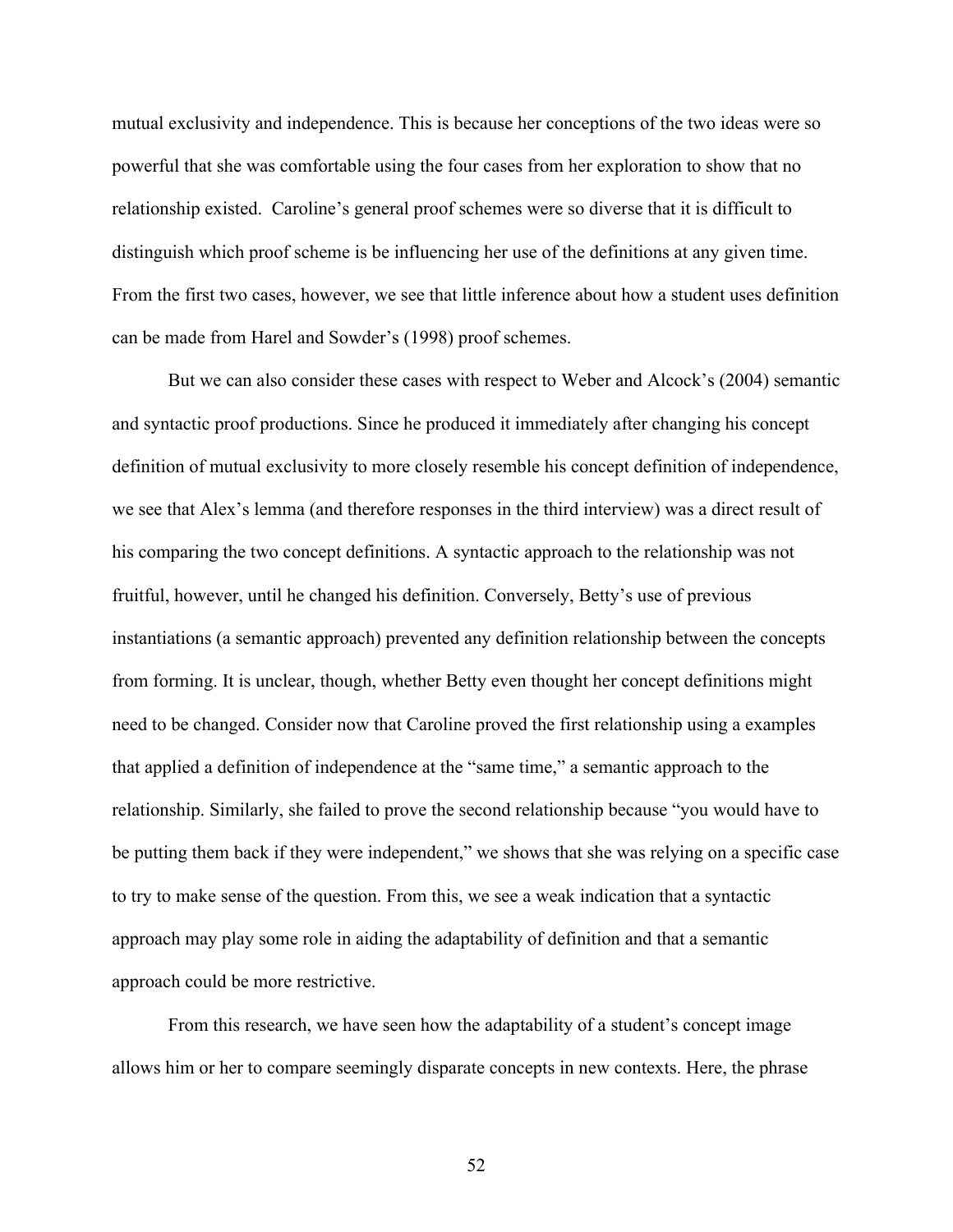"seemingly disparate" reflects the understanding of the concepts from the students' initial points of view. This action reflects Vinner's "interplay between definition and image," but is different in that the participants were not comparing a definition and image of a single mathematical concept, but rather two different but related images (1991, p. 70). This interplay is not addressed in his work, but yields a result similar to that of Vinner's interplay where an adaptation of image allows one to make sense of a perceived relationship. In this case, the adaptation of two images allowed a relationship to be perceived. Conversely, in Betty's case, rigidity restricted her perception of a relationship between independence and mutual exclusivity.

Additionally, we have seen that merely adapting one's conception of definitions is not necessarily sufficient to produce mathematically correct relationships. In fact, adapting one's concept image could possibly result in an understanding less coincidental with the mathematical definition of that idea, as was witnessed with Alex's adaptation of mutual exclusivity. Although this helped Alex to describe a relationship between the terms that was similar to the actual relationship, this is likely not the typical case. It would seem that, ideally, the student should adapt his or her concept definition toward the mathematical definition as well as adapt his or her concept image to support this definition.

#### **The Temporal Conception of Independence**

One interesting result of this study is the participants' conception of independence. All three participants thought about various aspects of the two sample spaces in similar ways. When considering independence in the first sample space, each participant made two statements, synthesized here as "the dice don't really matter" and "it does matter whether you put the card back." Furthermore, in the second sample space, each participant made an assertion equivalent to, "all events are independent." These statements reflect an aspect of the participants'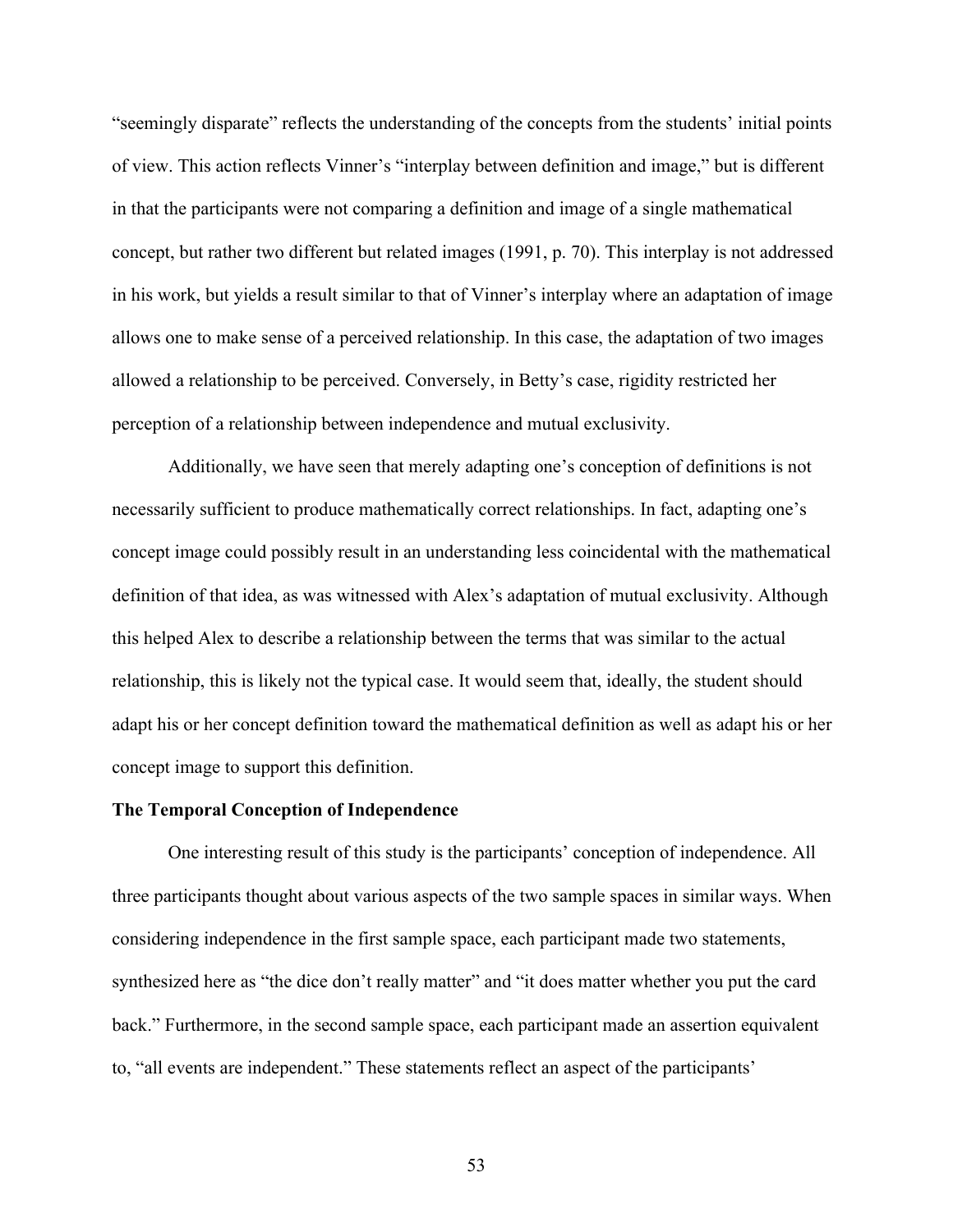understanding of independence as defined on one action occurring chronologically before the other. Because of this, independence was not an effect of the events in consideration, but rather an effect of the sample space and how the actions of successfully completing the events were conducted.

It is important to note that each participant was able to correctly identify and operate with independent events in certain circumstances. For instance, when calculating the probability of an event in the first sample space, each participant could correctly identify events in the two "subsample" spaces as independent from each other as well as correctly calculate the probability of these two "subevents" happening simultaneously, and thus correctly calculate the probability of the event. From their explanations, the physical distinction and separation of these sample spaces is responsible for their independence. This was evident as the participants would hold both hands in front of them and wave the left hand when talking about one subsample space and the right hand when discussing the other. This behavior shows us that the participants understood that two different sample spaces are independent of each other, regardless of whether the participants identified them as independent.

The participants' behavior within each subsample space and, in turn, when considering entire events in the sample spaces reflected an emphasis on one event successfully occurring, time passing, and a second event successfully occurring. We call this aspect of a person's understanding of independence the "temporal conception." With the temporal conception, we see two types of sample spaces: with-memory and without-memory. With-memory sample spaces require an understanding of what happens "between the first and second event." This was reflected by the students' emphasis on whether the "first card gets replaced." Without memory sample spaces contain only independent events (i.e. the spinner, die, or coin). Since no object is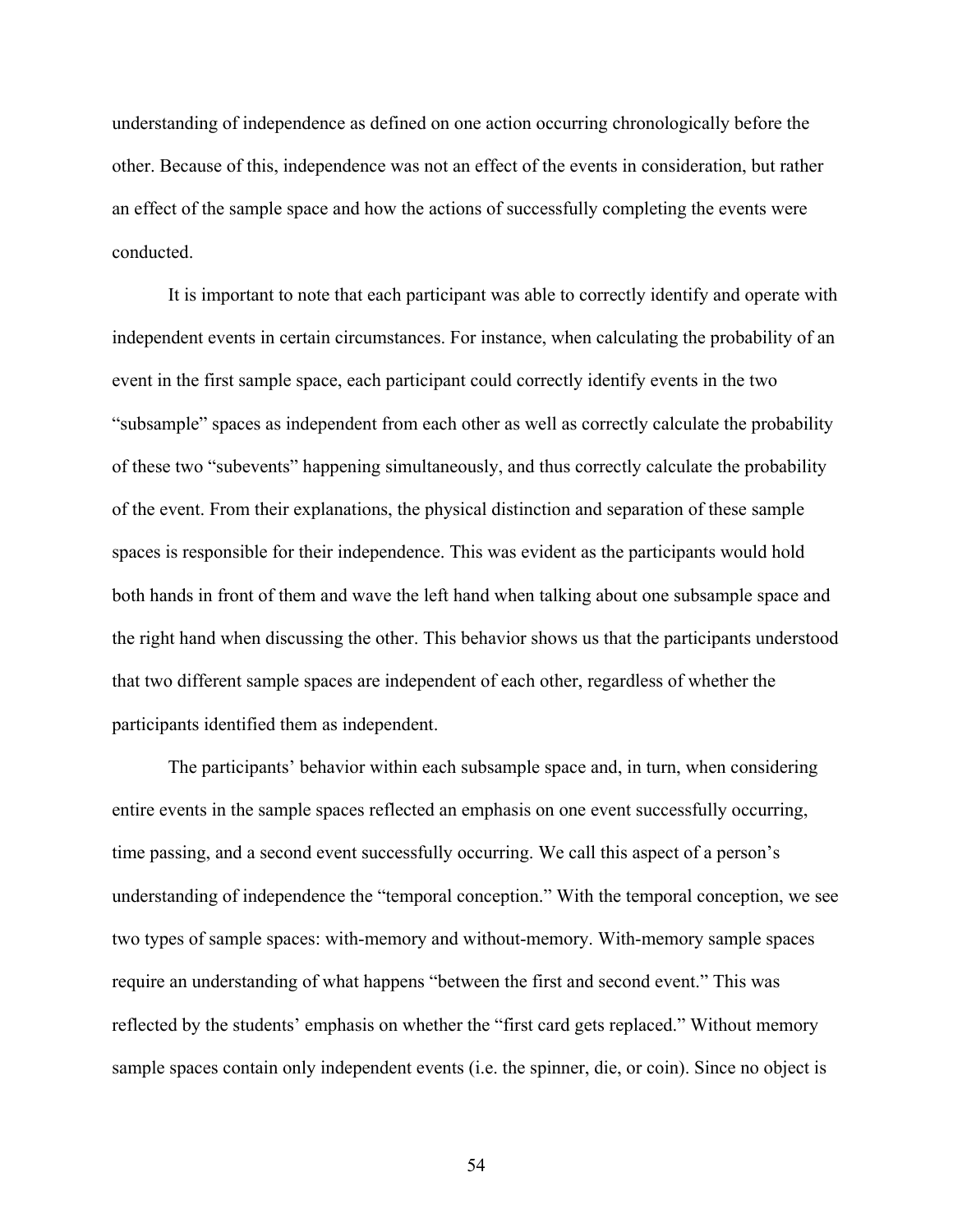removed from the whole set, probabilities never change and therefore no event can change the probability of another.

In comparing the temporal conception to Manage and Scariano's (2010) work, we consider what types of responses would result from a temporal conception of independence and/or mutual exclusivity. As we saw in this study, a temporal conception of both concepts like in Alex's case can result in a correct, albeit misleading, response. Betty's responses that the relationships are inconclusive, however, reflect a temporal conception of independence, but not of mutual exclusivity. Caroline was able to think about independence both with and without a temporal conception. We saw that with the temporal conception, Caroline determined that the two cases of with- and without-memory sample spaces would yield different responses to the first question; this was similar to Betty's reasoning using the temporal conception. But without the temporal conception, Caroline identified the correct relationship in the first direction. In the other direction (when the two events were assumed independent), Caroline was less ready to think of independence as simultaneous events. Her response that a card would have to be replaced reflected that she was again thinking of independence temporally.

From these responses, we can see that a temporal conception of both concepts (as with Alex) could lead to a "false positive" and that a temporal conception of independence but not of mutual exclusivity could lead to the third and/or fourth responses. In the latter case, instantiations of the four possible combinations of mutual exclusivity and independence led to these conclusions. This shows that a temporal conception, combined with semantic proof production, can yield a logical (from the student's perspective) response that there is not enough information to assert a relationship between independence and mutual exclusivity. From this research, though, the temporal conception does not help explain why such a large percentage of students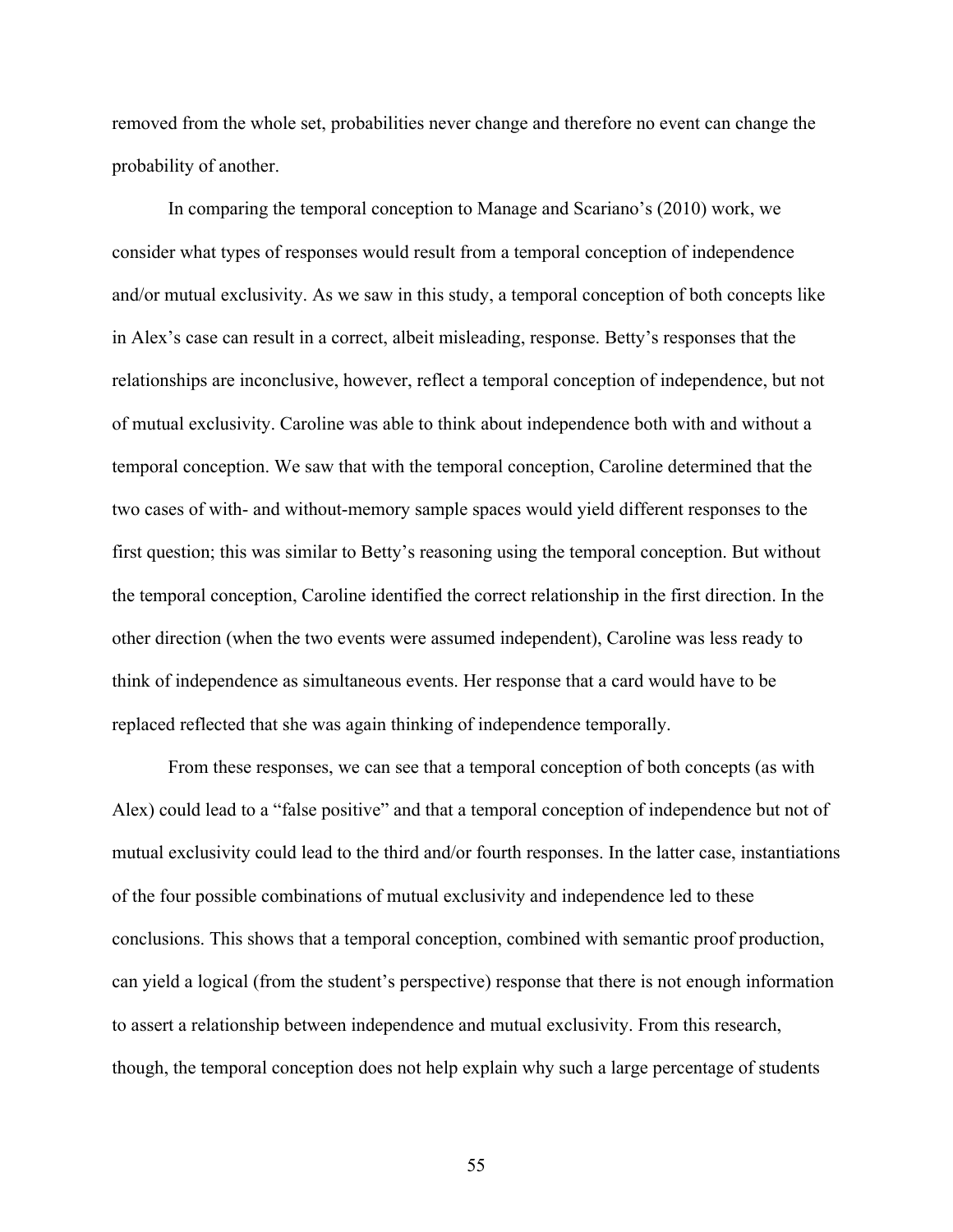would incorrectly respond that mutual exclusivity implies independence. The reasoning provided by Manage and Scariano that, "the issue here is the misunderstanding that 'independence' means 'separation'" provides a reasonable explanation for the high percentage of this perceived relationship (2010, p. 18). This explanation refers to the seemingly synonymous meanings of independence and mutual exclusivity in day-to-day usage.

# **Contribution**

While current literature provides extensive background for proof and definition, this discussion intersects in few places (Edwards & Ward, 2004). This research has helped further research into the connections between definition and proof from three perspectives: 1) it provides a brief outline of the current literature in both areas, pointing out connections between them; 2) it uses specific cases as a context to relate definition and proof; and 3) it informs methods and approach for future research. Also, this research provides examples of students' temporal conception of independence, which was not discussed in the solicited literature. This suggests the need for possible future research specifically designed at understanding a temporal conception of independence, how to address it pedagogically, and how temporal reasoning is manifested in other mathematical areas (e.g. thinking of plotting an irrational number as a temporal process wherein one constantly approaches the value). Additionally, since this research focused on Harel and Sowder's (1998) proof schemes and definition, future research could be conducted investigating relationships between semantic and syntactic proof production and how this affects their use of definitions.

## **Limitations**

In considering the limitations of this study, we must note the small number of participants. The results of this study provide what is most likely a mere glance into the nuances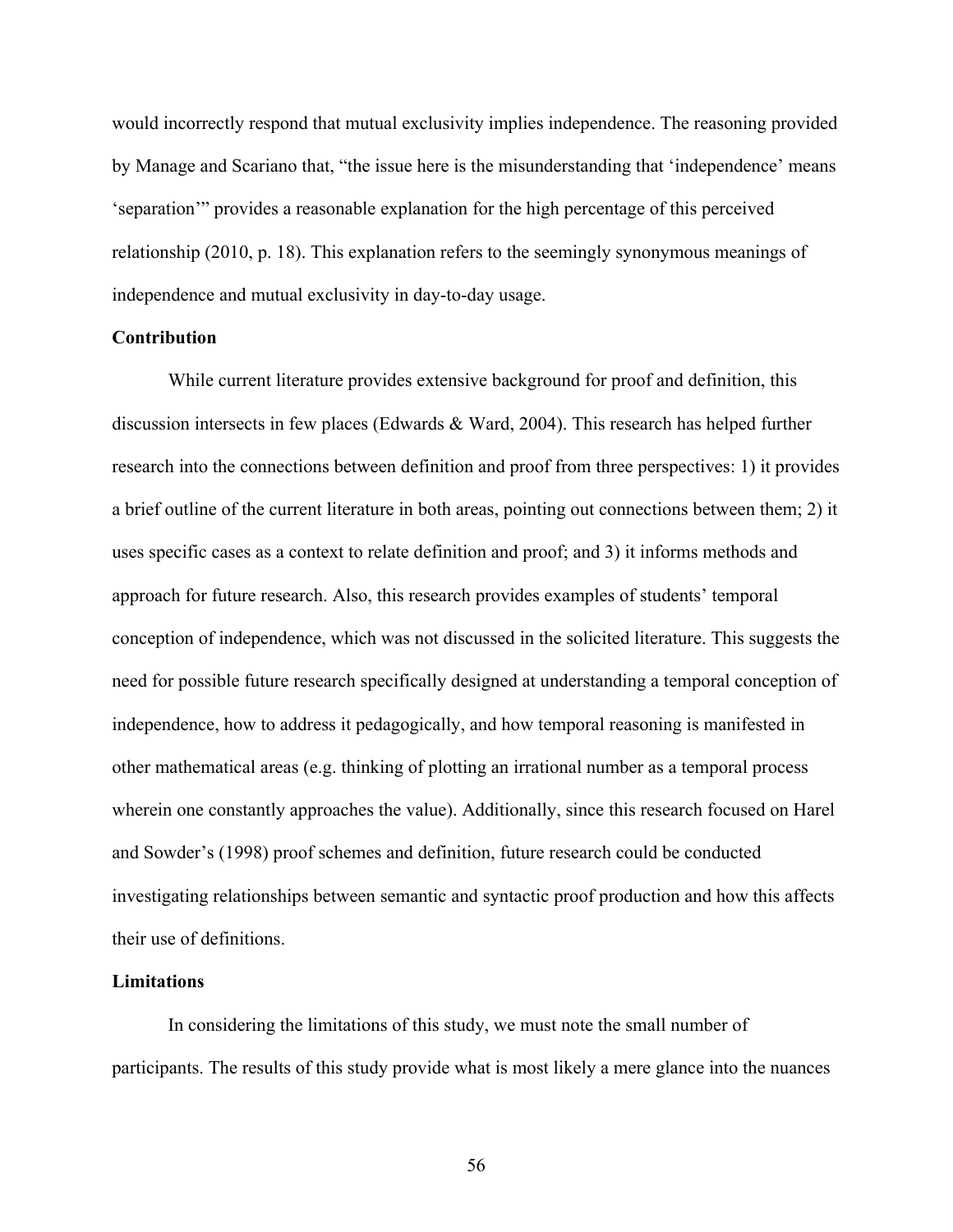and intricacies of the relationships between proof and definition. This limitation was manifested in the limited exposure to the participants' proof schemes as well as the sole context of relating mutual exclusivity and independence. Although this context provided interesting and diverse results given the sample size, other mathematical relationships could have provided a broader understanding of how each participants' proof and definition related (i.e. had the participants started the discussion with concept definitions more closely related to the mathematical definitions).

From previous research we saw different methods for assessing students' proof schemes. Perhaps conducting interviews wherein the participants were asked to prove mathematical relationships on their own could have reconciled perceived inconsistencies in the participants' reasoning (i.e. Caroline's refutation of two Inductive proofs, but acceptance of a third). Participants' proof production in the first interview might also have given the researcher a better context for the participants' approaches to proof in the third interview. We must also consider the inherent differences between accepting, verifying, and producing proofs since they demand three different levels of thinking.

Another aspect of the research that could be improved is the selection, presentation, and discussion of the sample spaces in the second interview. Most of the sample spaces explored in the interviews consisted of sets not typically found in everyday events. These types of sample spaces might seem a bit contrived. There is also a matter of the way in which sample spaces were discussed in the interviews. Since a sample space is a collection of all possible outcomes on a set, it is important to clearly define what "an outcome" means. For instance, in the interviews little or no emphasis was placed on the italicized part of the phrase "*one draw of a card and one roll of a die* such that [x] card is drawn and the [y] face turns up on the die." Rather the emphasis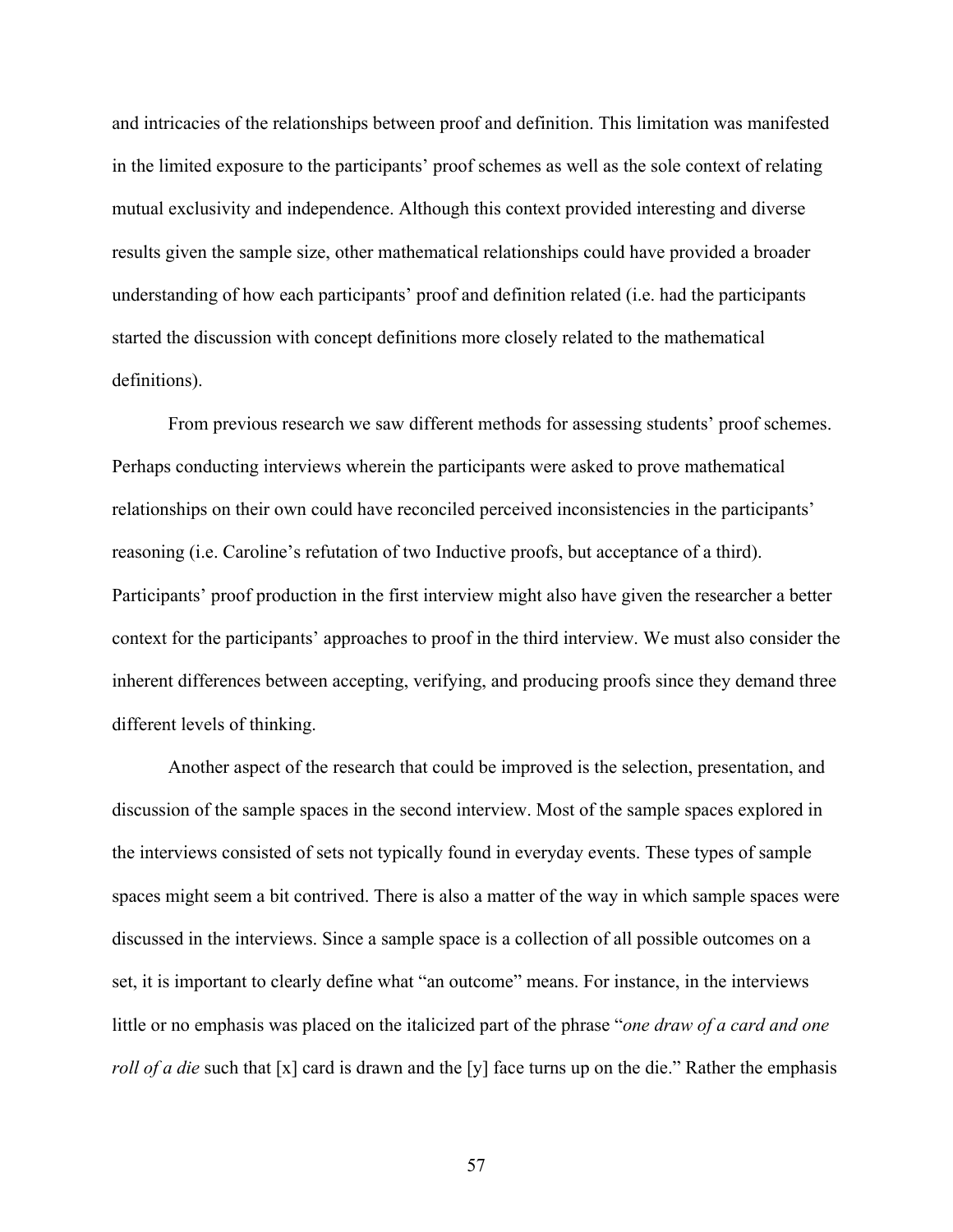was place on clearly stating the elements of each set that satisfied a certain quality (the second half of the previous quote). This could have caused confusion of how the events could be considered. It should be noted, however, that Alex and Betty each gave an example of independence (before the discussion of the two sample spaces) that conveyed a temporal conception. This at least shows that the problem statement did not *cause* the temporal conception.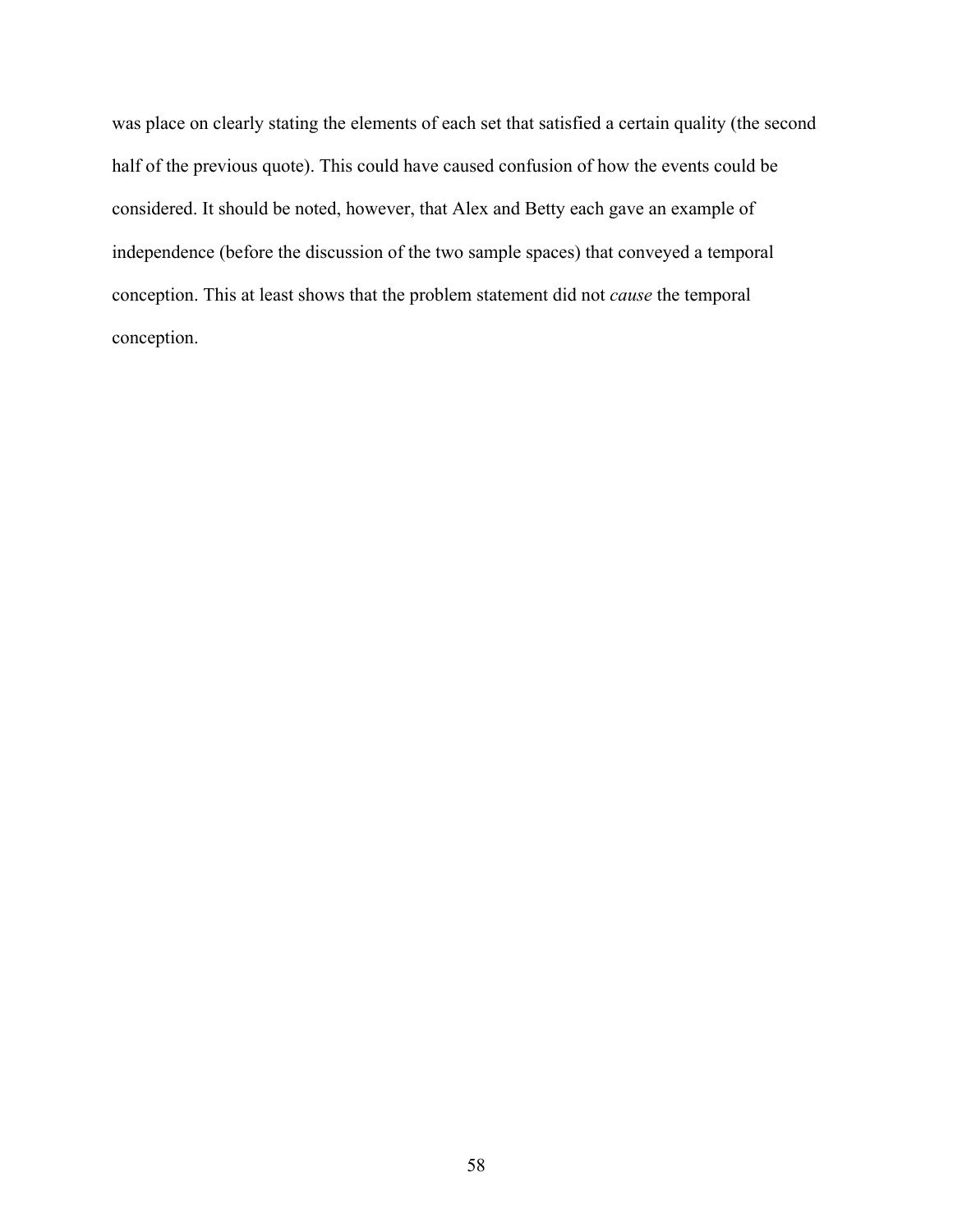#### **References**

- Alcock, L., & Simpson, A. (2002). Definitions: Dealing with categories mathematically. *For the Learning of Mathematics*, 22(2), 28-34.
- Alcock, L., & Weber, K. (2005). Proof validation in real analysis: Inferring and checking warrants. *Journal of Mathematical Behavior, 24,* 125–134*.*
- Alibert, D. & Thomas, M. (2002). Research on mathematical proof. In D. Tall (ed.), *Advanced Mathematical Thinking* (pp. 215-230). Netherlands: Scribner.
- Ball, D., Hoyles, C., Jahnke, H., & Movshovitz-Hadar, N. (August, 2002). *The teaching of proof*. Paper presented at the International Congress of Mathematicians, Beijing, China.
- D'Amelio, A. (2009). Undergraduate student difficulties with independent and mutually excluive events concepts. *The Montana Mathematics Enthusiast*, *6*(1&2), 47-56.
- Edwards, B. S., & Ward, M. B. (2004). Surprises from mathematics education research: Student (mis)use of mathematical definitions. *The American Mathematical Monthly*, *111*(5), 411– 424.
- Harel, G. & Sowder, L. (1998). Students' proof schemes: Results from exploratory studies. In E. Dubinsky, A. Schoenfeld and J. Kaput (eds.), *Research in Collegiate Mathematics Education*, III, 234-283. Providence, RI: American Mathematical Society.
- Harel, G., & Sowder, L (2007). Toward a comprehensive perspective on teaching and learning of proof, In F. Lester (Ed.), *Second Handbook of Research on Mathematics Teaching and Learning, National Council of Teachers of Mathematics*. Greenwich, CT: Information Age Publishers, Inc.
- Housman, D., & Porter, M. (2003). Proof schemes and learning strategies of above-average mathematics students. *Educational Studies in Mathematics*, *53*(2), 139–158.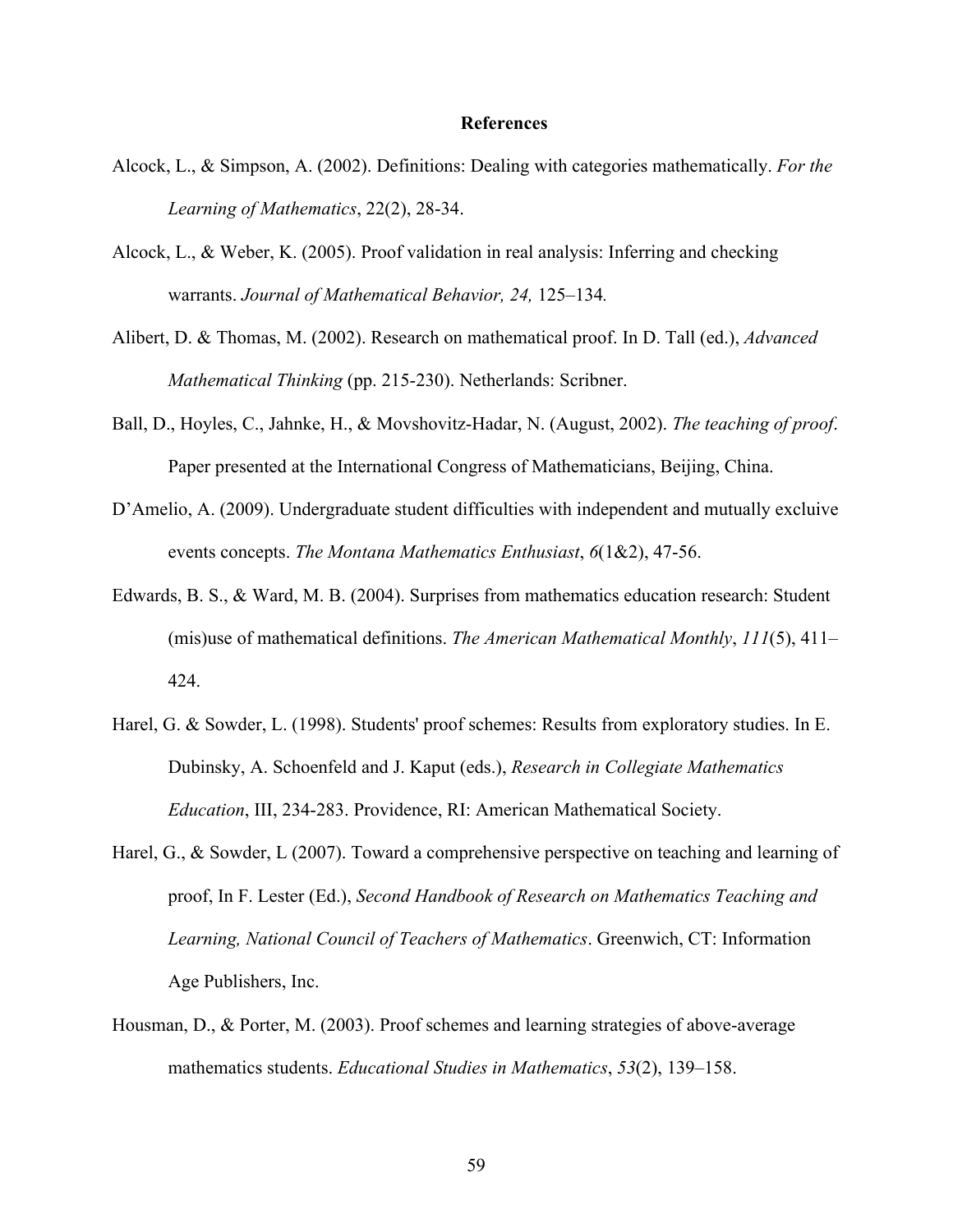- Jaffe, A., & Quinn, F. (1993). "Theoretical mathematics": Toward a cultural synthesis of mathematics and theoretical physics. *Bulletin of the American Mathematical Society*, *29*(1), 1-13.
- Keeler, C., & Steinhorst, K. (2001). A new approach to learning probability in the first statistics course. *Journal of Statistics Education*, *9*(3).
- Kelly, I. W., & Zwiers, F. W. (1986). "Mutually exclusive and independence: unraveling basic misconceptions in probability theory." *Proceedings of the second international conference on teaching statistics* R. Davidson and J. Swift, (eds.). Victoria, BC: University of Victoria, 1-26.
- Knuth, E. J. (2002). Teacher's conceptions of proof in the context of secondary school mathematics. *Journal of Mathematics Teacher Education*, *5*, 61-88.
- Ko, Y. Y. (2010). Mathematics teachers' conceptions of proof: Implications for educational research. *International Journal of Science and Mathematics Education*, *8*(6), 1109-1129.
- Landau, S. I. (2001). Dictionaries: The art and craft of lexography. New York: Scribner.
- Manage, A. & Scariano, S. (2010). A classroom note on: Student misconceptions regarding probabilistic independence vs. mutually exclusivity", *Journal of Mathematics and Computer Education, 44*(1)*,* 14-20*.*
- Martin, G. & Harel, G. (1989). Proof frames of preservice elementary teachers. *Journal for research in mathematics education*, 66-80. Washington DC: NCTM.
- National Council of Teachers of Mathematics (1989). *Curriculum and evaluation standards for school mathematics*. Reston, VA: Author.
- National Council of Teachers of Mathematics (2000). *Principles and standards for school mathematics*. Reston, VA: Author.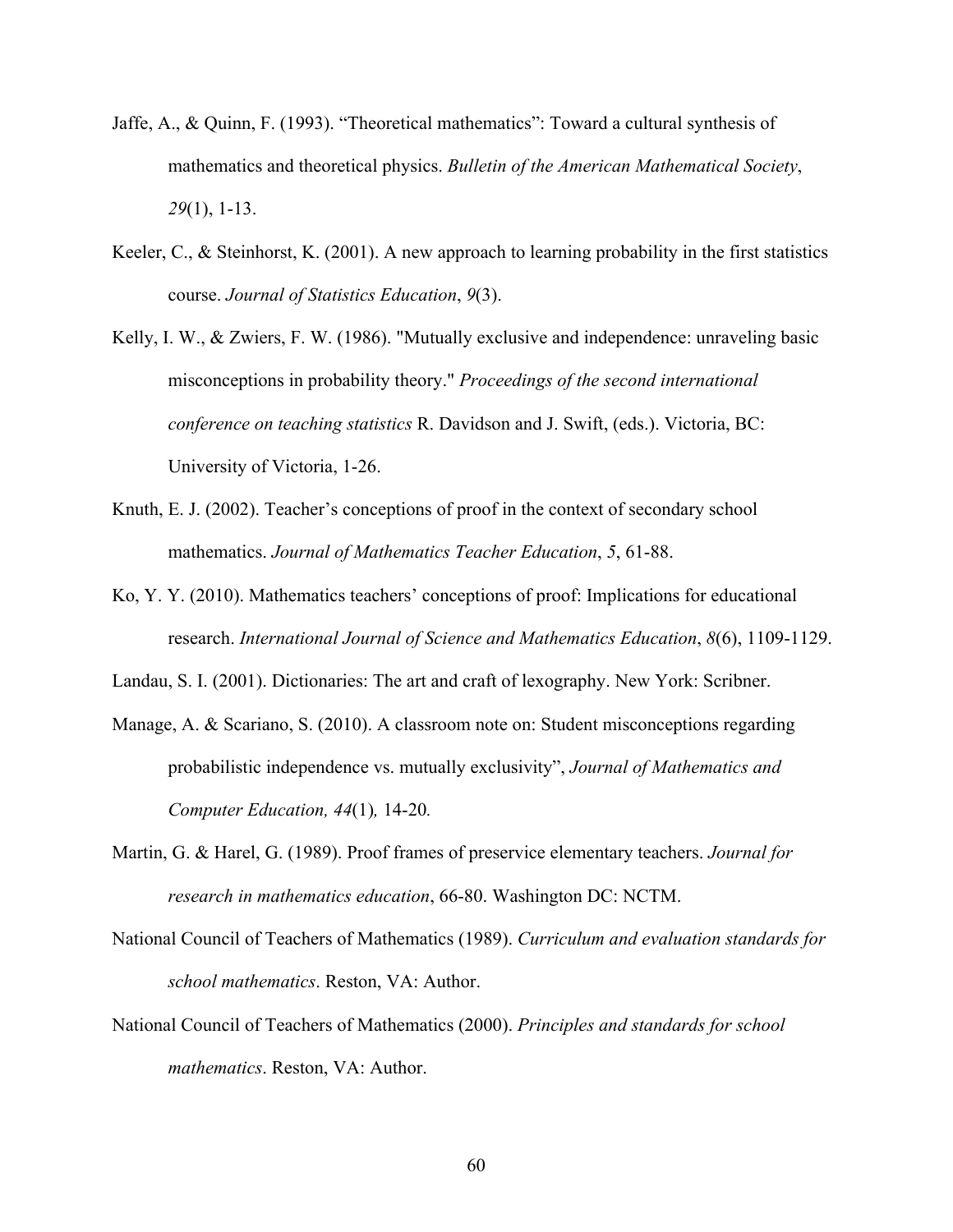Nickerson &Rasmussen (2009). Enculturation to proof: A pragmatic and theoretical investigation. In Lin, F. L., Hsieh, F. J., Hanna, G., & de Villiers, M. (eds.) *Conference proceedings of the international commission on mathematical instruction study 19*, Vol. 2. Taipei, Author.

Piaget, J. (1970). *Structuralism*. New York: Harper & Row.

- Schoenfeld, A. (1994). What do we know about mathematics curricula? *Journal of Mathematical Behavior, 13*(1), 55–80.
- Selden, A. & Selden, J. (2003). Validations of proofs considered as texts: Can undergraduates tell whether an argument proves a theorem? *Journal for Research in Mathematics Education, 34*(1), 4‐36.
- Shaughnessy, J. M. (1992). Research on probability and statistics: Reflections and directions. In D. A. Grouws (Ed.), *Handbook of research on mathematical teaching and learning*  (pp.465–499)*.* New York: Macmillan.
- Tarr, J., & Lannin, J. (2005). How can teachers build notions of conditional probability and independence. In G. Jones (Ed.), *Exploring probability in school: challenges for teaching and learning* (pp. 215-238). United States: Springer.
- Thurston, W. (1994). On proof and progress in mathematics. *For the Learning of Mathematics, 15*(1), 29–37*.*
- Vinner, S. (1991). The role of definitions in the teaching and learning of mathematics. In D. Tall (Ed.), *Advanced mathematical thinking* (65-79)*.* Dordrecht, Netherlands: Kluwer.
- von Glasersfeld, E. (1995) *Radical constructivism: a way of knowing and learning.* London, UK: Falmer.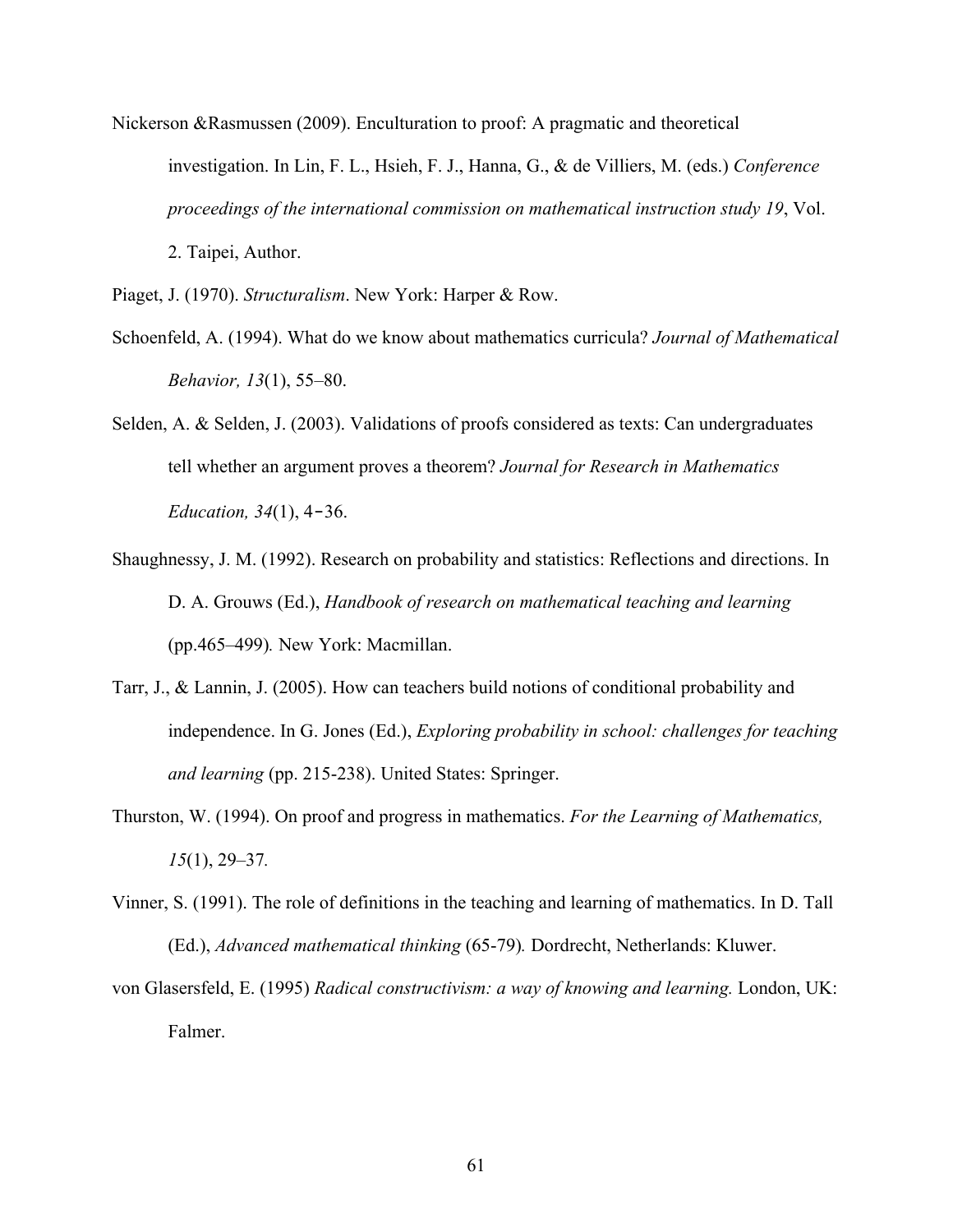- Weber, K. (2001). Student difficulty in constructing proofs: The need for strategic knowledge. *Educational Studies in Mathematics*, *48*(1), 101–119.
- Weber, K. (2004). Traditional instruction in advanced mathematics courses: A case study of one professor's lectures and proofs in an introductory real analysis course. *Journal of Mathematical Behavior, 23,* 115–133.

Weber, K. (2009). Mathematics majors' evaluation of mathematical arguments and their conceptions of proof. In *Proceedings for the Twelfth Special Interest Group of the Mathematical Association of America on Research in Undergraduate Mathematics Education*. Retrieved from

http://mathed.asu.edu/%E2%80%8Ccrume2009/proceedings.html

- Weber, K., & Alcock, L. (2004). Semantic and syntactic proof productions. *Educational Studies in Mathematics, 56,* 209-234.
- Wu, H. (1996). The role of Euclidean geometry in high school. *Journal of Mathematical Behavior*, *15*, 221-237.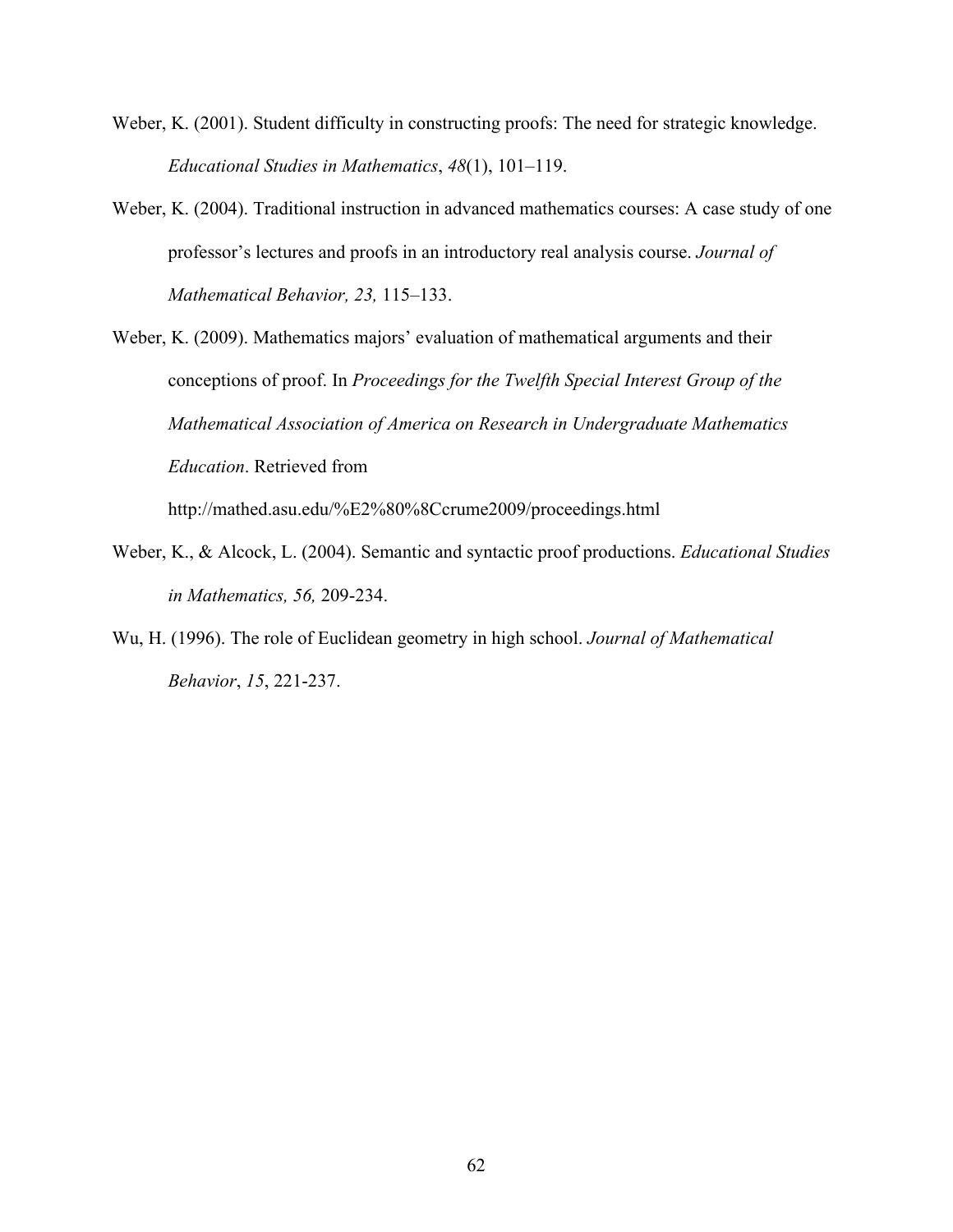# **Appendices**

# **Appendix A- Matrix of Proofs**

| Students shown each proof and asked to                      |                                                                                             |                                                                           |  |  |  |  |
|-------------------------------------------------------------|---------------------------------------------------------------------------------------------|---------------------------------------------------------------------------|--|--|--|--|
| evaluate/comment on mathematical soundness of each.         |                                                                                             |                                                                           |  |  |  |  |
| <b>Harel and Martin 1)</b>                                  | <b>Harel and Martin 1)</b>                                                                  | Harel and Martin 1)                                                       |  |  |  |  |
| Claim: If the sum of the digits of a                        | Claim: If the sum of the digits of a                                                        | Claim: If the sum of the digits of a                                      |  |  |  |  |
| whole number is divisible by three,                         | whole number is divisible by three,                                                         | whole number is divisible by three,                                       |  |  |  |  |
| then the number is divisible by three.                      | then the number is divisible by three.                                                      | then the number is divisible by three.                                    |  |  |  |  |
| Proof: We randomly picked<br>721234182 and found that       | Proof: Let $d$ be an <i>n</i> -digit integer such                                           | Proof: We show this by induction.                                         |  |  |  |  |
| $7+2+1+2+3+4+1+8+2=30$ which is                             | that $d = \sum_{i=1}^{n} 10^{i-1} x_i$ , where $x_i$ is the $i^{th}$                        | Base case: 12 is the smallest integer<br>with more than one digit that is |  |  |  |  |
| divisible by three and 721234182 is                         |                                                                                             | divisible by 3. $1+2 = 3$ .                                               |  |  |  |  |
| divisible by three. Since this number                       | digit of d. Consider $10^k$ for some $1 \le k$                                              | Induction step: Assume true for all                                       |  |  |  |  |
| was randomly chosen and the claim                           | $\leq n$ .                                                                                  | multiples of 3 less than or equal to $n$ , a                              |  |  |  |  |
| holds, then the claim is true.                              | $10^k = 10^k - 1 + 1 = 9 \cdot p_k + 1$                                                     | multiple of 3. Consider $n+3$ , the next                                  |  |  |  |  |
|                                                             | Here, $p_k$ is the number with k digits,                                                    | multiple of 3. Since the sum of the                                       |  |  |  |  |
|                                                             | where every digit is 1. (and $p_0 = 1$ )                                                    | digits of $n$ is divisible by 3, this sum                                 |  |  |  |  |
|                                                             | So,                                                                                         | plus three is also divisible by three.                                    |  |  |  |  |
|                                                             | $d = \sum_{i=1}^{n} 10^{i-1} x_i = 9 \cdot \sum_{i=1}^{n} p_{i-1} x_i + \sum_{i=1}^{n} x_i$ | Therefore, claim holds.                                                   |  |  |  |  |
|                                                             |                                                                                             |                                                                           |  |  |  |  |
|                                                             | From this, since 3 divides 9 times the                                                      |                                                                           |  |  |  |  |
|                                                             | first sum on the right, if 3 divides the                                                    |                                                                           |  |  |  |  |
|                                                             | sum of the digits of $d$ , then 3 divides                                                   |                                                                           |  |  |  |  |
|                                                             | the right and so 3 divides $d$ .                                                            |                                                                           |  |  |  |  |
| Harel and Martin 2)                                         | Harel and Martin 2)<br>Claim: If a divides b and b divides c,                               | Harel and Martin 2)                                                       |  |  |  |  |
| Claim: If a divides b and b divides c,<br>then a divides c. | then a divides c.                                                                           | Claim: If a divides b and b divides c,<br>then a divides c.               |  |  |  |  |
| Proof: a divides b; this means there is                     | Proof: Let's pick any three numbers,                                                        | Proof: 3 does not divide 5, and 5 does                                    |  |  |  |  |
| some number k, such that k*a=b. Also,                       | taking care that the first divides the                                                      | not divide 7. We see that                                                 |  |  |  |  |
| b divides c, which means there is a                         | second, and the second divides the                                                          | 3 does not divide 7. On the other hand,                                   |  |  |  |  |
| number n, such that b*n=c. Now                              | third; 49 divides 98, and 98 divides                                                        | 3 divides 6, and                                                          |  |  |  |  |
| substitute for b in the last equation,                      | 1176. Does 49 divide 1176? The                                                              | 6 divides 12. In this case, 3 also                                        |  |  |  |  |
| and we get $n^*(k^*a)=c$ . By the                           | answer is yes. Since these numbers                                                          | divides 12.                                                               |  |  |  |  |
| associative property, $(n*k)*a = c$ .                       | were chosen randomly and the claim                                                          |                                                                           |  |  |  |  |
| Therefore a divides c.<br>Plaxco 1)                         | holds, then the claim is true.<br>Plaxco 1)                                                 | Plaxco 1)                                                                 |  |  |  |  |
| Claim: The sum of the interior angles                       | Claim: The sum of the interior angles                                                       | Claim: The sum of the interior angles                                     |  |  |  |  |
| of a triangle is 180°.                                      | of a triangle is 180°.                                                                      | of a triangle is 180°.                                                    |  |  |  |  |
| Proof: We see by                                            | Proof: A triangle is one half of a                                                          | Proof: Drawing a line through a vertex                                    |  |  |  |  |
| cutting each corner                                         | quadrilateral, which has a sum of                                                           | and parallel to that vertex's opposite                                    |  |  |  |  |
| of the triangle and                                         | interior angles equal to 360°.                                                              | side, we see the triangle forms two                                       |  |  |  |  |
| rearranging the                                             |                                                                                             | transversals of parallel lines. Since                                     |  |  |  |  |
| angles that the sum                                         |                                                                                             | alternate interior angles are congruent,                                  |  |  |  |  |
| of the interior                                             |                                                                                             | the constructed line $(180^{\circ})$ is the sum                           |  |  |  |  |
| angles is a straight<br>line, which equals                  |                                                                                             | of the triangle's interior angles.                                        |  |  |  |  |
| 180°.                                                       |                                                                                             |                                                                           |  |  |  |  |
|                                                             |                                                                                             |                                                                           |  |  |  |  |
|                                                             |                                                                                             |                                                                           |  |  |  |  |
|                                                             |                                                                                             |                                                                           |  |  |  |  |
|                                                             |                                                                                             |                                                                           |  |  |  |  |
|                                                             |                                                                                             |                                                                           |  |  |  |  |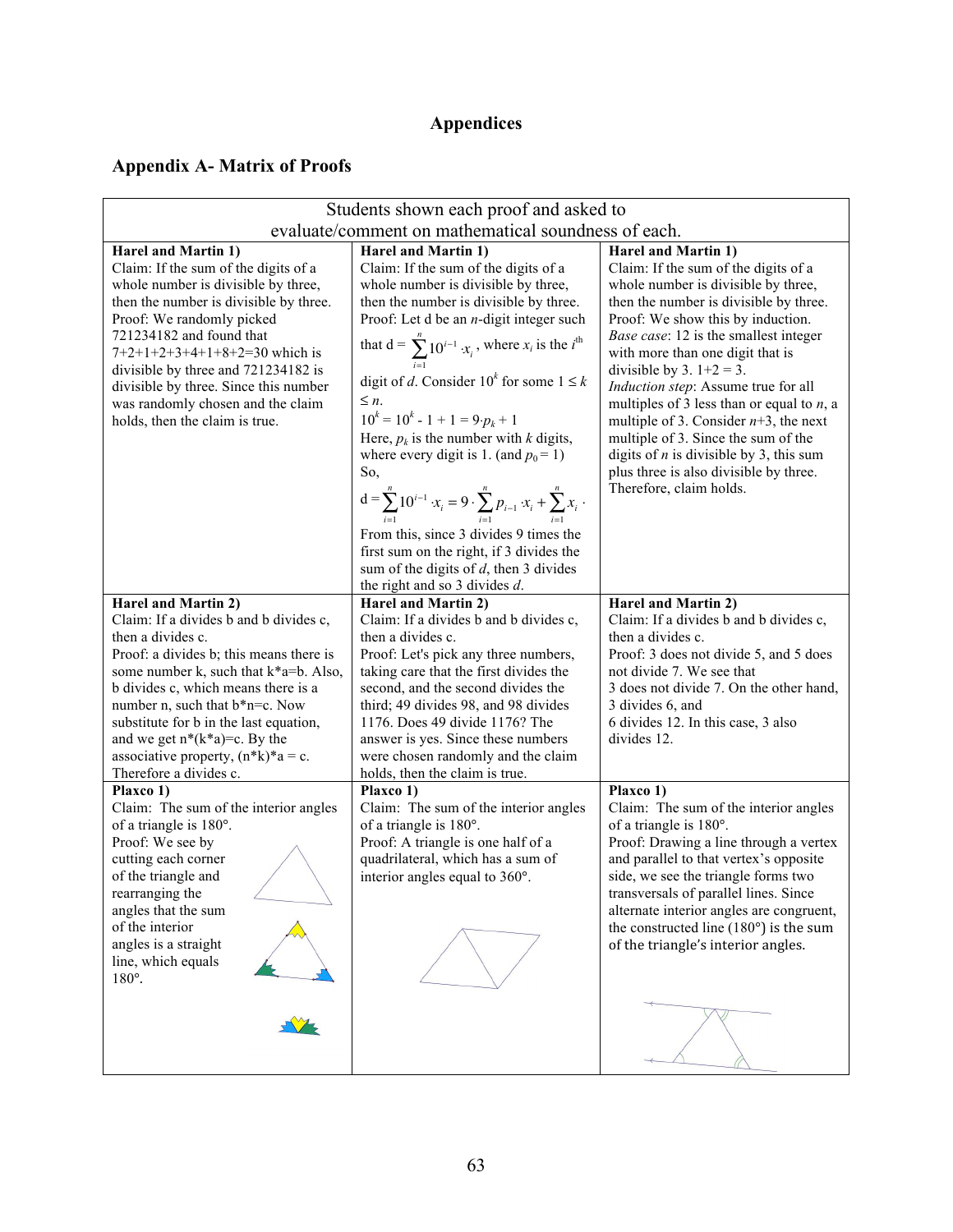| Sample Space 1 | Consists of:<br>1 deck of cards and 1 six-sided die.<br>Tasks:<br>Identify pairs of events as ME, IND, both,<br>or neither. Discuss methods for each<br>answer.<br>Events:<br>$A =$ "Drawing a spade and rolling any<br>number."<br>$B=$ "Drawing any card and rolling a 3."                                                                                                                                                                                                                                                          |
|----------------|---------------------------------------------------------------------------------------------------------------------------------------------------------------------------------------------------------------------------------------------------------------------------------------------------------------------------------------------------------------------------------------------------------------------------------------------------------------------------------------------------------------------------------------|
|                | $C =$ "Drawing a spade and rolling a 3."<br>D= "Drawing a heart and rolling a $4$ ."                                                                                                                                                                                                                                                                                                                                                                                                                                                  |
| Sample Space 2 | Consists of:<br>A spinner in five sections<br>(Blue: 30%, Red: 20%, Green: 20%,<br>Orange: 20%, Yellow: 10%) and a dime.<br>Tasks: Identify pairs of events as ME, IND,<br>both, or neither. Discuss methods for each<br>answer.<br>Events:<br>$A =$ "Spinning a blue and landing heads"<br>B= "Spinning a red and landing tails"<br>C= "Spinning a green and landing heads"<br>D= "Spinning a blue and landing tails"<br>$E$ = "Spinning a yellow or blue and landing<br>heads"<br>$F =$ "Spinning a purple and landing on<br>heads" |

# **Appendix B- Interview 2 Sample Spaces**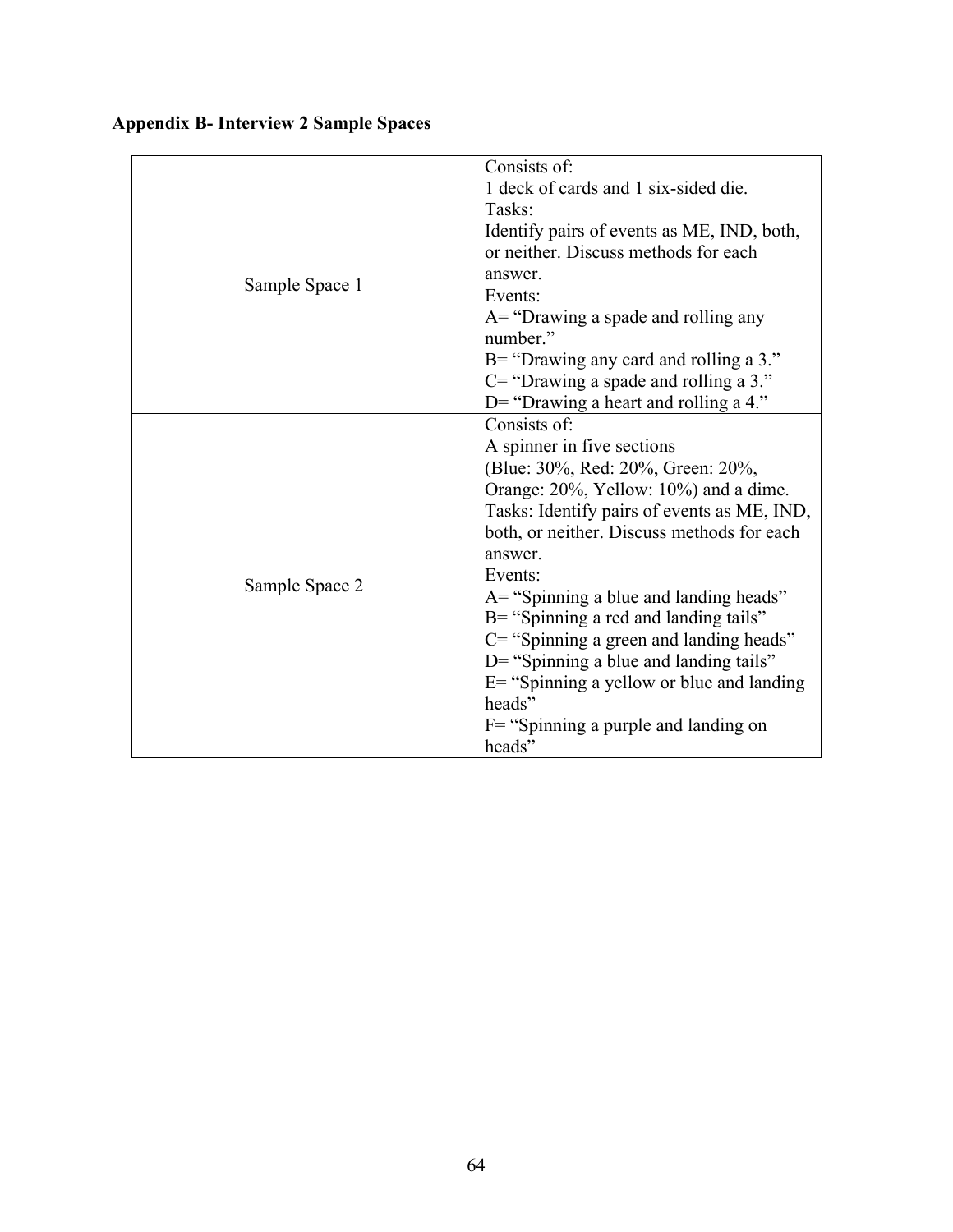# **VIRGINIA POLYTECHNIC INSTITUTE AND STATE UNIVERSITY**

# **Informed Consent for Participants of a Research Project Involving Human Subjects**

*Title of Project*: Relationship Between Students' Proof Schemes and Definitions

*Investigators*: David Plaxco; Anderson Norton

- **I. Purpose of this Research/Project:** To improve knowledge about students' understanding and misconceptions about mathematical definitions and how this relates to their general proof scheme.
- **II. Procedures:** Study participants will be interviewed three times with each interview lasting approximately 40-60 minutes.

The interview will be recorded on a digital audio recorder and video recorder and notes will be taken during the interview. I will collect your work and use it when reflecting on the interview.

Please feel free to respond to the questions and/or tasks in these interviews to a degree with which you are comfortable. These questions are meant to give me a better understanding of how people think about mathematics. You will not be graded for or against credit in any class. Your responses will not be associated with your name except to Dr. Anderson Norton and David Plaxco. This includes your professors or any person who might read the findings of this study.

After each interview, I will type a transcript of the interview. All transcripts of the interviews will be stored on my computer in a password-protected file. After each transcript is typed, I will contact you in order to have you check the transcript. You can ask me to remove any part of the transcript that you would like removed.

**III. Risks to Confidentiality:** This paragraph is to inform you that the access to transcripts of the interviews will only be allowed to primary investigator and co-investigator. The faculty/staff and students of Virginia Tech's Mathematics Department will not see your individual responses or know your identity. Pseudonyms will be used to identify you in all interviews and written materials. You may decline to answer any questions that you don't feel comfortable with. All consent forms and data resulting from this study will be kept in a locked file cabinet on campus and all the data will be digitized and stored on a secure computer network. All data will be coded with labels and numbers. No personal identifying marks will be present on any data forms. Data will be analyzed without personal identification.